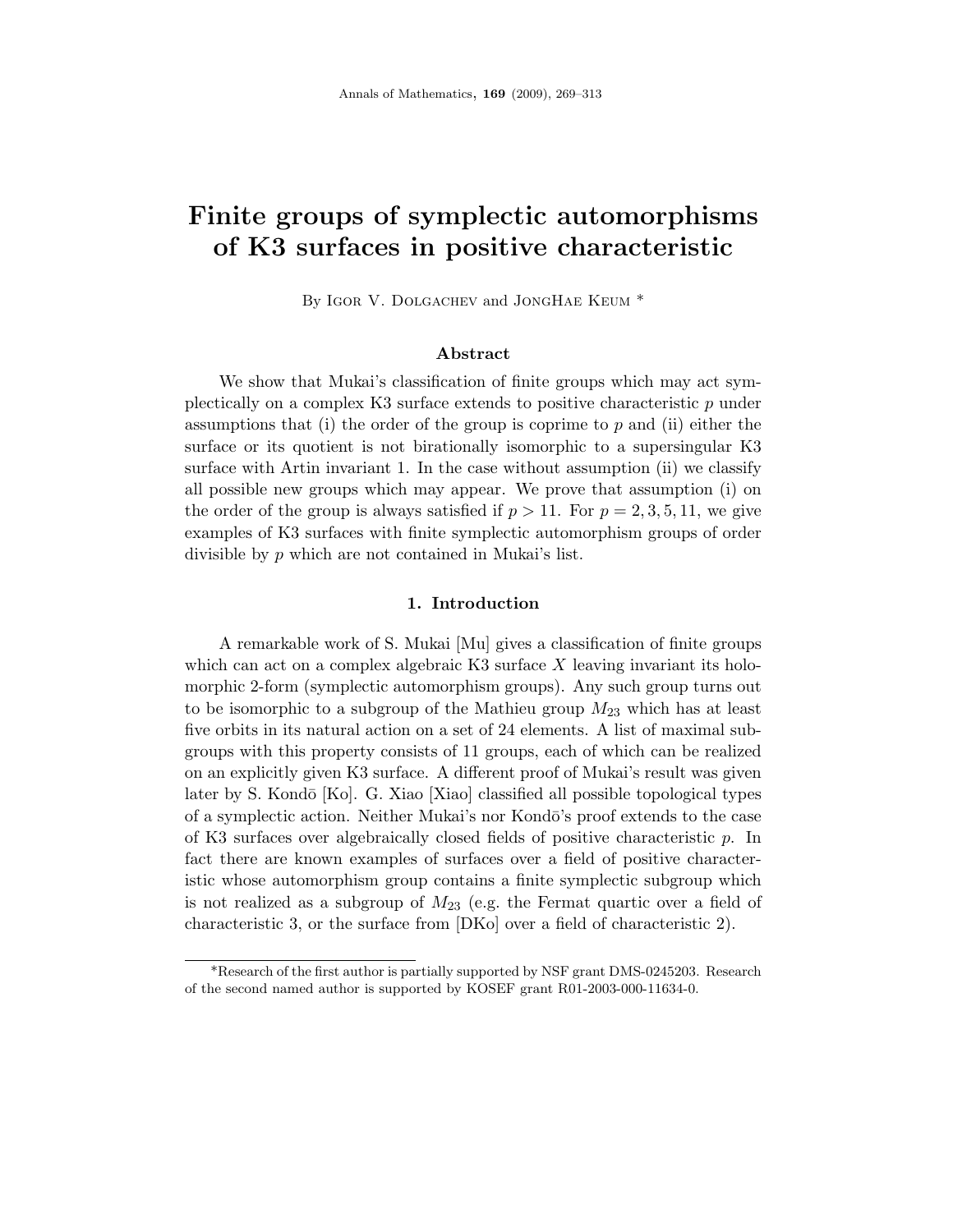The main tool used in Mukai's proof is the characterization of the representation of a symplectic group  $G \subset Aut(X)$  on the 24-dimensional cohomology space

$$
H^*(X, \mathbb{Q}) = H^0(X, \mathbb{Q}) \oplus H^2(X, \mathbb{Q}) \oplus H^4(X, \mathbb{Q}).
$$

Using the Lefschetz fixed-point formula and the description of possible finite cyclic subgroups of  $Aut(X)$  and their fixed-point sets due to Nikulin [Ni1], one can compute the value  $\chi(g)$  of the character of this representation at any element of finite order  $n$ . It turns out that

$$
\chi(g) = \varepsilon(n)
$$

for some function  $\varepsilon(n)$  and the same function describes the character of the 24-permutation representation of  $M_{23}$ . A representation of a finite group G in a finite-dimensional vector space of dimension 24 over a field of characteristic 0 is called a Mathieu representation if its character is given by

$$
\chi(g) = \varepsilon(\text{ord}(g)).
$$

The obvious fact that G leaves invariant an ample class,  $H^0(X, \mathbb{Q}), H^4(X, \mathbb{Q}),$  $H^2(X, \mathcal{O}_X)$  and  $H^0(X, \Omega_X^2)$ , shows that

$$
\dim H^*(X, \mathbb{Q})^G \ge 5.
$$

These properties and the known classification of finite subgroups of  $SL(2,\mathbb{C})$ which could be realized as stabilizer subgroups of  $G$  in its action on  $X$  show that the 2-Sylow subgroups of G can be embedded in  $M_{23}$ . By clever and nontrivial group theory arguments Mukai proves that subgroups of  $M_{23}$  with at least five orbits are characterized by the properties, that they admit a rational Mathieu representation V with dim  $V^G \geq 5$ , and that their 2-Sylow subgroups are embeddable in  $M_{23}$ .

The main difficulties in the study of K3 surfaces over algebraically closed fields of positive characteristic  $p$  arise from the absence of the Torelli theorem, the absence of a natural unimodular integral lattice containing the Neron-Severi lattice, the presence of supersingular K3 surfaces, and the presence of wild automorphisms.

A group of automorphisms is called wild if it contains a wild automorphism, an automorphism of order equal to a power of the characteristic  $p$ . Otherwise, it is called tame.

In this paper we first improve the results of our earlier paper [DK1] by showing that a finite symplectic group of automorphisms  $G$  is always tame if  $p > 11$ . Next, we show that Mukai's proof can be extended to finite tame symplectic groups in any positive characteristic  $p$ , unless both the surface and its quotient are birationally isomorphic to a supersingular K3 surface with Artin invariant equal to 1 (the exceptional case). To do this, we first prove that Nikulin's classification of finite order elements and their sets of fixed points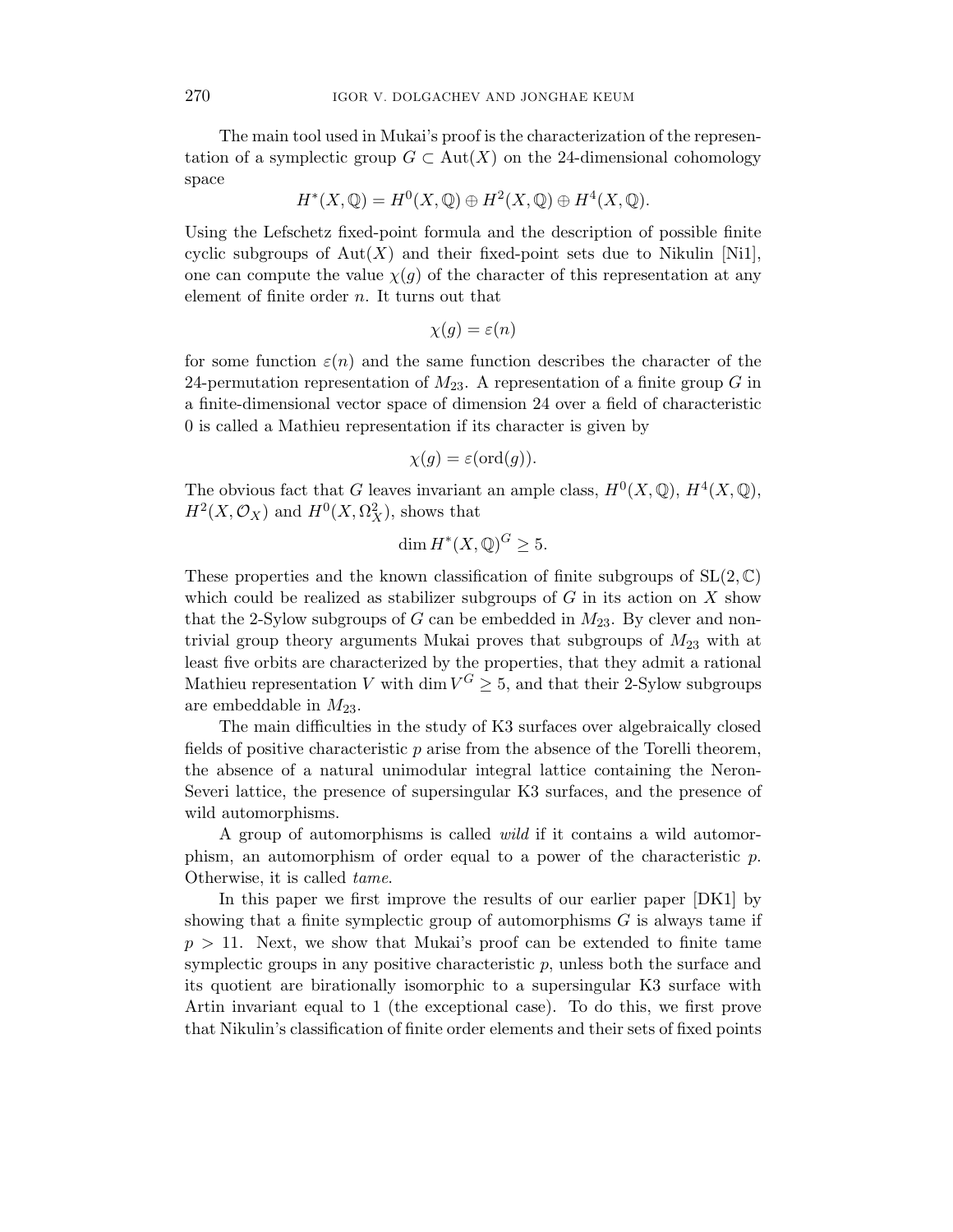extends to positive characteristic  $p$ , as long as the order is coprime to  $p$ . Next we consider the 24-dimensional representations of  $G$  on the *l*-adic cohomology,  $l \neq p$ ,

$$
H_{\operatorname{et}}^*(X, \mathbb{Q}_l) = H_{\operatorname{et}}^0(X, \mathbb{Q}_l) \oplus H_{\operatorname{et}}^2(X, \mathbb{Q}_l) \oplus H_{\operatorname{et}}^4(X, \mathbb{Q}_l)
$$

and on the crystalline cohomology

$$
H_{\text{crys}}^*(X/W) = H_{\text{crys}}^0(X/W) \oplus H_{\text{crys}}^2(X/W) \oplus H_{\text{crys}}^4(X/W).
$$

It is known that the characteristic polynomial of any automorphism  $q$  has integer coefficients which do not depend on the choice of the cohomology theory. Comparing  $H^2_{\text{crys}}(X/W)$  with the algebraic de Rham cohomology  $H^2_{\text{DR}}(X)$ allows one to find a free submodule of  $H^*_{\text{crys}}(X/W)^G$  of rank 5 except when both X and  $X/G$  are birationally isomorphic to a supersingular K3 surface with the Artin invariant equal to 1 (the exceptional case). This shows that in a nonexceptional case, for all prime  $l \neq p$ , the vector spaces

$$
V_l = H^*_{\text{et}}(X, \mathbb{Q}_l)
$$

are Mathieu representations of G with

$$
\dim V_l^G \ge 5.
$$

A careful analysis of Mukai's proof shows that this is enough to extend his proof.

In the exceptional case, it is known that a supersingular K3 surface with the Artin invariant equal to 1 is unique up to isomorphism. It is isomorphic to the Kummer surface of the product of two supersingular elliptic curves if  $p > 2$ , and to the surface from [DKo] if  $p = 2$ . We call a tame group G exceptional if it acts on such a surface with  $\dim V_l^G = 4$ . We use arguments from Mukai and some additional geometric arguments to classify all exceptional groups. All exceptional groups turn out to be subgroups of the Mathieu group  $M_{23}$ with 4 orbits. The problem of realizing exceptional groups will be discussed in another publication.

In the last section we give examples of K3 surfaces in characteristic

$$
p = 2, 3, 5, 11
$$

with wild finite symplectic automorphism groups which are not contained in Mukai's list. We do not know a similar example in characteristic  $p = 7$ , however we exhibit a K3 surface with a symplectic group of automorphisms of order 168 which does not lift to a surface from Mukai's list.

Acknowledgment. We thank S. Kondō for useful discussions and sharing with us some of the examples of K3 surfaces over a field of small characteristic with exceptional finite groups of symplectic automorphisms. We would also like to thank L. Illusie, T. Katsura, N. Katz, W. Messing and A. Ogus for an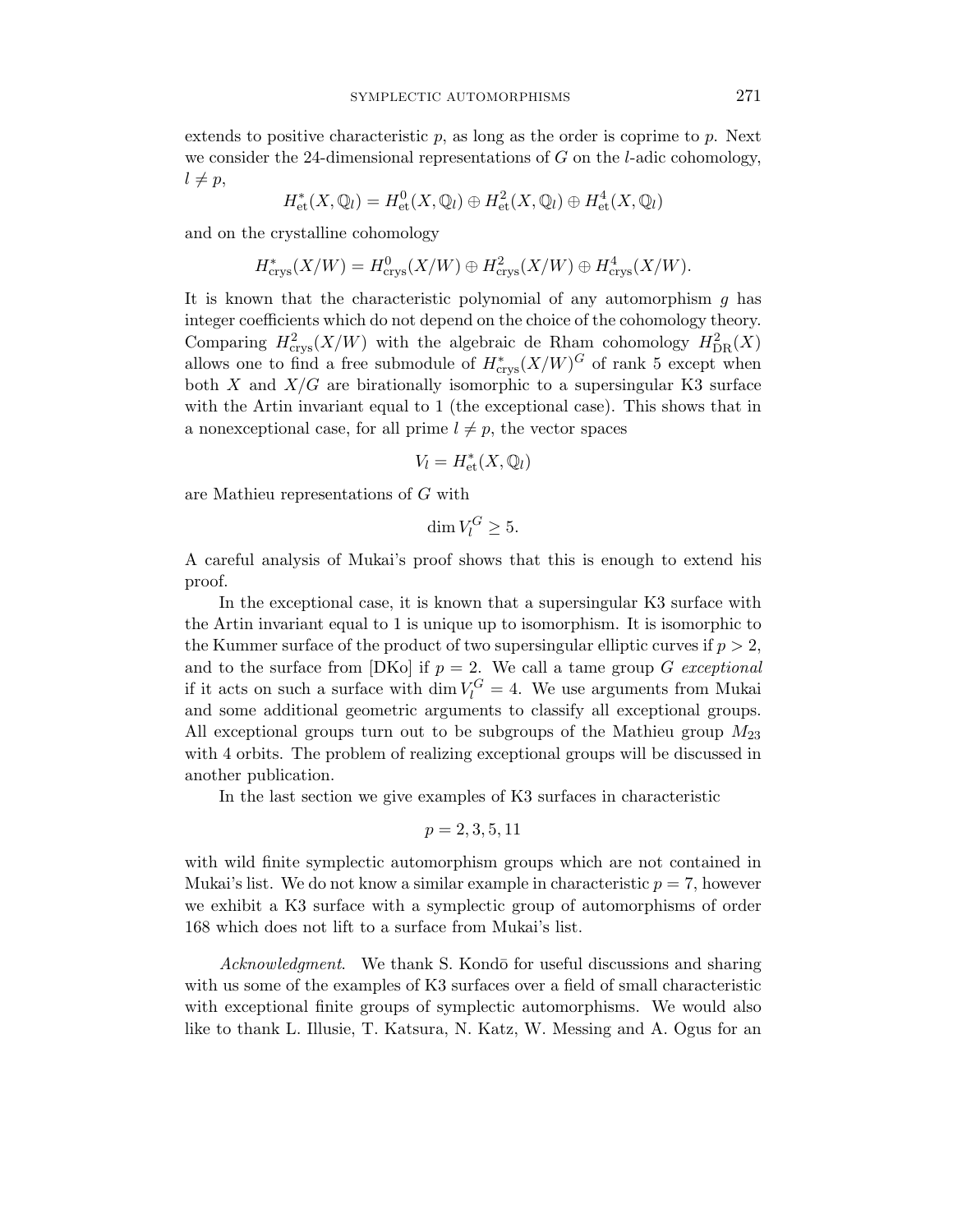e-mail exchange and discussion helping us to understand some of the properties of crystalline and de Rham cohomology. We are grateful to D. Allcock who helped us with a computer computation allowing us to greatly simplify the classification of exceptional groups. Finally we thank R. Griess for his generous help with explaining to us some group theory.

#### 2. Automorphisms of order equal to the characteristic  $p$

Let X be a K3 surface over an algebraically closed field  $k$  of positive characteristic p.

The automorphism group  $Aut(X)$  acts on the 1-dimensional space of regular 2-forms  $H^0(X, \Omega_X^2)$ . Let

$$
\chi_{2,0} : \mathrm{Aut}(X) \to k^*
$$

be the corresponding character. An automorphism  $g$  is called *symplectic* if  $\chi_{2,0}(g) = 1.$ 

Obviously any automorphism of order equal to the characteristic is symplectic. The main result of this section is the following.

THEOREM 2.1. Let g be an automorphism of X of order  $p = \text{char}(k)$ . Then  $p \leq 11$ .

First, we recall the following result from our previous paper [DK1].

THEOREM 2.2. Let g be an automorphism of order p and let  $X<sup>g</sup>$  be the set of fixed points of g. Then one of the following cases occurs.

- (1)  $X<sup>g</sup>$  is finite and consists of 0,1, or 2 points;  $X<sup>g</sup>$  may be empty only if  $p = 2$ , and may consist of 2 points only if  $p \leq 5$ .
- (2)  $X<sup>g</sup>$  is a divisor such that the Kodaira dimension of the pair  $(X, X<sup>g</sup>)$  is equal to 0. In this case  $X<sup>g</sup>$  is a connected nodal cycle, i.e. a connected union of smooth rational curves.
- (3)  $X<sup>g</sup>$  is a divisor such that the Kodaira dimension of the pair  $(X, X<sup>g</sup>)$  is equal to 1. In this case  $p \leq 11$  and there exists a divisor D with support  $X<sup>g</sup>$  such that the linear system  $|D|$  defines an elliptic or quasi-elliptic fibration  $\phi: X \to \mathbb{P}^1$ .
- (4)  $X<sup>g</sup>$  is a divisor such that the Kodaira dimension of the pair  $(X, X<sup>g</sup>)$  is equal to 2. In this case  $X<sup>g</sup>$  is equal to the support of some nef and big divisor D. Take D minimal with this property. Let

$$
d := \dim H^0(X, \mathcal{O}_X(D - X^g))
$$
 and  $N := \frac{1}{2}D^2 + 1$ .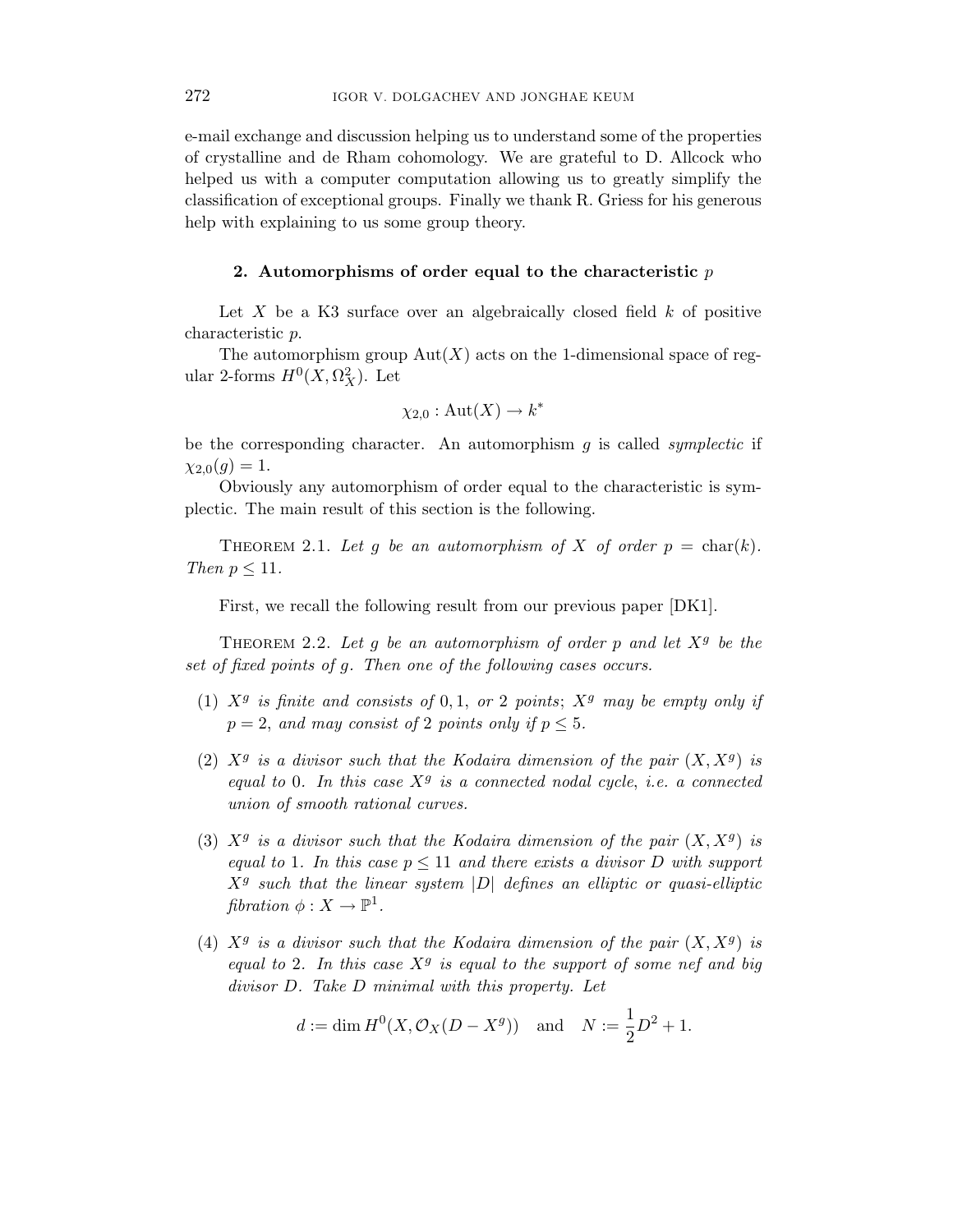Then

$$
p(N-d-1) \le 2N-2.
$$

Theorem 2.2 does not give the bound for  $p$  in cases  $(1)$ ,  $(2)$  and  $(4)$ . First we take care of case (4).

PROPOSITION 2.3. Let g be an automorphism of order  $p = \text{char}(k)$  and  $F = X^g$  (with reduced structure). Assume  $\kappa(X, F) = 2$ . Then  $p \leq 5$ . Moreover, if  $p = 5$ , then  $X<sup>g</sup>$  contains a curve C of arithmetic genus 2 and the linear system |C| defines a double cover  $X \to \mathbb{P}^2$ . The surface is birationally g-isomorphic to the affine surface

$$
z^{2} = (y^{5} - yx^{4})P_{1}(x) + P_{6}(x), \ g(x, y, z) = (x, y + x, z),
$$

where  $P_i(x)$  is a polynomial of degree i.

*Proof.* We improve an argument from our paper [DK1].

Case 1: F is nef and  $|F|$  has nonempty fixed part. By a well-known result due to B. Saint-Donat [SD],  $F \sim aE + \Gamma$ , where  $a \geq 2$  and E is an irreducible curve of arithmetic genus 1 and  $\Gamma$  is the fixed part which is a (−2)-curve with  $E \cdot \Gamma = 1$ . In this case g leaves invariant a genus 1 pencil defined by the linear system  $|E|$ . Note that  $\Gamma$  is a section of the fibration and is fixed pointwisely by g. It is well known that no elliptic curve admits an automorphism of order  $\geq 5$  fixing the origin. Thus  $p \leq 3$ .

Case 2: F is nef and |F| has no fixed part. Assume  $F^2 = 0$ . Then  $F \sim$  $aE$ , where E is an irreducible curve of arithmetic genus 1; hence  $\kappa(X, F) = 1$ .

Assume  $F^2 = 2$ . Then |F| has no base points, and |F| defines a map of degree 2 onto  $\mathbb{P}^2$ . Since we can assume that  $p \neq 2$ , the map is separable and the branch curve is a curve of degree 6 with simple singularities which is invariant under a projective transformation of order  $p$ . Since  $F$  is the pre-image of a line, g fixes pointwisely a line in  $\mathbb{P}^2$ . Thus it is conjugate to a transformation  $(x_0, x_1, x_2) \mapsto (x_0, x_1, x_2 + x_1)$ . It is known that the ring of invariants  $k[x_o, x_1, x_2]^g$  is generated by the three polynomials  $x_0, x_1, x_2^p - x_2 x_1^{p-1}$  $_1^{p-1}$ . Thus  $p \leq 5$ .

Assume  $F^2 \geq 4$ . Then F is nef and big, hence Theorem 2.2 (4) applied to  $D = F$  gives  $d = 1$  and  $p(N - 2) \leq 2N - 2$ . Since  $N = D^2/2 + 1 > 3$ , this gives  $p \leq 3$ .

Case 3: F is not nef. Since F is reduced and connected, being non-nef means that

$$
F = F_1 + C_1 + \ldots + C_k,
$$

where  $C_i$ 's are chains of  $(-2)$ -curves with no common components and  $C_i \cdot F_1 = 1$  and  $F_1$  is nef. In fact, let E be a  $(-2)$ -curve such that  $F \cdot E < 0$ .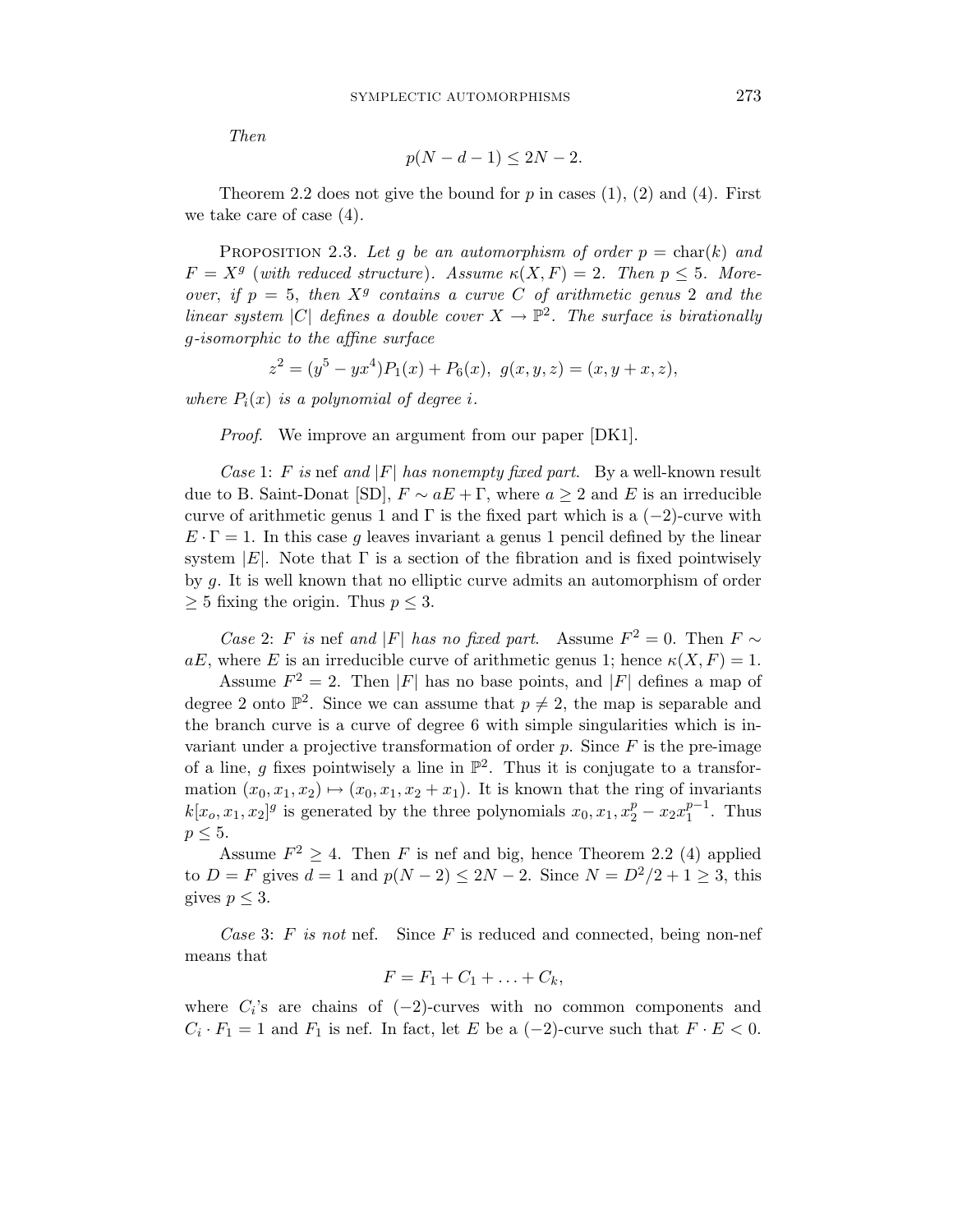Then  $F = E + F'$ , and  $E \cdot F = -2 + E \cdot F' > -2$ . Hence  $E \cdot F' = 1$ . This implies that E is an end-component of F and  $F'$  is connected. If  $F'$  is not nef, repeat the same process. Continuing in this way, we prove the claim.

If  $F_1^2 = 0$ , then g fixes  $F_1$  and  $C_1$ ; hence g fixes pointwisely a fibre of an elliptic fibration and a section. We argue as in Case 1 to get  $p \leq 3$ . If  $F_1^2 = 2$ , we use Case 2 and get  $p \leq 5$ . Let us assume that  $F_1^2 \geq 4$ ; thus  $F_1$  is big and nef.

Take  $D = F + F_1 = 2F_1 + C_1 + \ldots + C_k$ . It is nef, and indeed minimal-nef. Then

$$
N = h^{0}(D) - 1 = \frac{1}{2}D^{2} + 1 = \frac{1}{2}(4F_{1}^{2} + 4k - 2k) + 1 = 2F_{1}^{2} + k + 1,
$$
  

$$
d = h^{0}(D - F) = h^{0}(F_{1}) = \frac{1}{2}F_{1}^{2} + 2 \ge 4.
$$

Hence  $N = 4d + k - 7$  and the inequality of Theorem 2.2 (4) gives

$$
p(N - d - 1) = p(3d + k - 8) \le 2(N - 1) = 8d + 2k - 16.
$$

Thus,

$$
p \le \frac{(8d+2k-16)}{(3d+k-8)} = 2 + \frac{2d}{3d+k-8} < 4. \quad \Box
$$

Now, consider cases (1) and (2) of Theorem 2.2, where  $X<sup>g</sup>$  is either one point or a connected nodal cycle. We first recall the following information from [DK1, Lemma 2.1 and Th. 2.4].

PROPOSITION 2.4. The following is true.

- (1) If  $X^g$  consists of a point, then  $X/(g)$  is either a rational surface with trivial canonical divisor and one isolated elliptic Gorenstein singularity, or a K3 surface with one rational double point. The latter case occurs only if  $p \leq 5$ .
- (2) If  $X^g$  is a nodal cycle, then  $X'/(g)$  is a rational surface with trivial canonical divisor with one isolated elliptic Gorenstein singularity, where  $X'$  is the surface obtained from X by blowing down the nodal cycle  $X<sup>g</sup>$ .

In the following proposition, we prove that case (2) of Theorem 2.2 occurs only if  $p = 2$ .

PROPOSITION 2.5. Suppose  $X^g$  is a nodal cycle. Then  $p=2$ .

*Proof.* The quotient  $Z = X/(g)$  is known to be a rational surface with at most rational singularities and  $-K_Z = (p-1)B$ , where  $B_{\text{red}}$  is the image of the nodal cycle in Z (see [DK1, §3]). Let  $\pi : Z' \to Z$  be a minimal resolution of singularities. Then  $-K_{Z'} = -\pi^*(K_Z) + \Delta' = (p-1)\pi^*(B) + \Delta',$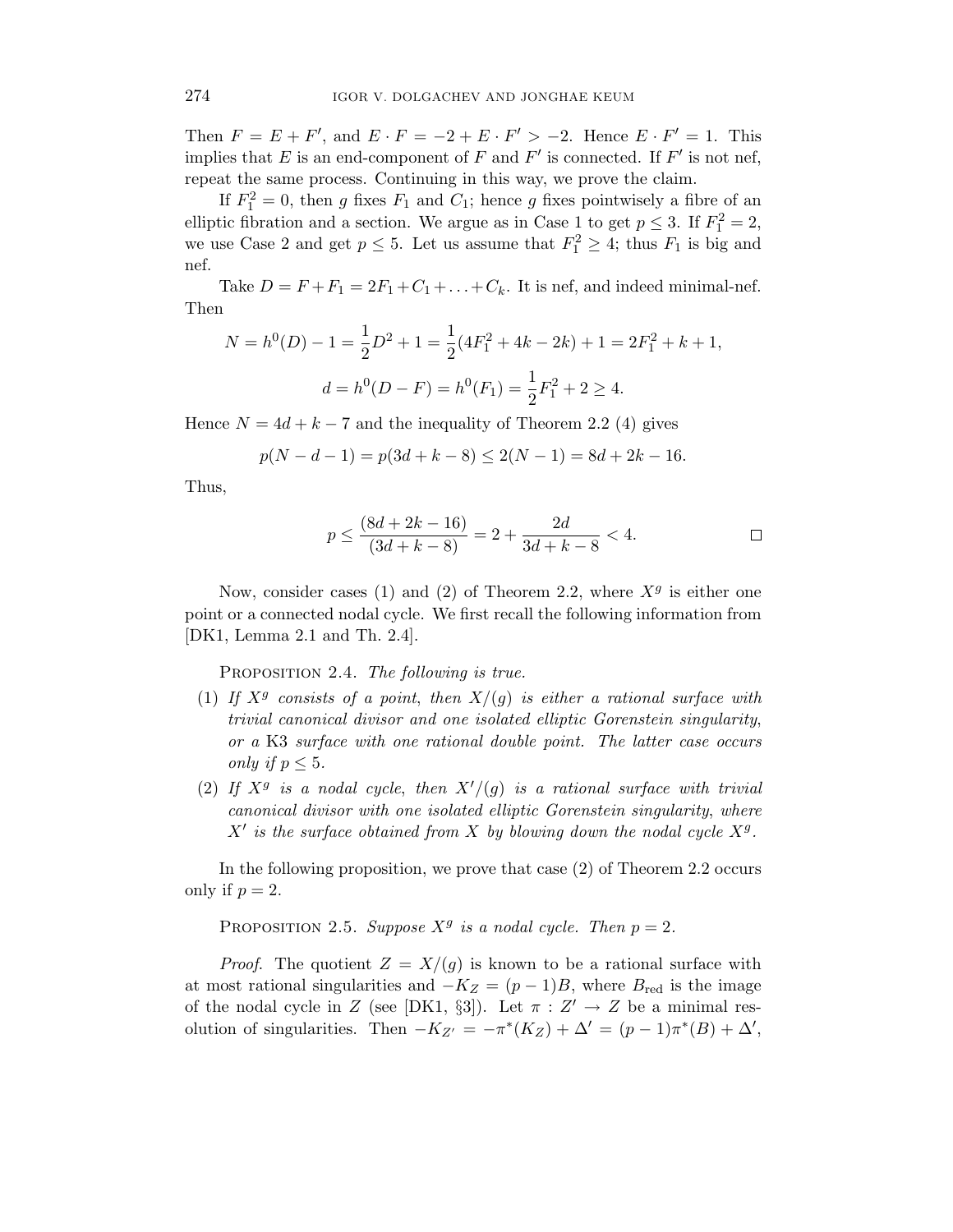where  $\Delta'$  is a positive divisor supported on the exceptional locus. Obviously Z' is a resolution of singularities of the surface  $X'/(g)$ , where X' is obtained from X by blowing down the nodal cycle. Let  $a: Z' \to V$  be the blowing down to a minimal resolution of  $X'/(g)$ . Then  $-K_V = a_*((p-1)\pi^*(B) + \Delta')$ is the fundamental cycle of  $V$ . By Corollary 3.6 of  $[DK1]$ , we have  $H^1((p-1)B, \mathcal{O}_{(p-1)B}) \cong k$ . Since Z has only rational singularities this implies that  $H^1((p-1)\pi^*(B), \mathcal{O}_{(p-1)\pi^*(B)}) \cong k$ , hence  $H^1(a_*(p-1)B, \mathcal{O}_{a_*(p-1)B}) \neq$  ${0}$ . It is known that for any proper part A of the fundamental cycle of a minimal elliptic singularity, we have  $H^1(A, \mathcal{O}_A) = 0$ . This implies that

$$
-K_V = (p-1)a_*(\pi^*(B)).
$$

Since V is a nonminimal rational surface, it contains a  $(-1)$ -curve E. Intersecting both sides of the previous equality with E, we get  $1 = (p-1)\pi^*(B) \cdot E$ ; hence  $p = 2$ .  $\Box$ 

LEMMA 2.6 (P. Samuel). Let  $A$  be a normal noetherian local  $k$ -algebra of dimension  $\geq 2$  with maximal ideal m. Let G be a finite group of automorphisms of A with local ring of invariants  $A^G$ . Assume that G acts freely on the punctured local scheme  $V = \text{Spec}(A) \setminus \{\mathfrak{m}\}\$ . Then the class group  $\text{Cl}(A^G)$  fits in the following exact sequence of groups:

$$
0 \to H^1(G, A^*) \to \mathrm{Cl}(A^G) \to H^0(G, H^1(V, \mathcal{O}_V^*)).
$$

In particular, if in addition A is factorial,  $Cl(A^G) \cong H^1(G, A^*)$ .

*Proof.* Let  $U = \text{Spec}(A^G) \setminus \{\mathfrak{m}^G\}$ . It is known that depth $(A^G) \geq 2$  [Fo]. Thus the class group  $Cl(A^G)$  is isomorphic to the Picard group Pic(U). We apply the two spectral sequences which we used in [DK1] to the free action of G on V with quotient U and the G-linearized sheaf  $\mathcal{O}_V^*$ :

$$
E_2^{i,j} = H^i(G, H^j(V, \mathcal{O}_V^*)) \Rightarrow \mathbb{H}^n,
$$
  

$$
{}^{\prime}E_2^{i,j} = H^i(U, \mathcal{H}^j(G, \mathcal{O}_V^*)) \Rightarrow \mathbb{H}^n.
$$

Since G acts freely,

$$
\mathcal{H}^j(G, \mathcal{O}_V^*) = 0 \quad \text{for} \quad j > 0
$$

and the second spectral sequence gives an isomorphism

$$
\operatorname{Cl}(A^G) = \operatorname{Pic}(U) = H^1(U, \mathcal{O}_U^*) \cong \mathbb{H}^1.
$$

Now the first assertion follows from the first spectral sequence.

If A is factorial, then

$$
\operatorname{Cl}(A) = H^1(V, \mathcal{O}_V^*) = 0,
$$

which proves the last assertion.

 $\Box$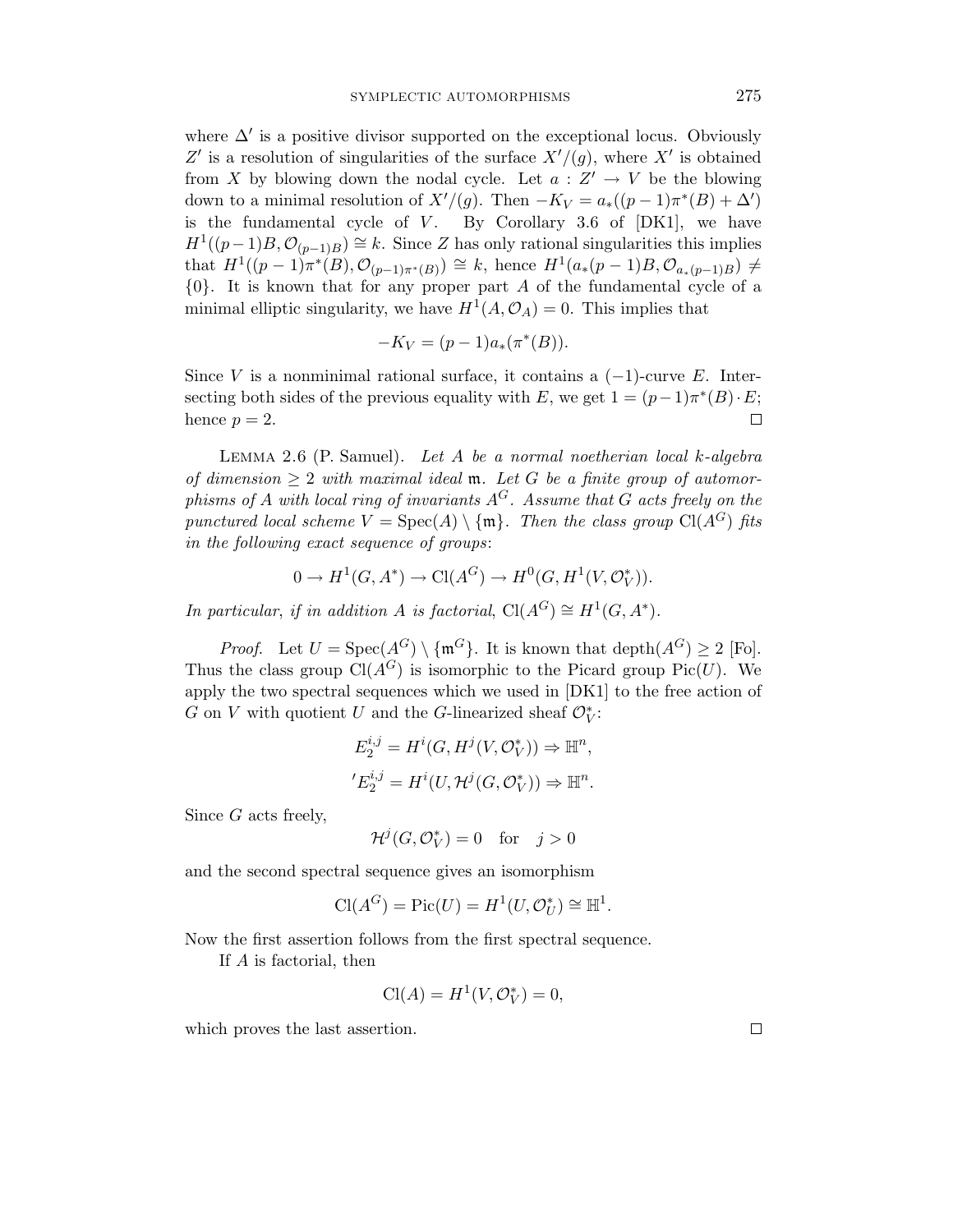The well-known property of cohomology groups ([CE, Ch. XII, Prop. 2.5] gives the following.

COROLLARY 2.7. In the situation of the above lemma, if in addition  $|Cl(A)|$ is finite, then  $Cl(A^G)$  is killed by multiplication by the product  $|Cl(A)| \cdot |G|$ .

We will also use the following formula from [KS, Lemma 4.1.8] or [Sa, Th. 7.4].

LEMMA 2.8. Let  $X$  be a smooth surface over an algebraically closed field k of characteristic  $p \geq 0$  and  $x \in X$  be a closed point of X. Let G be a finite group of automorphisms of X such that  $X^G = \{x\}$ . Let  $U = X \setminus \{x\}$  and  $V = U/G$ . Then

(2.1) 
$$
e_c(U) = (\#G - 1)(e_c(V) + 1) + e_c(V) - \sum_{g \in G \setminus \{1\}} l(g),
$$

where  $e_c(Z)$  denotes the l-adic Euler-Poincaré characteristic with compact support for any  $l \neq p$  and  $l(q)$  is the intersection index of the graph of q with the diagonal at the point  $(x, x)$ .

PROPOSITION 2.9. Let g be a wild automorphism of order p acting on a K3 surface such that  $|X^g| = 1$ . Assume that the quotient surface is rational. Then there exists a g-invariant elliptic or quasi-elliptic fibration on  $X$ .

*Proof.* Note that the quotient surface  $X/(g)$  is a rational surface with trivial canonical divisor with one isolated elliptic Gorenstein singularity Q. Let

$$
\sigma: Y \to X/(g)
$$

be a minimal resolution. We have

$$
K_Y = -\Delta,
$$

where  $\Delta$  is an effective divisor whose support is equal to the exceptional set of  $\sigma$  and satisfies

$$
\Delta \cdot R_i \leq 0
$$

for any irreducible component  $R_i$  of  $\Delta$  (see, for example, [Re], 4.21). Let N be the sublattice of  $Pic(Y)$  spanned by the divisor classes of the curves  $R_i$  and  $N^*$  be its dual lattice. It is known that the class group of the local ring of the singular point Q is mapped surjectively onto the group  $N^*/N$  isomorphic to the group of connected components of the local Picard group ([Gr], pp. 189-191). By Corollary 2.7, the group  $N^*/N$  is a p-elementary finite abelian group. Since Y is a rational surface, the Picard lattice  $Pic(Y)$  is a unimodular hyperbolic lattice; hence the orthogonal complement  $N^{\perp}$  is a p-elementary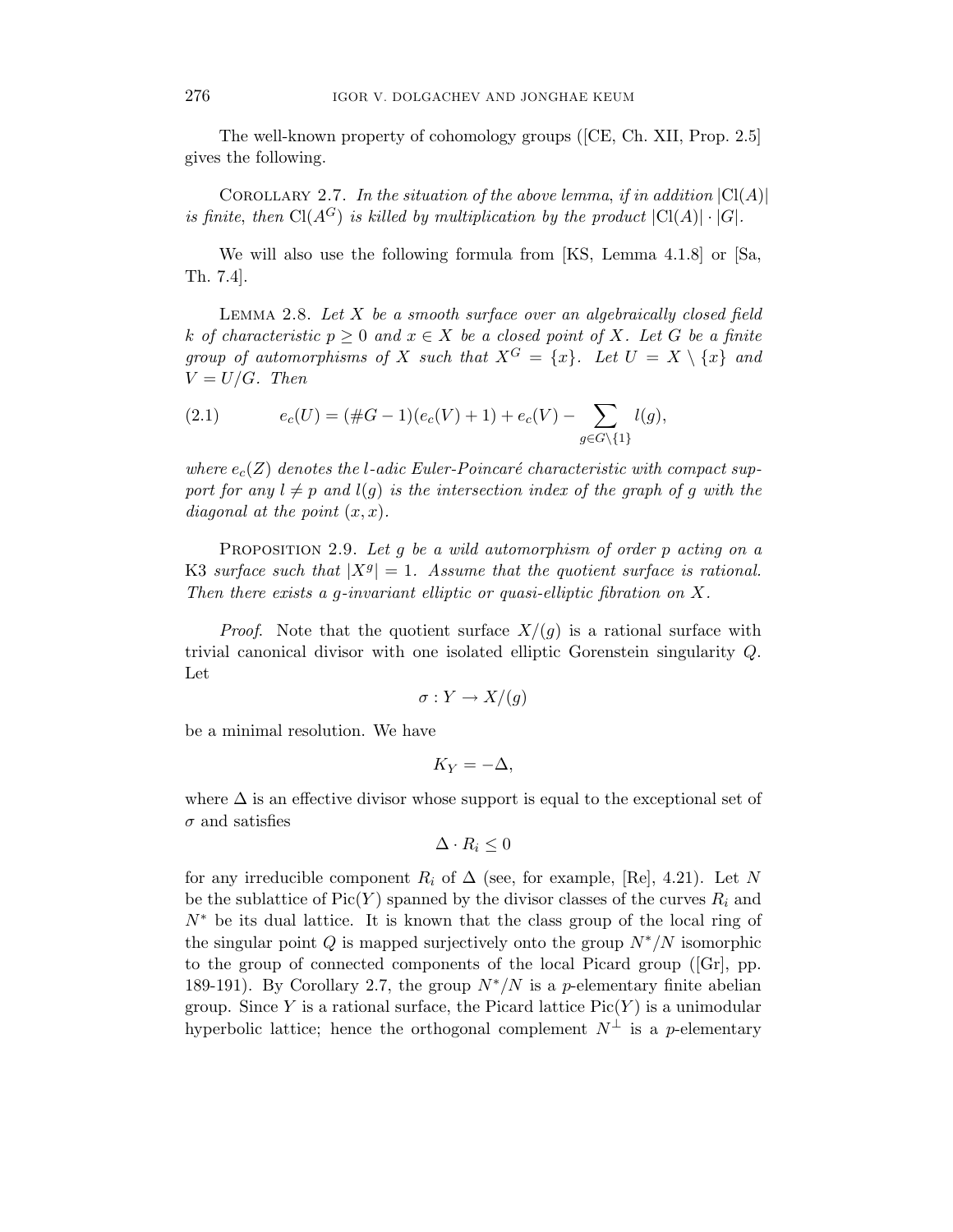lattice of signature  $(1, t)$ ,  $t \geq 0$ . Since N contains  $K_Y$ , it is also an even lattice. In particular, rank  $N^{\perp} \geq 2$  if p is odd.

Case 1:  $p > 2$  and rank  $N^{\perp} \geq 3$ , or  $p = 2$  and rank  $N^{\perp} \geq 2$ . It follows from [RS] that, if  $p > 2$ , an even p-elementary hyperbolic lattice of rank  $\geq 3$ is determined uniquely by its rank and discriminant. An explicit construction of such a lattice shows that it always contains an isotropic vector. Also it is known that an even 2-elementary hyperbolic lattice of rank  $\geq 2$  always contains an isotropic vector ([Ni2, Th. 4.3.3]). Thus  $N^{\perp}$  contains an isotropic vector v. By Riemann-Roch,

$$
h^{0}(\mathcal{O}_{Y}(v)) + h^{0}(\mathcal{O}_{Y}(K_{Y}-v)) \geq 1.
$$

Since  $K_Y$  is anti-effective, it follows that v or  $-v$  is effective. We may assume that  $v$  is effective. Since the homomorphism

$$
\sigma^* : Pic(X/\langle g \rangle) \to N^{\perp}
$$

has finite cokernel, some multiple of v is linearly equivalent to  $\sigma^*(D)$ , where D is a Cartier effective divisor on  $X/\langle q \rangle$  with  $D^2 = 0$ . (Here we use the intersection theory for  $\mathbb Q$ -divisors on  $\mathbb Q$ -factorial surfaces.) The pre-image A of D in Pic(X) is a g-invariant effective divisor with  $A^2 = 0$ . Dividing it by a positive integer, we may assume that the divisor class  $[A]$  is primitive. Applying to [A] a sequence of reflections with respect to  $(-2)$ -curves we obtain a nef divisor class  $[F]$  uniquely determined by  $[A]$  (see [RS, §3, Prop. 3]). Since a reflection preserves primitivity,  $[F]$  is primitive. It is easy to see that g acts on the orbit of  $[A]$  with respect to the reflection group. Since  $[F]$  is the unique nef member in the orbit and any automorphism preserves nefness, we have  $g([F]) = [F]$ . The linear system |F| is a g-invariant pencil of elliptic curves ([SD] or [Re, Th. 3.8]). This proves the assertion.

Case 2:  $p > 2$  and rank  $N^{\perp} = 2$ . We apply Lemma 2.8 to our situation. Since  $e_c(X \setminus \{x\}) = 23$ , formula (2.1) gives

(2.2) 
$$
23 = (p-1)(e_c(V) + 1 - l(g)) + e_c(V).
$$

Keeping the notation of the lemma,  $V \cong Y \setminus \Delta_{\text{red}}$ . By the additivity of  $e_c$ ,

$$
e_c(V) = e_c(Y) - e_c(\Delta_{\text{red}}) = 2 + \text{rank Pic}(Y) - (1 + \text{rank } N) = \text{rank } N^{\perp} + 1 = 3.
$$

Here we use that the graph of components of  $\Delta$  is a tree of smooth rational curves or an irreducible cuspidal curve of arithmetic genus 1. Otherwise, the local Picard group of  $X/(g)$  contains a connected algebraic group isomorphic to an elliptic curve or the multiplicative group; hence it contains elements of finite order not killed by multiplication by  $p$ . The latter contradicts Corollary 2.7. Now formula (2.2) gives  $20 = (p-1)a$ , where  $a < 4$ . The only possibility is  $p = 11$ .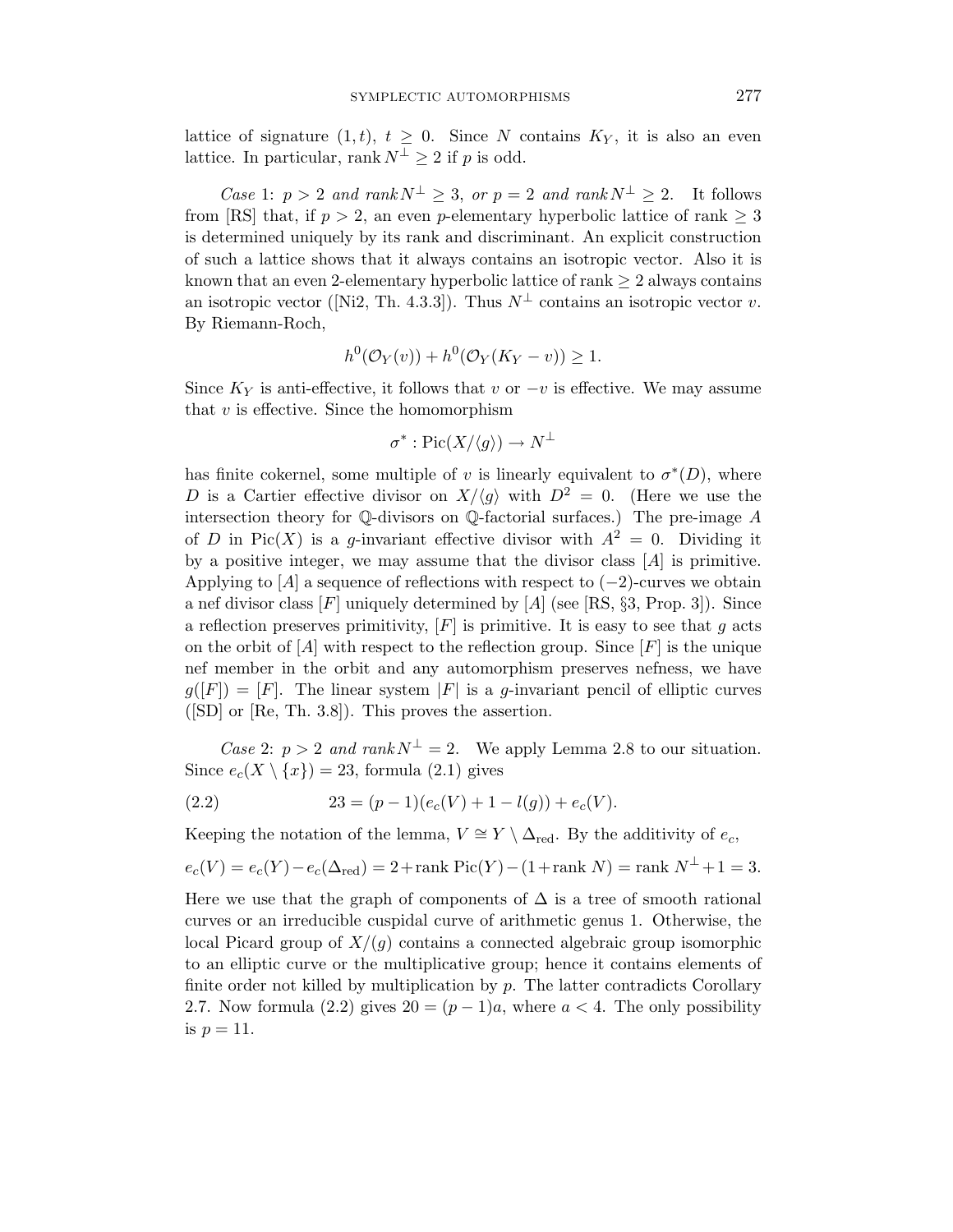Assume that  $p = 11$ . We will first show that  $N^{\perp}$  contains an isotropic vector. In this case the intersection matrix of  $N^{\perp}$  is of the form

$$
\begin{pmatrix} 2a & c \ c & 2b \end{pmatrix}.
$$

Since  $N^{\perp}$  is indefinite and 11-elementary.

$$
\det N^{\perp} = 4ab - c^2 = -1, -11 \text{ or } -121.
$$

In the first case,  $N^{\perp} \cong U$ , where U is an even indefinite unimodular lattice. The second case cannot occur, since no square of an integer is congruent to 3 modulo 4. Assume the third case. Since  $N^{\perp}$  is 11-elementary, all of the coefficients of the matrix must be divisible by 11, and hence  $N^{\perp} \cong U(11)$ . Therefore,  $N^{\perp}$  contains an isotropic vector in any case. By the same proof as in Case 1,  $X$  admits a  $g$ -invariant elliptic pencil.

Case 3:  $p = 2$  and rank  $N^{\perp} = 1$ . In this case  $e_c(V) = 2$ ; hence formula  $(2.2)$  gives

$$
21 = (2 - 1)(2 + 1 - l(g)),
$$

which is absurd.

*Remark* 2.10. If rank  $N^{\perp} > 2$ , formula (2.2) gives

$$
23 - k = (p - 1)(k + 1 - l(g)),
$$

where  $k = e_c(V) > 3$ . If  $k \neq 23$ , this gives a weaker bound  $p \leq 19$  with possible cases  $(p, k, l(q)) = (19, 5, 5), (17, 7, 7), (13, 11, 11),$  etc.

PROPOSITION 2.11. Let g be an automorphism of X of order  $p = \text{char}(k)$ . If X admits a g-invariant arithmetic genus 1 fibration, then  $p \leq 11$ .

*Proof.* Since quasi-elliptic fibrations occur only in characteristic  $p = 2$ or 3, we may assume that our fibration is an elliptic fibration. Assume first that  $g^*$  acts as the identity on the base curve  $\mathbb{P}^1$  of the elliptic fibration. Then g becomes an automorphism of the elliptic curve  $X/\mathbb{P}^1$  over the function field of  $\mathbb{P}^1$ . On the Jacobian of this elliptic curve, g induces an automorphism g' of order p. Let

$$
j:J\to \mathbb{P}^1
$$

be the Jacobian elliptic fibration. Note that  $J$  is a  $K3$  surface (cf.  $[CD,$ Th. 5.7.2.]). Since the order of  $g'$  is  $p > 3$ ,  $g'$  must be a translation by a p-torsion section. By Corollary 5.9 from [DK1],  $p \le 11$ .

Next assume that  $g^*$  acts non-identically on the base  $\mathbf{P}^1$  of the elliptic fibration. Let  $s_0$  be the unique fixed point of  $g^*$  on the base. The fibre  $X_{s_0}$ contains  $X<sup>g</sup>$ . The remaining singular fibres form orbits of fibres of the same type. By the same argument as in the proof of [DK1, Cor. 5.6], we see that  $p \leq 11$ .  $\Box$ 

 $\Box$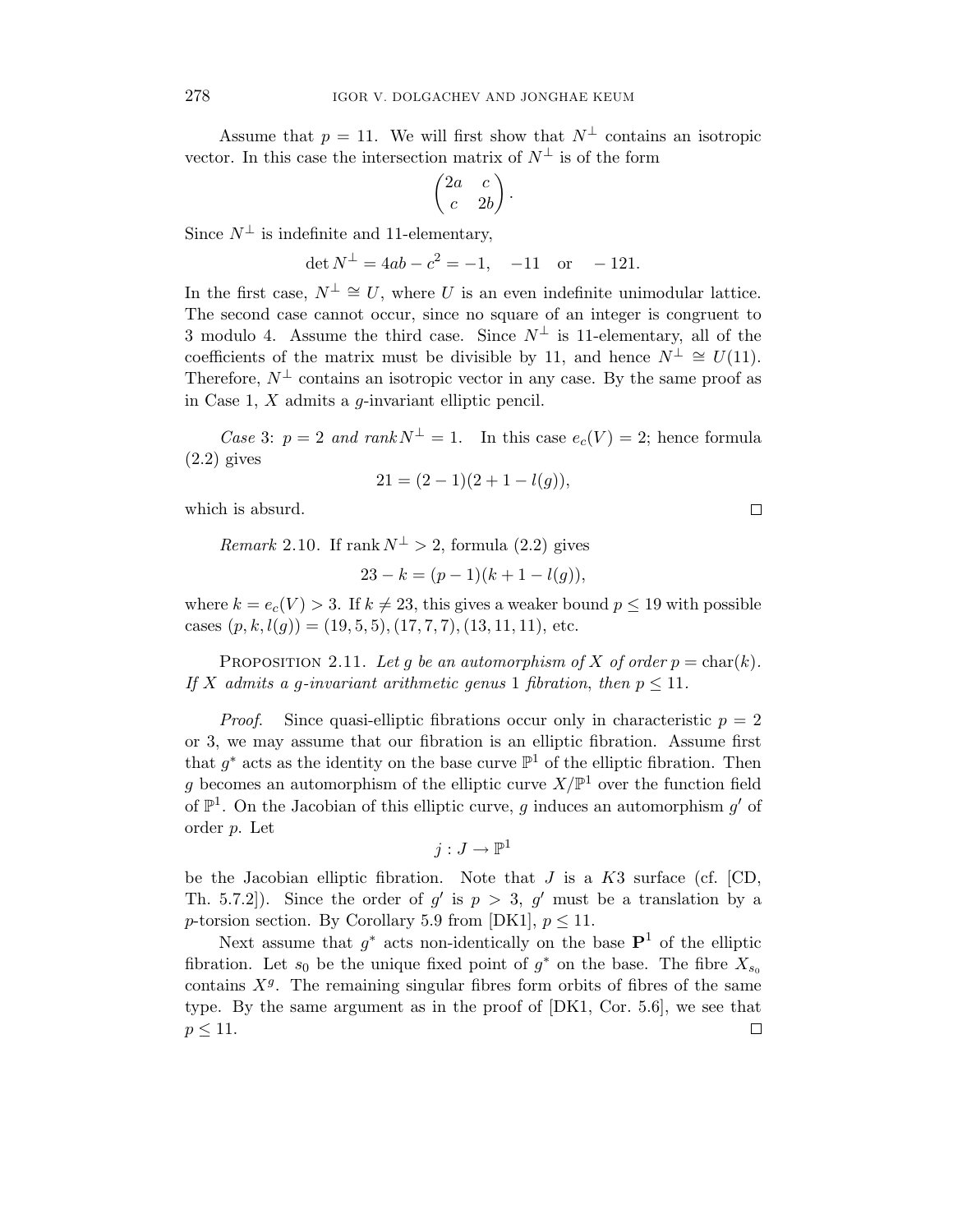Now, Propositions 2.3, 2.5, 2.9 and 2.11 together with Theorem 2.2 prove our Theorem 2.1.

Remark 2.12. One should compare the result of Theorem 2.1 with the known result that an abelian surface A over a field of characteristic  $p > 0$  does not admit an automorphism g of order  $p > 5$  which fixes a point. This result can be proved by considering the action of g on the Tate module  $H^1_{\text{et}}(A,\mathbb{Q}_l)$ ,  $l \neq p$  and applying the Weyl theorem. A similar proof for K3 surfaces only shows that  $p > 23$  is impossible. We thank Yuri Zarkhin for this remark.

If g preserves an elliptic or a quasi-elliptic pencil, then it either acts nonidentically on the base or is realized by an automorphism of its Jacobian fibration. In the latter case, if  $p > 3$ , then it is realized by a translation by a p-torsion section. In [DK1, Cor. 5.9] we have proved that no non-trivial p-torsion section exists if  $p > 11$ . One can improve this bound to 7 by the same proof. In the case  $p = 11$ , if an 11-torsion section exists, then the proof (see (i)–(iii) in  $[DK1, p. 126]$ ) gives only one possible combination of types of singular fibres: three singular fibres of type  $I_{11}$ ,  $I_{11}$ ,  $II$ . If this happens, formula (5.1) in [DK1] gives a contradiction; in this case the left-hand side of the formula cannot be an integer.

We state this result for future reference.

THEOREM 2.13. Let  $f: X \to \mathbb{P}^1$  be an elliptic fibration with a section on a K3-surface over an algebraically closed field of characteristic  $p > 7$ . Then the group of p-torsion sections is trivial.

A different proof of the above result is given by A. Schweizer [Sc].

## 3. Tame symplectic automorphisms

In this section we consider symplectic automorphisms of X of finite order prime to the characteristic  $p$ . We will show that they behave as in the complex case.

LEMMA 3.1. Let  $\Gamma$  be a finite subgroup of  $SL(2, k)$  of order prime to p. Then  $\Gamma$  is isomorphic to a finite subgroup of  $SL(2,\mathbb{C})$ , i.e. one of the following groups: a cyclic, binary dihedral, binary tetrahedral, binary octahedral, or binary icosahedral group.

Proof. This is of course well-known. For completeness sake let us recall the usual proof (going back to Felix Klein). Let  $\Gamma' \subset \text{PSL}(2, k)$  be the image of  $\Gamma$  in PSL(2, k). Any non-trivial element  $g \in \Gamma'$  has exactly two fixed points in the natural action on  $S = \mathbb{P}^1(k)$ . Let  $\mathfrak P$  be the union of the sets of fixed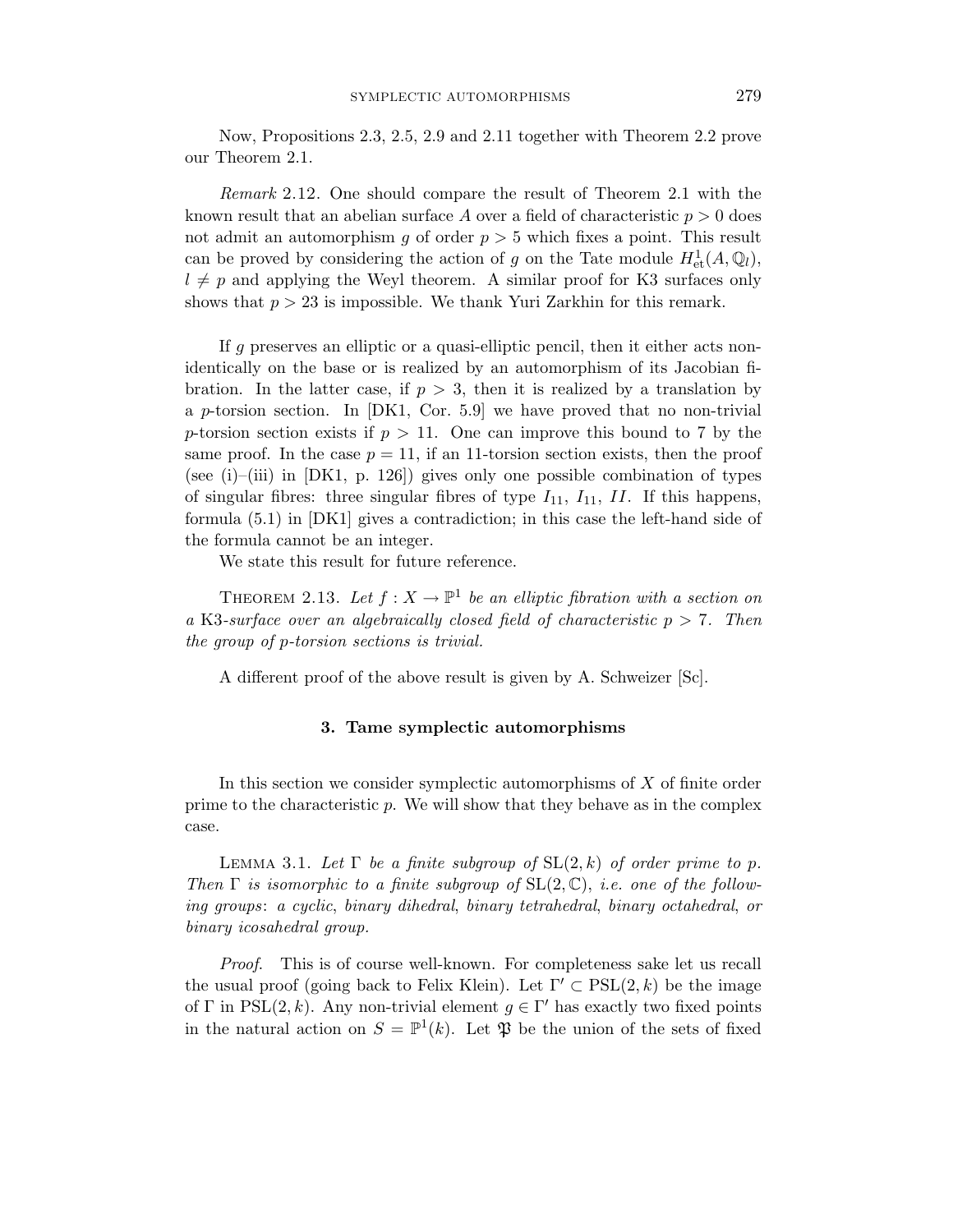points  $S^g, g \in \Gamma' \setminus \{1\}$ . Let  $O_1, \ldots, O_r$  be the orbits of  $\Gamma'$  in  $\mathfrak{P}$  and  $n_1, \ldots, n_r$ be the orders of the corresponding stabilizers. An easy argument, using the Burnside counting formula, gives the equation

$$
\sum_{i=1}^{r} (1 - \frac{1}{n_i}) = 2 - \frac{2}{\# \Gamma'}.
$$

This immediately implies that either  $r = 2$  and  $\Gamma'$  is a cyclic group, or  $r = 3$ , and

$$
(n_1, n_2, n_3; \# \Gamma') = (2, 2, n; 2n), (2, 3, 3; 12), (2, 3, 4; 24),
$$
 or  $(2, 3, 5; 60).$ 

An easy exercise in group theory shows that the groups  $\Gamma$  are isomorphic to a cyclic or a binary polyhedral group.  $\Box$ 

For a nondegenerate lattice L, we denote by  $\text{disc}(L)$  the discriminant group  $L^*/L$  of L. We define

$$
d_L := \# \text{disc}(L),
$$

as the order of group  $L^*/L$ .

Let  $\phi: X \to C$  be an elliptic surface, with or without a section. For any reducible fibre  $X_c$ , let  $S_c$  be the sublattice of the Picard lattice  $S_X$  generated by all irreducible components of the fibre. The Gram matrix with respect to the basis formed by the irreducible components is described by a Dynkin diagram of affine type  $\tilde{A}_n, \tilde{D}_n, \tilde{E}_n$ , where  $n+1$  is the number of irreducible components. The radical of  $S_c$  is spanned by the (scheme-theoretical) fibre  $X_c$ considered as a divisor on X. The quotient  $\bar{S}_c$  by the radical is isomorphic to the corresponding negative definite root lattice of types  $A_n, D_n, E_n$ . (We say that the fibre is of the corresponding type.) If  $M_c \subset S_c$  is a negative definite sublattice of maximal rank, then the composition with the projection to  $\bar{S}_c$ defines an embedding of lattices

$$
M_c \hookrightarrow \overline{S}_c.
$$

The orthogonal sum  $\bigoplus_{c \in C} \overline{S}_c$  is the quotient of the sublattice  $S_X^{\text{vert}}$  of  $S_X$ generated by components of fibres by the rank 1 sublattice generated by the divisor class of any fibre. We denote the orthogonal sum by  $\mathcal{R}(\phi)$  and call it the *root lattice* of the elliptic surface  $\phi$ .

A negative definite sublattice  $M = \bigoplus_{c \in C} M_c \subset S_X^{\text{vert}}$  is called *maximal* if each  $M_c$  is a sublattice of  $S_c$  of maximal possible rank. Its image in  $\mathcal{R}(\phi)$  is a sublattice of finite index, say a. In particular,

$$
(3.1) \t\t d_M = a^2 d_{\mathcal{R}(\phi)}.
$$

Lemma 3.2. Let G be a finite group of symplectic automorphisms of a K3 surface of order prime to p. Let  $Y \to X/G$  be a minimal resolution of the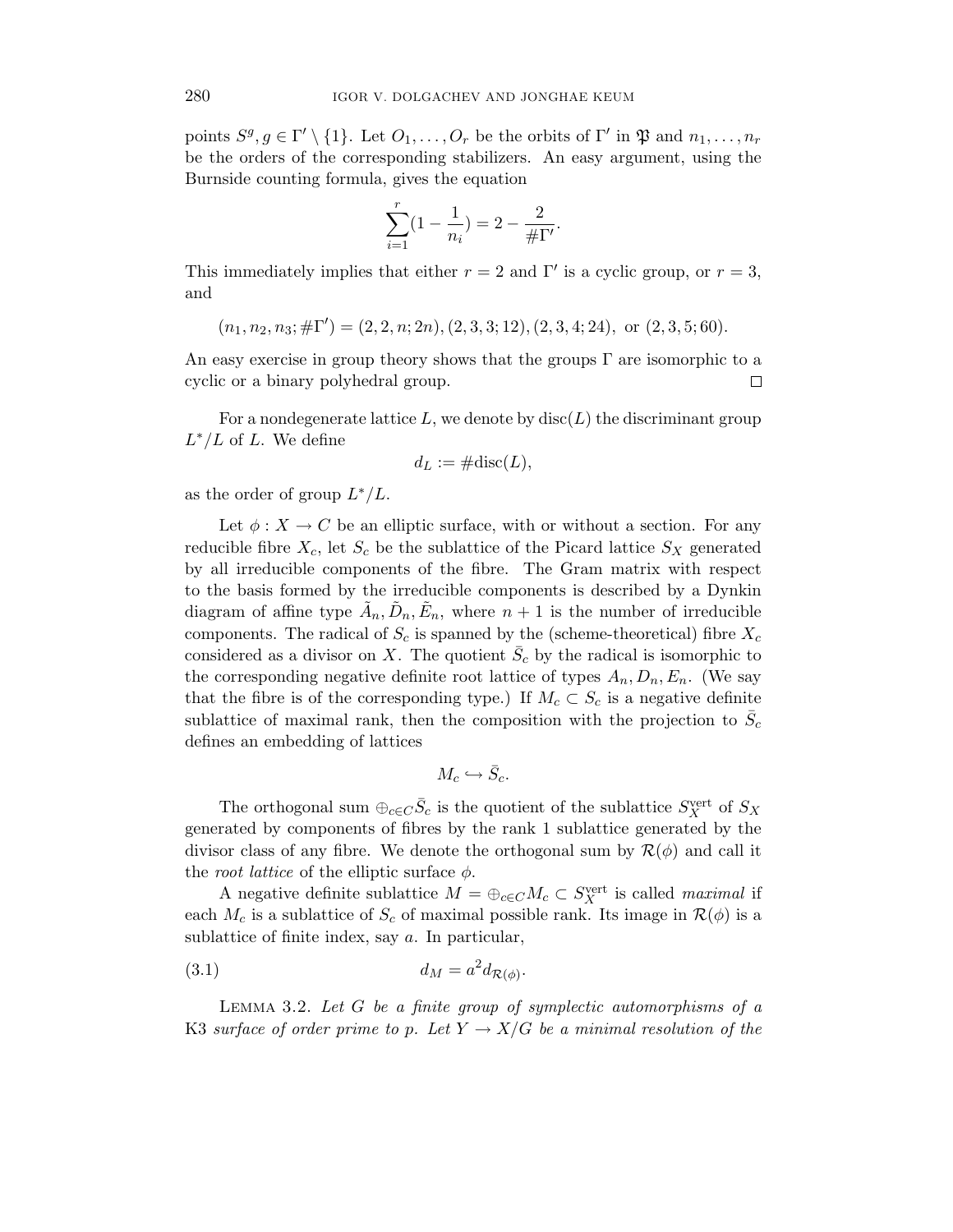quotient  $X/G$  and let  $\mathcal{R}_G$  be the sublattice of  $Pic(Y)$  generated by the irreducible components of the exceptional divisor. Then the discriminant of  $\mathcal{R}_G$  is coprime to p. Moreover, if rank  $\mathcal{R}_G = 20$ , then the discriminant is not a square.

*Proof.* The lattice  $\mathcal{R}_G$  is a direct sum of irreducible root lattices  $\mathcal{R}_i$ of type  $A, D, E$  generated by irreducible components of a minimal resolution of quotient singularities corresponding to stabilizer subgroups  $G_i$  of G. Via the action of  $G_i$  on the tangent space of X at one of its fixed points, the group  $G_i$  becomes isomorphic to a finite subgroup H of  $SL(2, k)$ . Since  $\#G_i$  is prime to  $p$ , the quotient singularity is formally isomorphic to the singularity  $\mathbb{A}_k^2/H$ . Now we apply Lemma 3.1 and use the well-known resolution of the quotient singularity  $\mathbb{A}^2/H$ . If  $\mathcal{R}_i$  is of type  $A_k$ , then  $\#G_i = d_{\mathcal{R}_i} = k+1$ . If  $\mathcal{R}_i$  is of type  $D_n$ , then  $\#G_i = 4(n-2), d_{\mathcal{R}_i} = 4$ . If  $\mathcal{R}_i$  is of type  $E_6$ , then  $\#G_i = 24, d_{\mathcal{R}_i} = 3$ . If  $\mathcal{R}_i$  is of type  $E_7$ , then  $\#G_i = 48, d_{\mathcal{R}_i} = 2$ . If  $\mathcal{R}_i$  is of type  $E_8$ , then  $\#G_i = 120, d_{\mathcal{R}_i} = 1$ . In all cases we see that if  $p|d_{\mathcal{R}_i}$ , then  $p\#G_i$ , a contradiction to the assumption that  $\#G$  is prime to p. This proves the first assertion.

Assume that rank  $\mathcal{R}_G = 20$ . Obviously the Picard number  $\rho$  of Y satisfies  $\rho \geq 21$ . Thus Y is a supersingular K3 surface. It is known ([Ar1]) that the discriminant group of the Picard lattice of a supersingular K3 surface is a p-elementary abelian group  $(\mathbb{Z}/p)^{2\sigma}$ , where  $\sigma$  is the Artin invariant of the surface. Let N be the orthogonal complement of  $\mathcal{R}_G$  in  $S_Y$ . We have

$$
d_{\mathcal{R}_G} \cdot d_N = i^2 p^{2\sigma},
$$

where  $i$  is the index of the sublattice

 $\mathcal{R}_G \oplus N \subset S_Y$ .

Assume that  $d_{\mathcal{R}_G}$  is a square. Then  $d_N$  is a square. The lattice N is an indefinite lattice of rank 2 whose discriminant is the negative of a square. It must contain a primitive isotropic vector. By Riemann-Roch, we can represent it by an effective divisor  $A$  with self-intersection 0. It is known that a suitable composition of reflections with respect to the divisor classes of  $(-2)$ -curves sends A to a nef divisor E with  $E^2 = 0$ . Let

$$
\psi: S_Y \to S_Y, \ \ \psi(A) = E
$$

be the composition. Let  $R_i$ ,  $i = 1, \ldots, 20$ , be the irreducible components of the exceptional divisor. Since  $\psi$  is an isometry, the images  $\psi(R_i)$  generate a sublattice M of  $S_Y$  isomorphic to  $\mathcal{R}_G$ . Since  $A \cdot R_i = 0$  for all i, we have

$$
E\cdot\psi(R_i)=0,\ i=1,\ldots,20.
$$

Since, by Riemann-Roch, each  $\psi(R_i)$  is effective or anti-effective, this implies that

$$
E\cdot C_{ij}=0
$$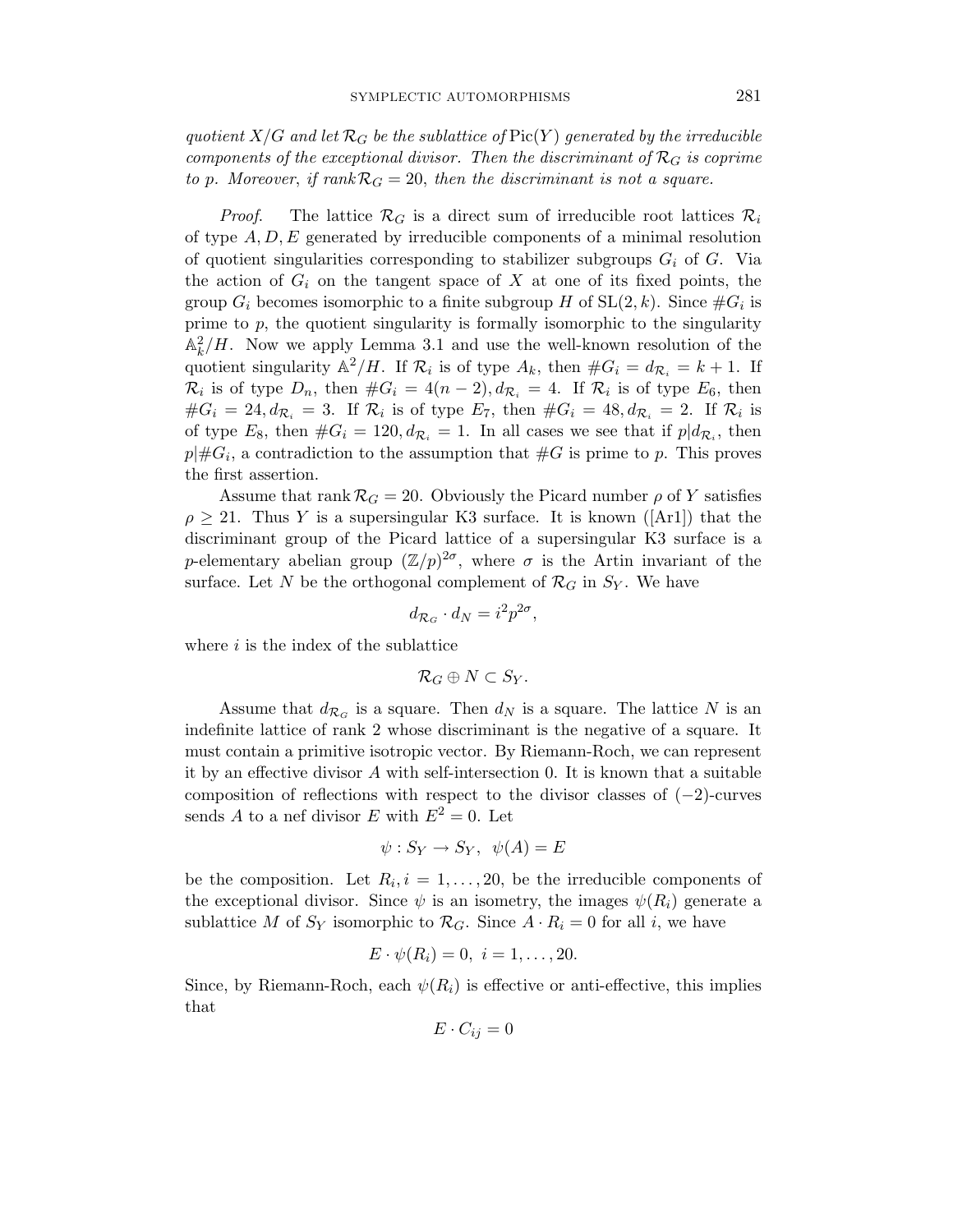for all irreducible components  $C_{ij}$  of  $\psi(R_i)$  or  $-\psi(R_i)$ ; that is,  $C_{ij}$ 's are irreducible components of divisors from the pencil  $|E|$  of genus 1 curves. Since M is a negative definite lattice of rank 20, it is a maximal sublattice of  $S_X^{\text{vert}}$  with respect to the elliptic fibration  $\phi$  given by the pencil. By  $(3.1)$ ,

(3.2) 
$$
a^2 d_{\mathcal{R}(\phi)} = d_M = d_{\mathcal{R}_G}.
$$

Let

$$
f:J\to \mathbb{P}^1
$$

be the Jacobian fibration of  $\phi$ . The surface J is a K3 surface with the same type of singular fibres ([CD, Th. 5.3.1]). In particular,

$$
\mathcal{R}(\phi) \cong \mathcal{R}(f).
$$

The surface  $J$  is a supersingular K3 surface, since  $S_J^{\text{vert}}$  is of rank 21. The orthogonal complement of the root lattice  $\mathcal{R}(f)$  in  $S_J$  is generated by the divisor classes of the zero-section and a fibre, and hence is unimodular. Thus we obtain

$$
d_{S_J}m^2 = d_{\mathcal{R}(f)}
$$

for some number  $m$  (equal to the order of the Mordell-Weil group of sections of f). Since  $d_{S_J} = p^{2\sigma'}$ , we obtain that  $p|d_{\mathcal{R}(f)}$ , and, by (3.2),  $p|d_{\mathcal{R}_G}$ . This contradicts the first assertion.  $\Box$ 

THEOREM 3.3. Let  $q$  be a symplectic automorphism of finite order n. If  $(n, p) = 1$ , then g has only finitely many fixed points  $\#X^g$  and the possible pairs  $(n, \#X^g)$  are as follows:

$$
(2,8), (3,6), (4,4), (5,4), (6,2), (7,3), (8,2).
$$

*Proof.* At a fixed point, g is linearizable because  $(n, p) = 1$ . This implies that the quotient surface  $Y = X/(q)$  has at worst cyclic quotient Gorenstein singularities and its minimal resolution is a  $K3$  surface. Therefore, Nikulin's argument [Ni1] for the complex case works (when we replace the rational cohomology with the *l*-adic cohomology) except in the following two cases.

Case 1.  $n = 11$  and  $X/(g)$  has two  $A_{10}$ -singularities.

Case 2.  $n = 15$  and  $X/(g)$  has three singularities of type  $A_{14}$ ,  $A_4$  and  $A_2$ .

In any of these cases the discriminant of the lattice  $\mathcal{R}_G$  defined in the previous lemma is a square. Thus, these cases cannot happen. $\Box$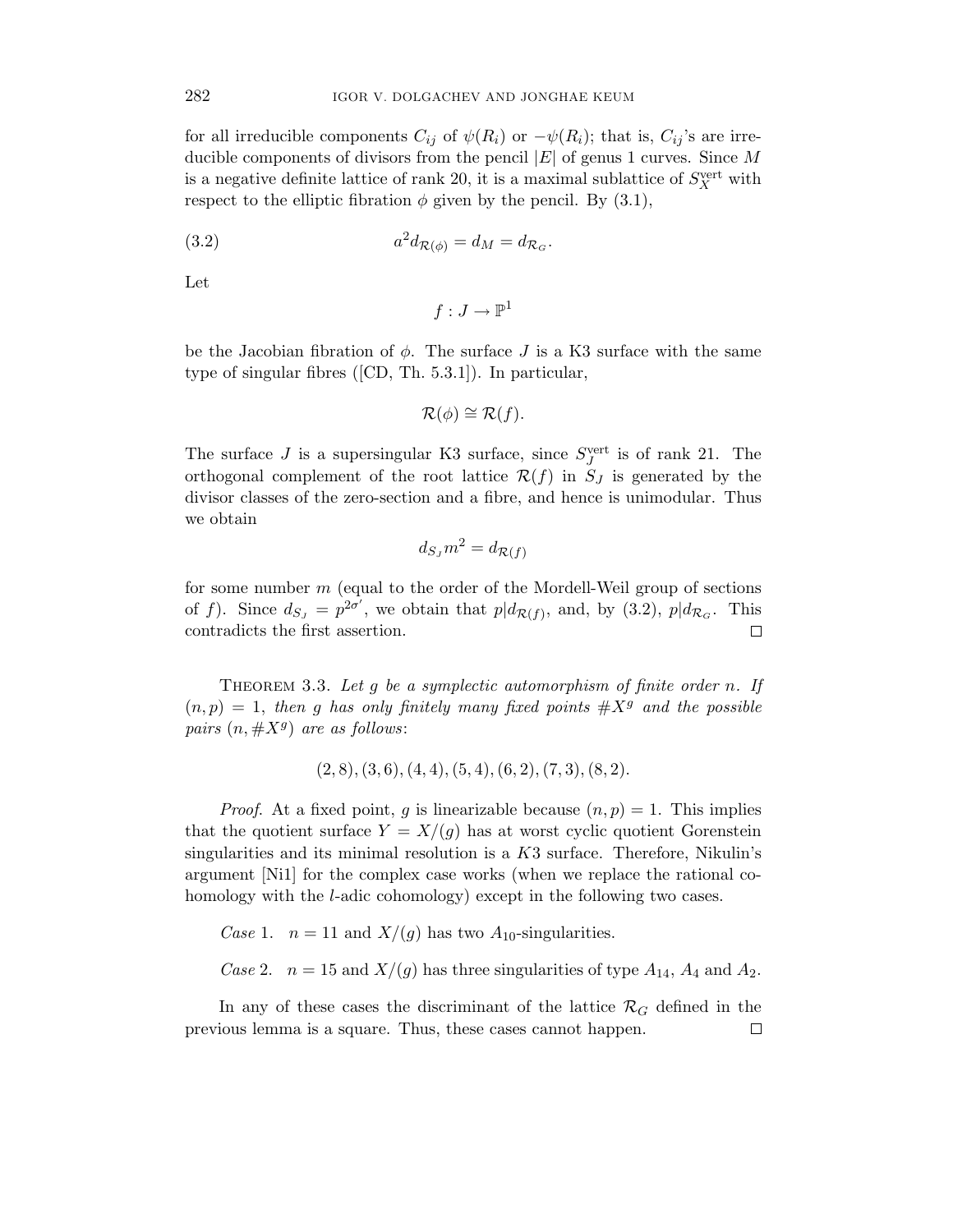## 4. The main theorem

A Mathieu representation of a finite group G is a 24-dimensional representation on a vector space V over a field of characteristic zero with character

$$
\chi(g) = \varepsilon(\text{ord}(g)),
$$

where

(4.1) 
$$
\varepsilon(n) = 24 \left( n \prod_{p|n} \left( 1 + \frac{1}{p} \right) \right)^{-1}.
$$

The number

(4.2) 
$$
\mu(G) = \frac{1}{\#G} \sum_{g \in G} \varepsilon(\text{ord}(g))
$$

is equal to the dimension of the subspace  $V^G$  of V. The natural action of a finite group  $G$  of symplectic automorphisms of a complex K3 surface on the singular cohomology

$$
H^*(X, \mathbb{Q}) = \bigoplus_{i=0}^4 H^i(X, \mathbb{Q}) \cong \mathbb{Q}^{24}
$$

is a Mathieu representation with

$$
\mu(G) = \dim H^*(X, \mathbb{Q})^G \ge 5.
$$

From this, Mukai deduces that G is isomorphic to a subgroup of  $M_{23}$  with at least five orbits. In positive characteristic the formula for the number of fixed points is no longer true and the representation of  $G$  on the *l*-adic cohomology,  $l \neq p$ ,

$$
H_{\mathrm{et}}^*(X,\mathbb{Q}_l) = \bigoplus_{i=0}^4 H_{\mathrm{et}}^i(X,\mathbb{Q}_l) \cong \mathbb{Q}_l^{24}
$$

is not Mathieu in general. In this section, using Theorem 3.3, we will show that if  $G$  is tame; i.e., the order of  $G$  is coprime to  $p$ , then the natural representation of G on  $H^*_{\text{et}}(X,\mathbb{Q}_l) \cong \mathbb{Q}_l^{24}$  is Mathieu. We will also show that  $\dim H_{\mathrm{et}}^*(X, \mathbb{Q}_l)^G \geq 5$  under the additional assumption that either X or a minimal model of  $X/G$  is not supersingular with Artin invariant  $\sigma = 1$ .

First let us recall that the analog of the lattice of transcendental cycles on a surface X in characteristic  $p > 0$  is the group  $T_l Br(X)$  equal to the projective limit of groups  $Br(X)[l^n]$ , where  $Br(X) = H^2_{\text{et}}(X, \mathbb{G}_m)$  is the cohomological Brauer group. Recall that the Kummer sequence in étale cohomology [Mi] gives the exact sequence

(4.3) 
$$
0 \to Pic(X)/l^{n}Pic(X) \to H^{2}_{et}(X,\mu_{l^{n}}) \to Br(X)[l^{n}] \to 0.
$$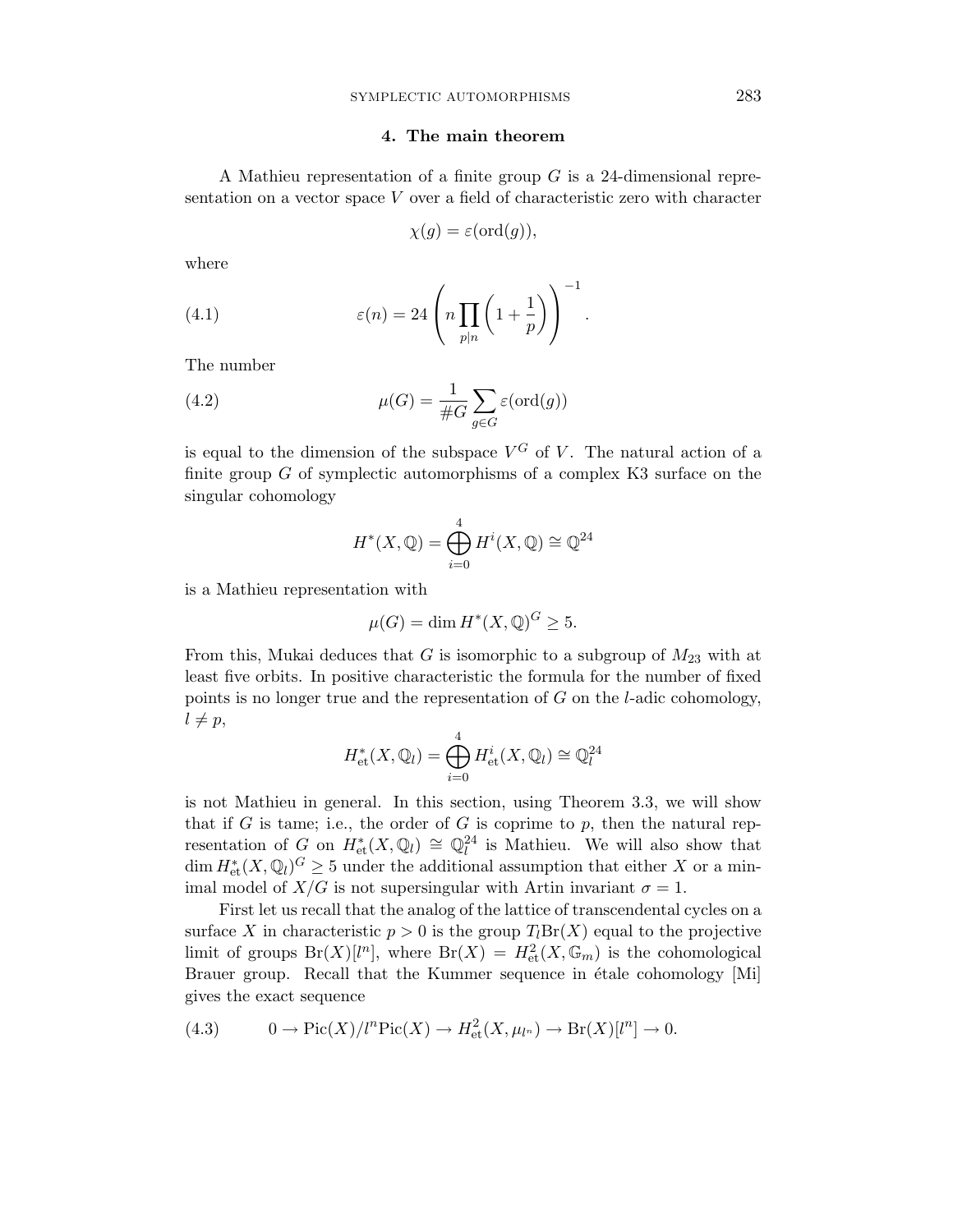Passing to the projective limit we have the exact sequence of  $\mathbb{Z}_l$ -modules

(4.4) 
$$
0 \to Pic(X) \otimes \mathbb{Z}_l \to H^2_{\text{et}}(X, \mathbb{Z}_l) \to T_l Br(X) \to 0.
$$

Tensoring with  $\mathbb{Q}_l$ , we get an exact sequence of  $\mathbb{Q}_l$ -vector spaces

(4.5) 
$$
0 \to Pic(X) \otimes \mathbb{Q}_l \to H^2_{\text{et}}(X, \mathbb{Q}_l) \to V_l Br(X) \to 0.
$$

It gives the analog of the usual formula for the second Betti number of a surface

$$
b_2(X) = \rho(X) + \lambda(X),
$$

where  $\rho(X)$  is the Picard number of X and  $\lambda(X) = \dim_{\mathbb{Q}_l} V_l \text{Br}(X)$  is the Lefschetz number of X. Since  $b_2(X)$  and  $\rho(X)$  do not depend on  $l \neq p$ , the Lefschetz number  $\lambda(X)$  does not depend on l either.

PROPOSITION 4.1. Let  $G$  be a finite group of symplectic automorphisms of a K3 surface X defined in characteristic  $p > 0$ . Assume that G is tame, *i.e.* the order of G is coprime to p. Then for any prime  $l \neq p$ , the natural representation of G on  $H^*_{\text{et}}(X, \mathbb{Q}_l) \cong \mathbb{Q}_l^{24}$  is Mathieu.

Proof. By Theorem 3.3,

$$
ord(g) \in \{1, \ldots, 8\}
$$

for all  $g \in G$ . By the Lefschetz fixed point formula, the character  $\chi(g)$  of the representation on the l-adic cohomology is equal to the number of fixed points of g, which is equal to  $\varepsilon(\text{ord}(g))$ . This proves the assertion. This also shows that the action of G on  $H^2_{\text{et}}(X,\mathbb{Q}_l)$  is faithful.  $\Box$ 

LEMMA 4.2. Let  $G$  be a finite tame group of symplectic automorphisms of a K3 surface X. If a nonsingular minimal model Y of  $X/G$  is not supersingular, then

(4.6) 
$$
\dim H_{\mathrm{et}}^*(X, \mathbb{Q}_l)^G \geq 5.
$$

*Proof.* Since Y is not supersingular,  $\lambda(Y) > 0$ . If  $\lambda(Y) = 1$ , the Picard number of  $Y$  is equal to 21, and hence  $Y$  admits an elliptic fibration. By Artin [Ar1], the height h of the formal Brauer group of an elliptic non-supersingular surface is finite and

$$
\lambda(Y) = 22 - \rho(Y) \ge 2h \ge 2.
$$

Choose l coprime to the order of G. It is known that  $\dim_{\mathbb{Q}_l}(V_l\text{Br}(X))^G$  =  $\lambda(Y)$  ([Shio1, Prop. 5]). Taking a G-invariant ample divisor class defining a nonzero element in  $(\text{Pic}(X) \otimes \mathbb{Q}_l)^G$ , we see that  $\dim H^2_{\text{et}}(X, \mathbb{Q}_l)^G \geq 3$ . Since the characteristic polynomial does not depend on  $l \neq p$ , this is true for all  $l \neq p$ . Together with  $H^0_{\text{\rm et}}(X, \mathbb{Q}_l)$  and  $H^4_{\text{\rm et}}(X, \mathbb{Q}_l)$  we get (4.6).  $\Box$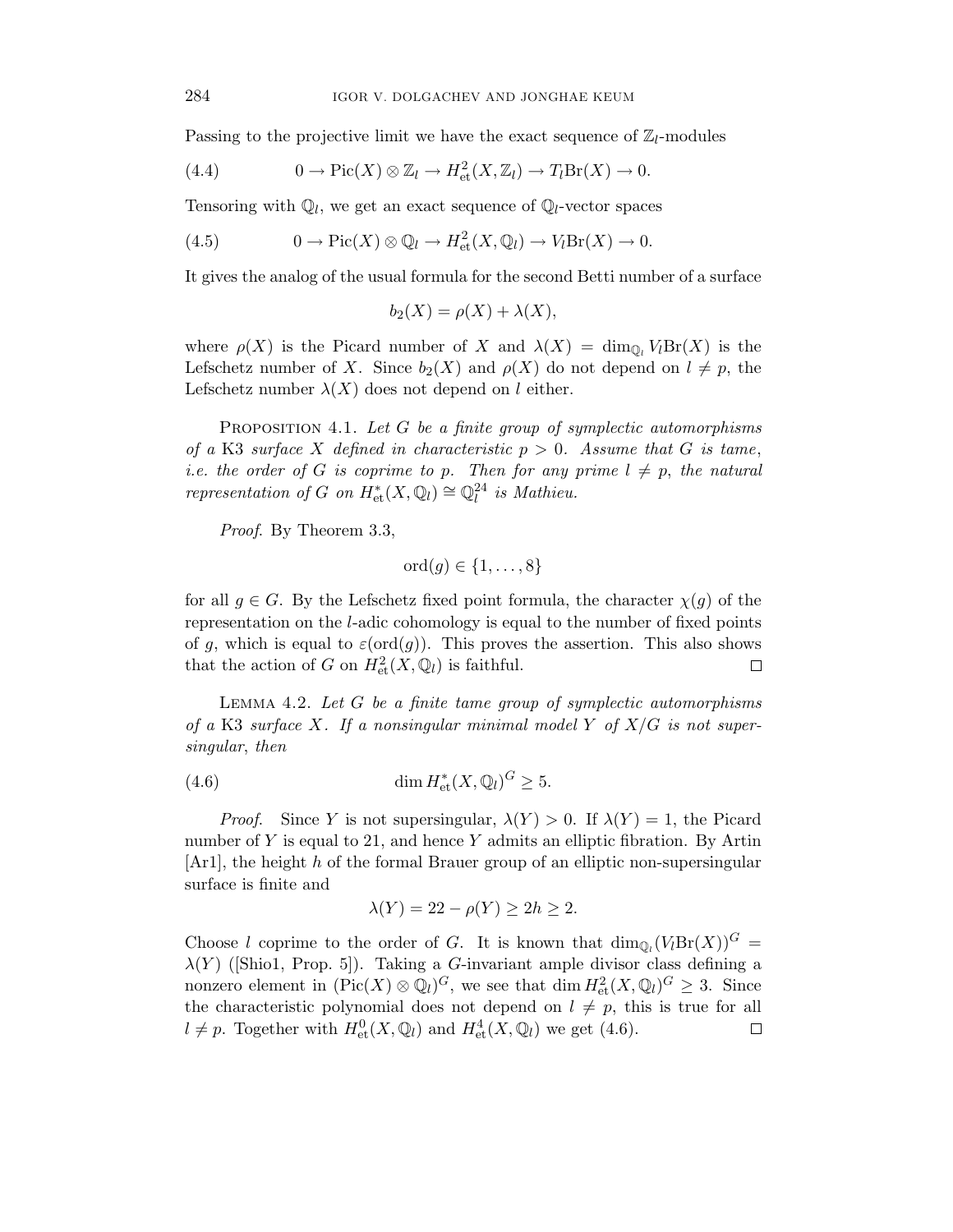It remains to consider the case when  $X/G$  is birationally isomorphic to a supersingular K3 surface.

LEMMA 4.3. Assume  $p \neq 2$ . Assume that a K3 surface X admits a symplectic automorphism g of order 2. Then X admits an elliptic fibration.

*Proof.* As is well-known, it suffices to show that  $\rho(X) \geq 5$ , or equivalently,  $\lambda(X) \leq 17$ . Let U be the open set where q acts freely. We know that  $X \setminus U$ consists of 8 fixed points of g. Let  $G = (g), V = U/G$ . We shall use the two spectral sequences employed in the proof of Lemma 2.6. It is easy to see that they give the following exact sequence:

$$
(4.7) \qquad 0 \to H^1(G, \text{Pic}(U)) \to \text{Br}(V) \to \text{Br}(U)^G \to H^2(G, \text{Pic}(U)).
$$

Let  $t_{+}$  (resp.  $t_{-}$ ) be the rank of the *g*-invariant (resp. *g*-anti-invariant) part of  $Pic(U) \cong Pic(X)$ . We have

$$
H^1(G, \text{Pic}(U)) = H^1(G, \text{Pic}(X)) = \text{Ker}(1 + g^*)/\text{Im}(1 - g^*) \cong (\mathbb{Z}/2\mathbb{Z})^{t-},
$$
  

$$
H^2(G, \text{Pic}(U)) = H^2(G, \text{Pic}(X)) = \text{Ker}(1 - g^*)/\text{Im}(1 + g^*) \cong (\mathbb{Z}/2\mathbb{Z})^{t+}.
$$

Splitting (4.7) into two short exact sequences and passing to the 2-torsion subgroups we get the following exact sequences of 2-elementary groups:

$$
0 \to (\mathbb{Z}/2\mathbb{Z})^{t-} \to \text{Br}(V)[2] \to A \to (\mathbb{Z}/2\mathbb{Z})^{t-},
$$
  

$$
0 \to A \to \text{Br}(U)^{G}[2] \to (\mathbb{Z}/2\mathbb{Z})^{t} \to 0,
$$

where  $t \leq t_{+}$ . This gives

(4.8) 
$$
\dim_{\mathbb{F}_2} \text{Br}(U)^G[2] \le \dim_{\mathbb{F}_2} A + t \le (\dim_{\mathbb{F}_2} \text{Br}(V)[2] - t_-) + t_- + t
$$

$$
\le \dim_{\mathbb{F}_2} \text{Br}(V)[2] + t_+.
$$

Let Y be a minimal resolution of singularities of  $X/G$  and  $\mathcal E$  be the exceptional divisor. According to [DeMF], the exact sequence of local cohomology for the pair  $(Y, \mathcal{E})$  and the sheaf  $\mathbb{G}_m$  defines an exact sequence (modulo p-groups)

$$
0 \to Br(Y) \to Br(Y \setminus \mathcal{E}) \to H^1(\mathcal{E}, \mathbb{Q}/\mathbb{Z}).
$$

Since  $\mathcal E$  is the disjoint union of eight smooth rational curves, we obtain

$$
Br(Y) \cong Br(Y \setminus \mathcal{E}) \cong Br(V).
$$

Similarly, we obtain

$$
Br(U) \cong Br(X).
$$

It follows from (4.4) that, up to a finite group,

$$
Br(Y)[2] = (\mathbb{Z}/2\mathbb{Z})^{\lambda(Y)}.
$$

Applying (4.8), we obtain

(4.9)  $\dim_{\mathbb{F}_2} \text{Br}(X)^G[2] \leq \lambda(Y) + t_+.$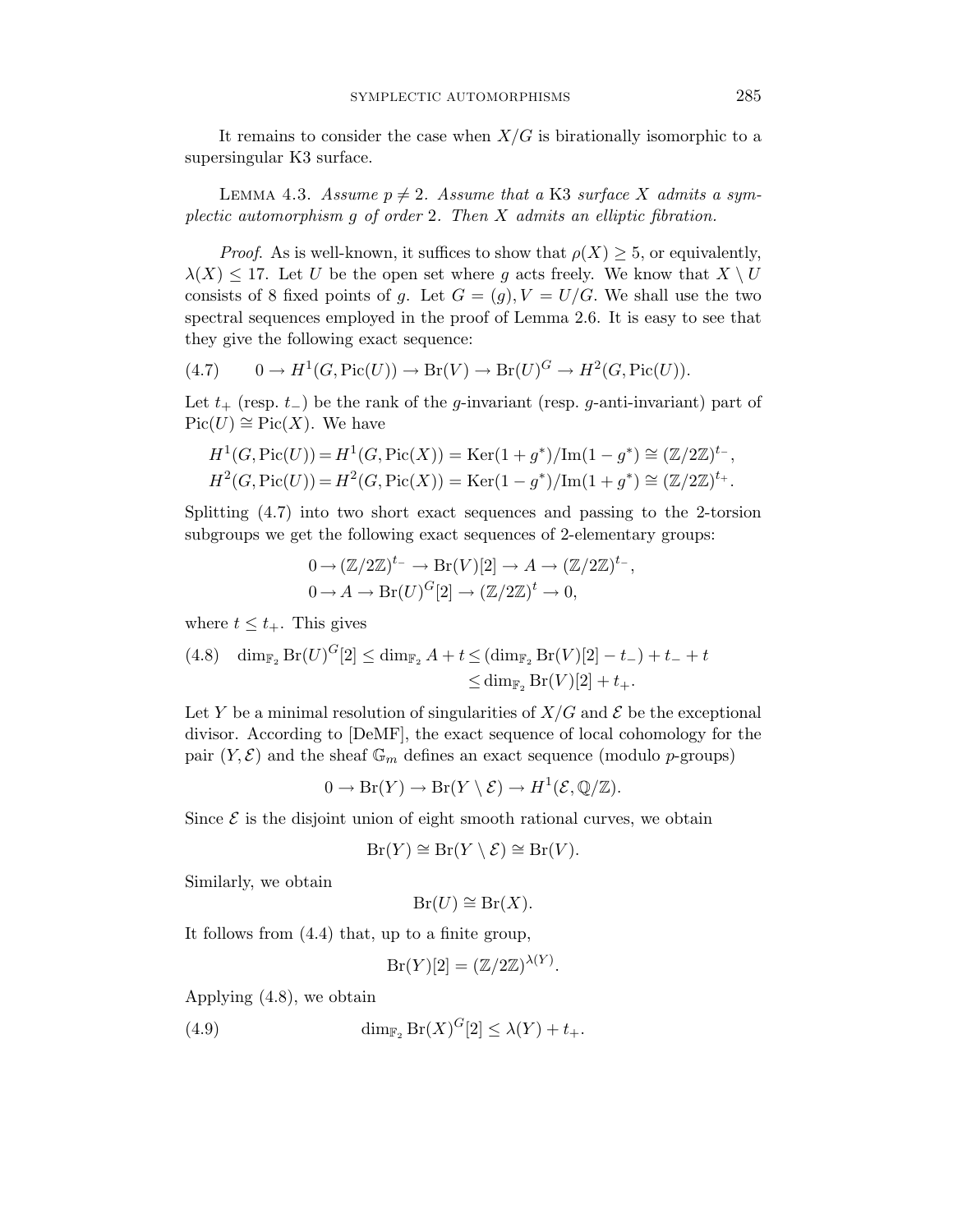If  $\rho(X) \geq 5$ , we are done. Otherwise,  $\rho(X) \leq 4$ ; hence  $t_{+} \leq 4$ . Since Y contains eight disjoint smooth rational curves and also the pre-image of a class of an ample divisor on  $X/G$ , we have  $\rho(Y) \geq 9$ , and therefore  $\lambda(Y) \leq 22 - 9 = 13$ . Now (4.9) implies

$$
\dim_{\mathbb{F}_2} \operatorname{Br}(X)^G[2] \le 17.
$$

The exact sequence of sheaves in étale topology

$$
0 \to \mu_{2^n} \xrightarrow{[2]} \mu_{2^{n+1}} \to \mu_2 \to 0
$$

gives, after passing to cohomology and taking the projective limits, the exact sequence

$$
H^2(X, \mathbb{Z}_2) \xrightarrow{[2]} H^2(X, \mathbb{Z}_2) \to H^2(X, \mu_2) \to 0.
$$

Since an automorphism of order  $\leq 2$  of a free  $\mathbb{Z}_l$ -module acts trivially modulo 2, we obtain that

$$
H^2(X, \mu_2)^G = H^2(X, \mu_2).
$$

Applying the Kummer exact sequence (4.3), we see that

$$
Br(X)^G[2] = Br(X)[2].
$$

It remains to apply (4.10).

LEMMA 4.4. Let  $G$  be a finite tame group of symplectic automorphisms of a K3-surface X of order  $\neq 7, 21$ . Assume that a minimal resolution Y of  $X/G$  is a supersingular K3 surface. Then X is supersingular.

*Proof.* Recall from [Ar1] that the formal Brauer group  $\text{Br}(S)$  of a supersingular K3-surface S is isomorphic to the formal additive group  $\hat{\mathbb{G}}_a$ . It is conjectured that the converse is true, and it has been verified if  $S$  is an elliptic surface (loc.cit. Theorem (1.7)). Since the Brauer group is a birational invariant, the projection  $\pi : X \to X/G$  defines a natural homomorphism of the formal Brauer groups  $\pi^* : \hat{Br}(Y) \to \hat{Br}(X)$ . The corresponding map of the tangent spaces is  $\pi^*: H^2(Y, \mathcal{O}_Y) \to H^2(X, \mathcal{O}_X)$ . Since the order of G is prime to the characteristic, the trace map shows that this homomorphism is nonzero. Since there are no nontrivial maps between a formal group of finite height and  $\hat{\mathbb{G}}_a$  we obtain that  $\hat{\text{Br}}(X) \cong \hat{\mathbb{G}}_a$ . If G contains an element of order 2, we are done by Lemma 4.3. Assume that G has no elements of order 2. By Proposition 4.1, the representation of G in  $H^*(X, \mathbb{Q}_l)$  is a Mathieu representation. Following Mukai's arguments from [Mu], we obtain that the order of G must divide  $3^2.5.7$ .

Suppose that three distinct prime numbers divide  $#G$ . It is known that no simple non-abelian group of order dividing  $3^2.5.7$  exists. Thus G is solvable and hence contains a subgroup of order 35 ([Ha, Th. 9.3.1]). It follows easily

 $\Box$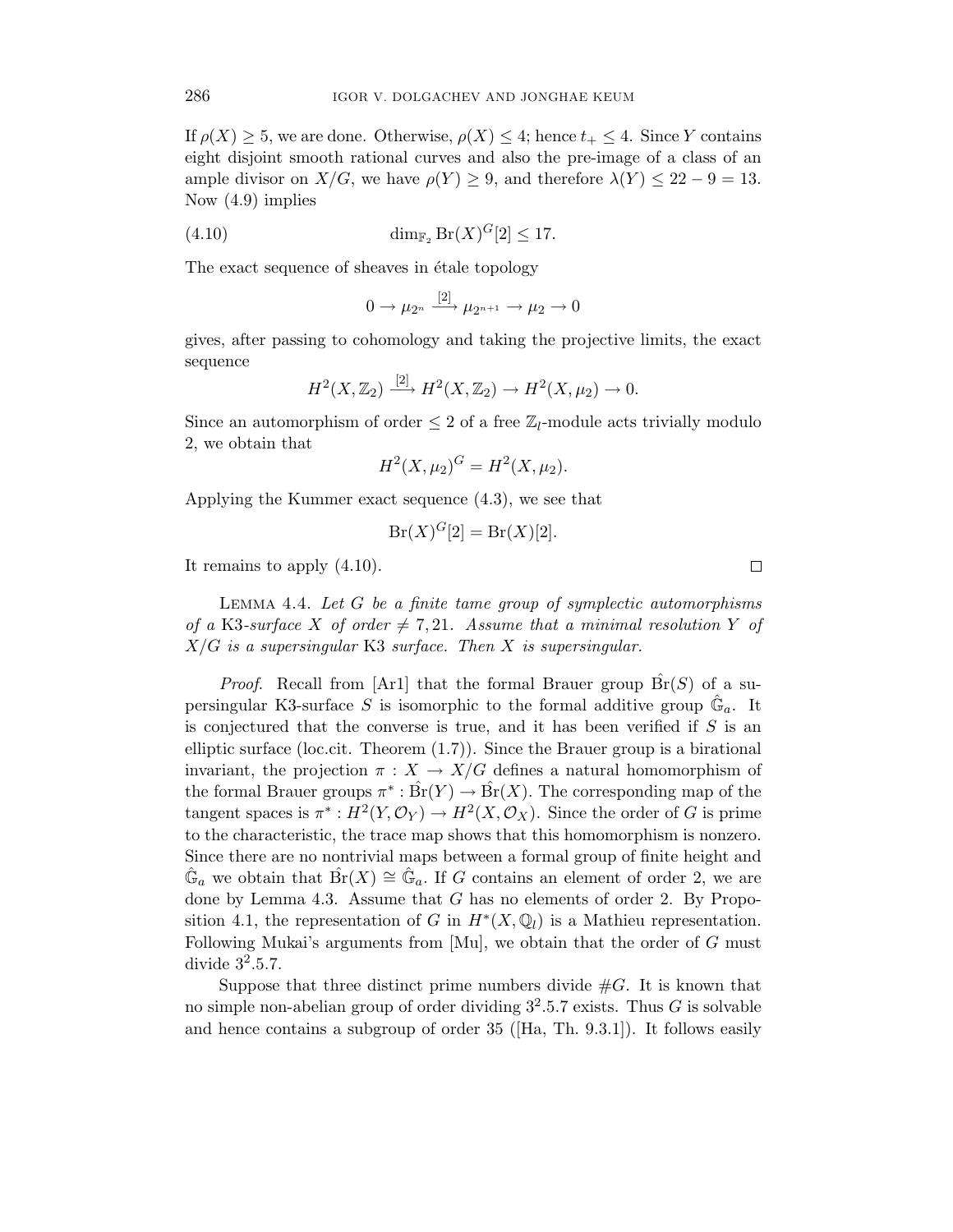from Sylow's Theorem that such a group is cyclic and hence is not realized as a group of symplectic automorphisms of X.

Suppose  $\#G = 3^a.5$  or  $3^a.7$  with  $a \neq 0$ . Again, by Sylow's theorem we obtain that a Sylow 5-subgroup (or 7-subgroup) is normal. Since no element of order 3 can commute with an element of order  $5$  or  $7$ , we obtain that  $G$  is a non-abelian group of order 21. This case is excluded by the assumption.

The remaining possible cases are  $\#G = 3, 5, 9$ . This gives that  $X/G$  has either six singular points of type  $A_2$ , or four singular points of type  $A_4$ , or eight singular points of type  $A_2$ . Since  $\rho(Y) = 22$ , this immediately implies that dim  $Pic(X/G) \otimes \mathbb{Q} = 22-12 = 10$  or  $22-16 = 6$ . Hence rank  $Pic(X)^G \geq 6$ . Thus  $X$  is an elliptic surface, and, by Artin's result cited above, we obtain that X is supersingular.  $\Box$ 

PROPOSITION 4.5. Let  $G$  be a finite tame group of symplectic automorphisms of a K3 surface X. Assume that either X or a minimal model of  $X/G$ is not a supersingular K3 surface with Artin invariant  $\sigma = 1$ . Then

$$
\dim H_{\text{et}}^*(X, \mathbb{Q}_l)^G \ge 5.
$$

Proof. By Lemma 4.2 we may assume that a minimal nonsingular model Y of  $X/G$  is supersingular. A symplectic group of order 7 or 21 is uniquely determined and is in Mukai's list [Xiao] and satisfies the assertion of the proposition. By Lemma 4.4 we obtain that  $X$  is supersingular.

Assume that the Artin invariant  $\sigma$  of X is greater than 1.

Let us consider the representation of  $G$  on the crystalline cohomology  $H_{\text{crys}}^*(X/W)$ . We refer to [Il] for the main properties of crystalline cohomology and to [RS], [Og] for particular properties of crystalline cohomology of K3 surfaces. The cohomology  $H_{\text{crys}}^*(X/W)$ , where X is a K3 surface, is a free module of rank 24 over the ring of Witt vectors  $W = W(k)$ . The vector space  $H_{\text{crys}}^*(X/W)_K$ , where K is the field of fractions of W, is of dimension 24. The ring  $W$  is a complete noetherian local ring of characteristic 0 with maximal ideal  $(p)$  and the residue field isomorphic to k. The quotient module  $H_{\text{crys}}^*(X/W)/pH_{\text{crys}}^*(X/W)$  is a k-vector space of dimension 24 isomorphic to the algebraic de Rham cohomology  $H^*_{\text{DR}}(X)$ . Let

$$
H = H_{\text{DR}}^2(X).
$$

It is known that the Hodge spectral sequence

$$
E_1^{p,q} = H^q(X, \Omega_X^p) \Rightarrow H^n_{\text{DR}}(X)
$$

degenerates and we have the following canonical exact sequences:

- (4.11)  $0 \to F^1 H \to H \to H^2(X, \mathcal{O}_X) \to 0,$
- (4.12)  $0 \to H^0(X, \Omega_X^2) \to F^1 H \to H^1(X, \Omega_X^1) \to 0.$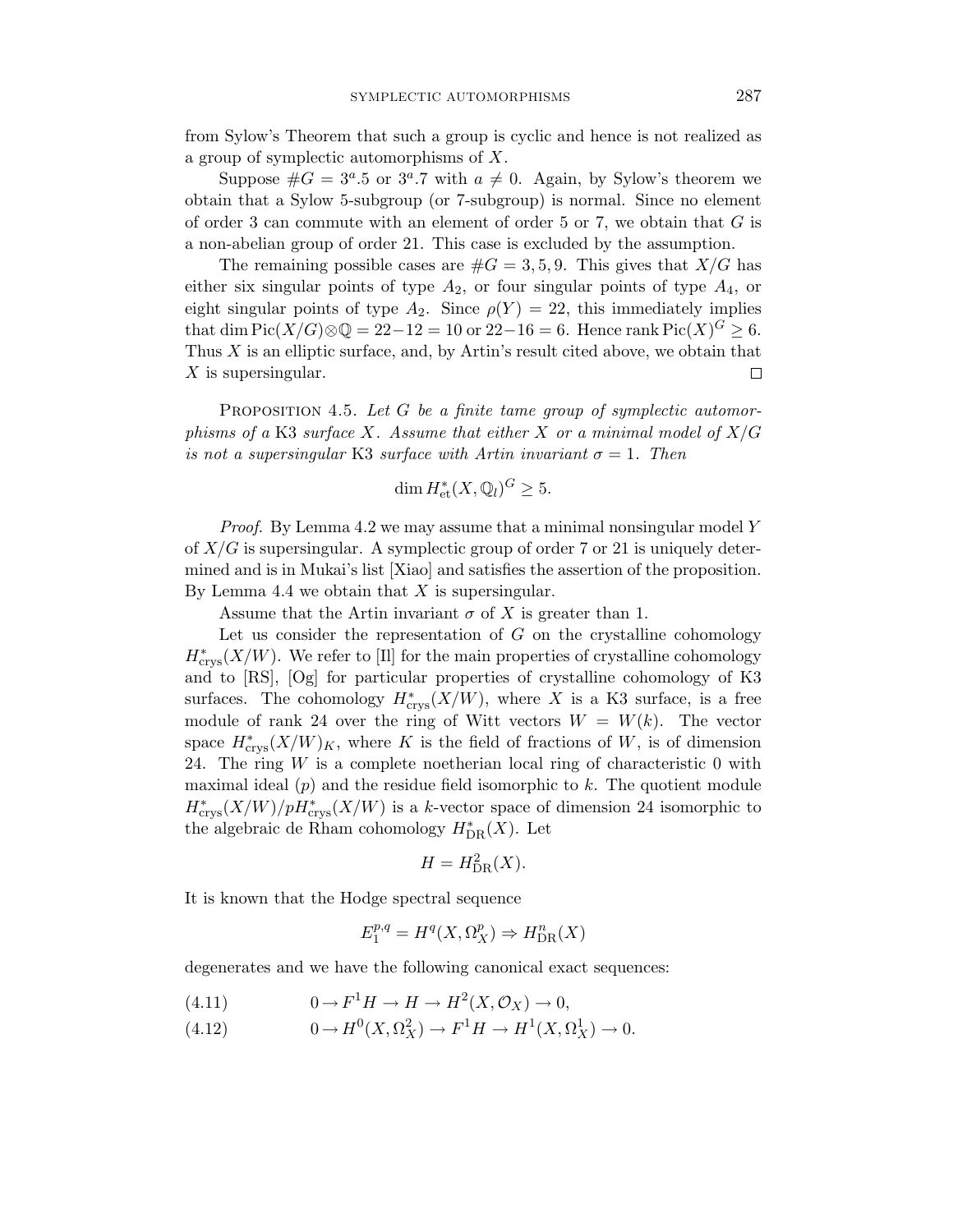Here

$$
F^iH=\sum_{p\geq i}H^q(X,\Omega^p_X)\cap H
$$

is the Hodge filtration of the de Rham cohomology. Obviously, the subspace  $F^1H$  is G-invariant. Since the order of G is prime to the characteristic, the representation of  $G$  is semi-simple and hence the  $G$ -module  $H$  is isomorphic to the direct sum of G-modules

(4.13) 
$$
H \cong H^0(X, \Omega_X^2) \oplus H^2(X, \mathcal{O}_X) \oplus H^1(X, \Omega_X^1).
$$

By definition,

$$
H^0(X, \Omega_X^2) \subset H^G.
$$

By Serre's duality,

$$
H^2(X, \mathcal{O}_X) \subset H^G.
$$

This shows that dim  $H^G \geq 2$ .

Let

$$
V = H_{\text{crys}}^2(X/W).
$$

The multiplication by  $p$  map  $[p]$  defines the exact sequence

$$
0 \to V \stackrel{[p]}{\to} V \to H \to 0.
$$

Taking G-invariants we obtain the exact sequence

(4.14) 
$$
0 \to V^G \stackrel{[p]}{\to} V^G \to H^G \to H^1(G, V).
$$

Since the ring W has characteristic 0, the multiplication by  $|G|$  defines an injective map  $V \to V$ . On the other hand, it induces the zero map on the cohomology  $H^1(G, V)$ . This implies that

$$
H^1(G, V) = 0.
$$

This shows that  $V^G$  is a free submodule of V of rank equal to dim  $H^G$ .

It is known that the Chern class map

$$
c_1: S_X \to H^2_{\text{crys}}(X/W)
$$

is injective and its composition with the reduction mod  $p$  map

$$
H^2_{\text{crys}}(X/W) \to H^2_{\text{DR}}(X)
$$

defines an injective map

$$
(4.15) \t\t c: S_X/pS_X \to H^2_{\text{DR}}(X)
$$

with image contained in  $F^1H^2_{\text{DR}}(X)$  (see [Og]).

If X is supersingular with Artin invariant  $\sigma > 1$ , the composition of c with the projection  $F^1 H_{DR}^2(X) \to H^1(X, \Omega_X^1)$  is injective. This result is implicitly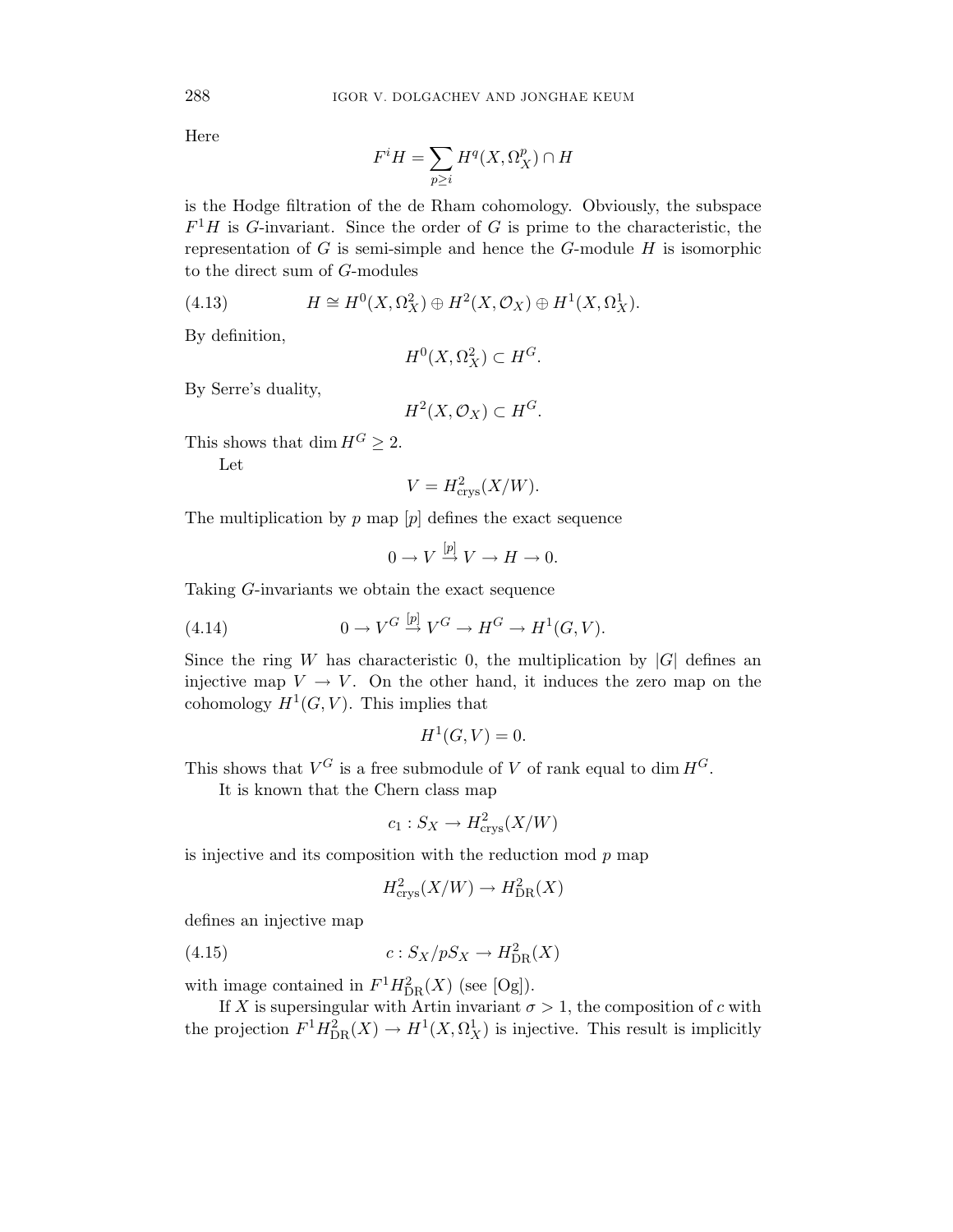contained in [Og] (use Remark 2.7 together with the fact that a supersingular surface with  $\sigma > 1$  admits a non-trivial deformation to a supersingular surface with Artin invariant equal to 1). Let  $L$  be a  $G$ -invariant ample line bundle on X. We may assume that its isomorphism class defines a non-zero element in  $S_X/pS_X$ . Thus its image in  $H^1(X, \Omega_X^1)$  is a nonzero *G*-invariant element and we get three linearly independent elements in  $H<sup>G</sup>$ , each from one of the three direct summands of  $H$ . Applying  $(4.14)$ , we find three linearly independent elements in  $H^2_{\text{crys}}(X/W)^G$ .

Since  $H_{\text{crys}}^0(X/W)$ ,  $H_{\text{crys}}^4(X/W)$  are trivial G-modules, we obtain

(4.16) 
$$
\dim H_{\text{crys}}^*(X/W)_K^G \geq 5.
$$

It remains to use the fact that the characteristic polynomials of  $g \in G$  on  $H_{\text{crys}}^*(X/W)_K$  and on  $H_{\text{et}}^*(X,\mathbb{Q}_l), l \neq p$ , have integer coefficients and coincide with each other ([II, 3.7.3]). Thus if the assertion is not true,  $X$  must be supersingular of Artin invariant  $\sigma = 1$ .

Assume that Y is supersingular with Artin invariant  $\sigma > 1$ . Let X' be the open subset of X where G acts freely and let  $Y' = X'/G$ . The standard Hochshild-Serre spectral sequence implies that the pull-back under the projection  $f: X' \to Y'$  defines an isomorphism

$$
Pic(Y')/Hom(G, k^*) \cong Pic(X')^G \cong Pic(X)^G.
$$

Let  $R$  be the sublattice of  $S_Y$  spanned by the irreducible components of exceptional curves of the resolution  $\pi : Y \to X/G$ . It is isomorphic to the orthogonal sum of root lattices of discriminants prime to p. The restriction map  $Pic(Y) \to Pic(Y')$  is surjective and its kernel is R. The torsion subgroup of Pic(Y') is isomorphic to  $Hom(G, k^*)$ . Let R' be the saturation of R in  $Pic(Y)$ . We have

(4.17) 
$$
N := \text{Pic}(Y)/R' \cong \text{Pic}(Y')/\text{Hom}(G, k^*) \cong \text{Pic}(X)^G.
$$

Since  $\#G$  is coprime to p, the discriminant of the sublattice R' is coprime to p. The discriminant group  $D_Y$  of Pic(Y) is an elementary p-group of rank  $2\sigma \geq 4$ and is a subquotient of the discriminant group of  $R' \oplus R^{\perp}$ . This implies that rank  $N = \text{rank } R^{\perp} > 2$ , it follows from (4.17) that rank  $\text{Pic}(X)^G > 2$ , and by the above arguments we will find 5 linearly independent elements in  $H_{\text{crys}}^*(X/W)^G$ .  $\Box$ 

*Remark* 4.6. If p divides  $|G|$ , the exact sequences (4.11) and (4.12) may not split as G-modules. In fact, there are examples where

$$
\dim H^*_{\text{crys}}(X/W)_K^G = 4,
$$

so that (4.16) does not hold.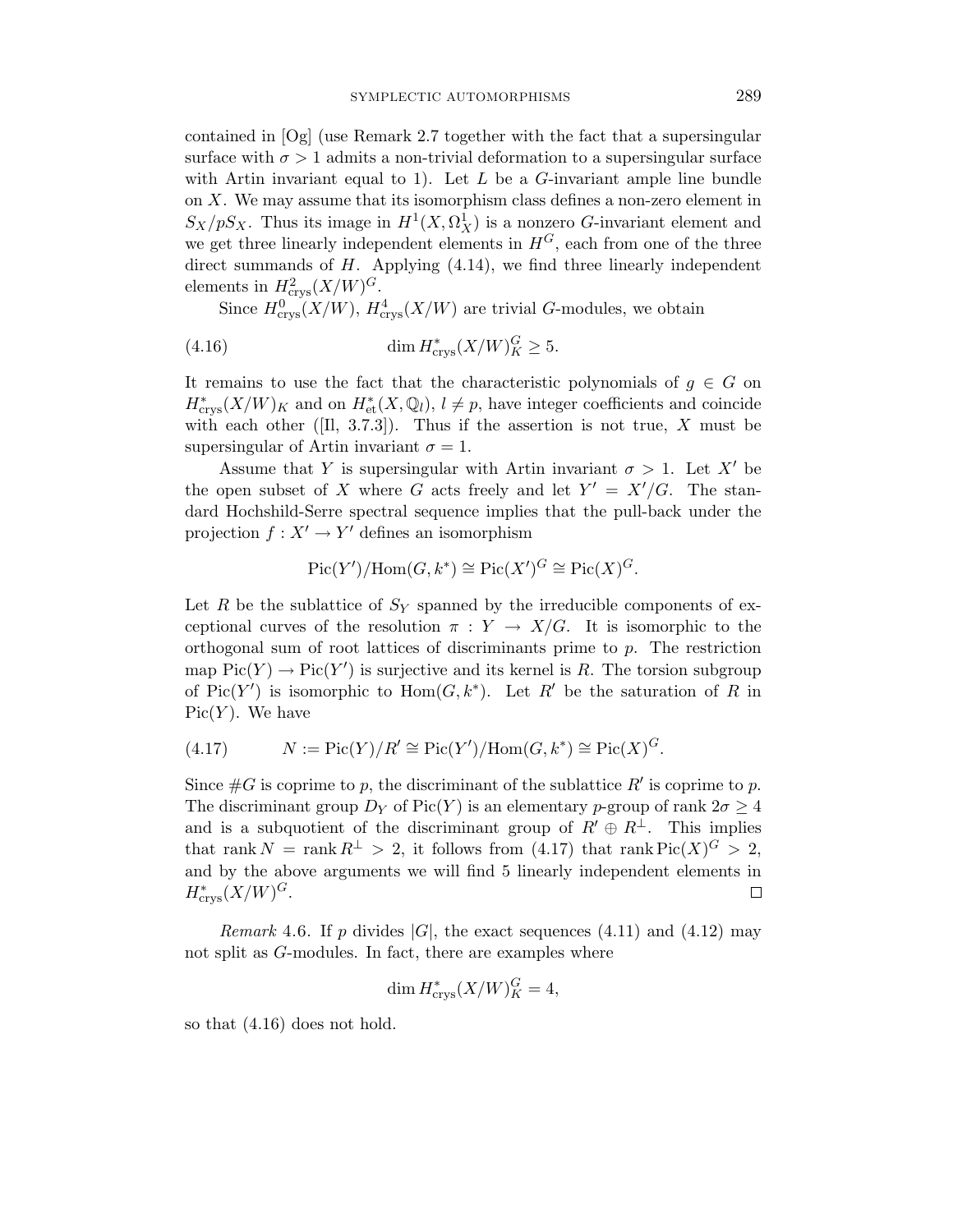THEOREM 4.7. Let  $G$  be a finite group of symplectic automorphisms of a K3 surface X. Assume that G is tame and that either X or a minimal model of  $X/G$  is not a supersingular K3 surface with Artin invariant  $\sigma = 1$ . Then G is a subgroup of the Mathieu group  $M_{23}$  which has  $\geq 5$  orbits in its natural permutation action on the set of 24 elements. All such groups are subgroups of the 11 groups listed in [Mu].

*Proof.* Let us consider the linear representation  $\rho$  of G on  $H^*_{\text{et}}(X,\mathbb{Q}_l)$ ,  $l \neq p$ . Applying Proposition 4.1 and 4.5, we find that  $\rho$  is a Mathieu representation over the field  $\mathbb{Q}_l$  with dim  $H^*_{\text{et}}(X, \mathbb{Q}_l)^G \geq 5$ . Replacing  $\mathbb{Q}$  with  $\mathbb{Q}_l$ we repeat the arguments of Mukai. At several places, he uses the fact that the representation is over Q. The only essential place where he uses the fact that the representation is over  $\mathbb Q$  is in Proposition (3.21), where G is assumed to be a 2-group containing a maximal normal abelian subgroup A and the case of  $A = (\mathbb{Z}/4)^2$  with  $\#(G/A) \geq 2^4$  is excluded by using the fact that a certain 2-dimensional representation of the quaternion group  $Q_8$  cannot be defined over  $\mathbb{Q}$ . We use the fact that G also admits a Mathieu representation on the 2-adic cohomology, and it is easy to see that the representation of  $Q_8$  cannot be defined over  $\mathbb{Q}_2$ . To show that the 2-Sylow subgroup of G can be embedded in  $M_{23}$ , he uses the fact that the stabilizer of any point on X is isomorphic to a finite subgroup of  $SL(2,\mathbb{C})$ , and the classification of such subgroups allows him to exclude some groups of order  $2^n$ . By Lemma 3.1, we have the same classification, so we can do the same.  $\Box$ 

Applying Theorem 2.1, we obtain the following.

COROLLARY 4.8. Assume that  $p > 11$  and either X or a minimal model of  $X/G$  is not a supersingular K3 surface with Artin invariant  $\sigma = 1$ . Then G is a subgroup of  $M_{23}$  with  $\geq 5$  orbits and hence belongs to Mukai's list.

#### 5. The exceptional case

Here we investigate the case when the order of  $G$  is prime to  $p$  and

(5.1) 
$$
\dim H_{\text{crys}}^*(X/W)_K^G = 4.
$$

By Theorem 4.7 this may happen only if both  $X$  and a minimal nonsingular model Y of  $X/G$  is a supersingular K3 surface with Artin invariant  $\sigma = 1$ . We refer to this as the exceptional case and the group  $G$  will be called an exceptional group.

It is known that a supersingular surface with Artin invariant  $\sigma = 1$  is unique up to isomorphism. More precisely, we have the following (see  $[Og,$ Cor. 7.14]).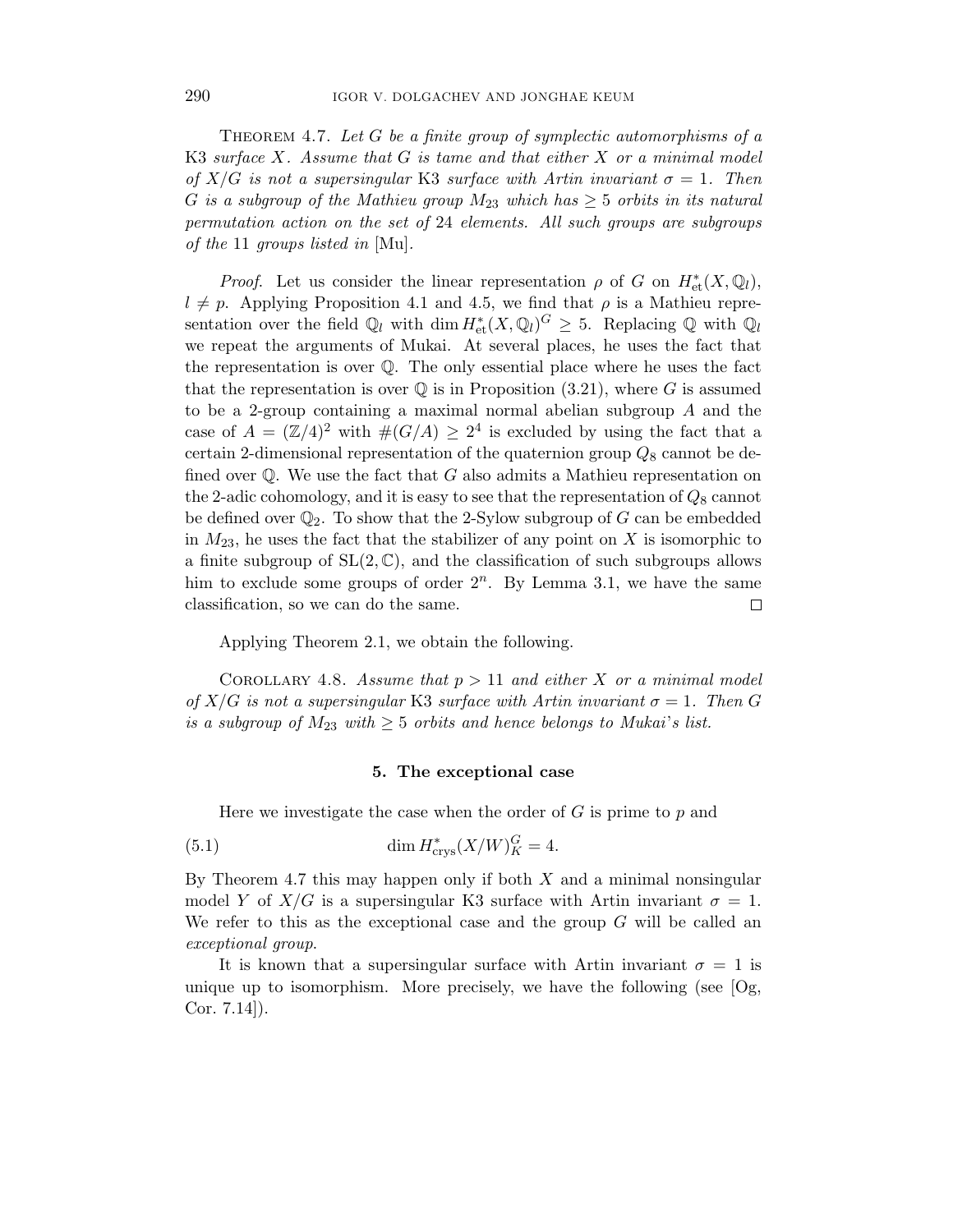PROPOSITION 5.1. Let  $X$  be a supersingular surface with Artin invariant  $\sigma = 1$ . Assume that  $p \neq 2$ . Then X is birationally isomorphic to the Kummer surface of the abelian surface  $E \times E$ , where E is a supersingular elliptic curve.

If  $p = 2$ , the surface is explicitly described in [DKo]. Note that the Kummer surface does not depend on E. If  $p \equiv 3 \mod 4$  (resp.  $p \equiv 2 \mod 3$ ) we can take for E an elliptic curve with Weierstrass equation  $y^2 = x^3 - x$  (resp.  $y^2 = x^3 + 1$ .

It follows from the proof of Proposition 4.5 and Lemma 3.2 that an exceptional group satisfies the following properties:

- (EG1) G admits a Mathieu representation  $V_l$  over any  $\mathbb{Q}_l, l \neq p$ ;
- $(EG2) \mu(G) = \dim V_l^G = 4;$
- (EG3) The root lattice  $\mathcal{R}_G$  spanned by irreducible components of the exceptional locus of the resolution  $Y \to X/G$  is of rank 20 (this is equivalent to (EG2));
- (EG4)  $d_{\mathcal{R}_G}$  is coprime to p and is not a square.

We use the following notation of groups from [Mu] and the ATLAS [CN]:

 $C_n$  the cyclic group of order n, sometimes denoted by n;

 $D_{2n}$  the dihedral group of order  $2n$ ;

 $Q_{4n}$  the binary dihedral group of order  $4n$ ;

 $T_{24}$  the binary tetrahedral group;

 $O_{48}$  the binary octahedral group;

 $\mathfrak{S}_n$  the symmetric group of degree *n*;

 $\mathfrak{A}_n$  the alternating group of degree *n*;

 $\mathfrak{S}_{n_1,...,n_k}$  a subgroup of of  $\mathfrak{S}_{n_1+...+n_k}$  which preserves the decomposition of a set of  $n_1 + \ldots + n_k$  elements as a disjoint union of subsets of cardinalities  $n_1, \ldots, n_k;$ 

 $\mathfrak{A}_{n_1,...,n_k}=\mathfrak{S}_{n_1,...,n_k}\cap\mathfrak{A}_{n_1+...+n_k};$ 

 $M_k$  the Mathieu group of degree k;

 $L_n(q) = \text{PSL}_n(\mathbb{F}_q);$ 

 $A_{\bullet}B$  a group which has a normal subgroup isomorphic to A with quotient isomorphic to  $B$ ;

 $A^{\bullet}B$  as above but the extension does not split;

 $A : B$  a semidirect product with normal subgroup  $A$ ;

 $A \circ B$  the central product of two groups.

We will also use the notation for 2-groups from [HS] and [Mu].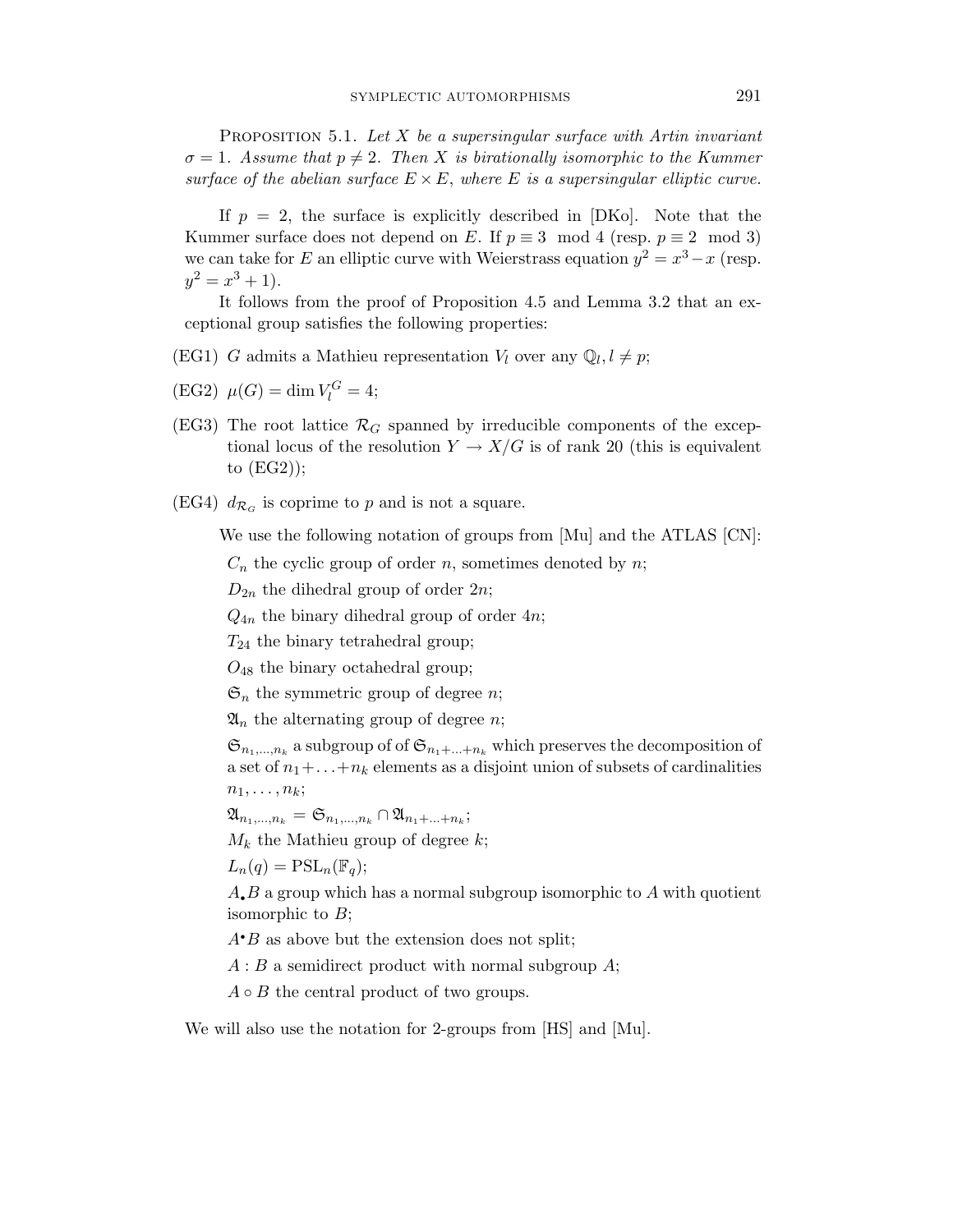The goal of this section is to prove the following.

THEOREM 5.2. An exceptional group  $G$  is isomorphic to one of the following groups (the corresponding root lattice  $\mathcal{R}_G$  is given in the parenthesis):

# (I) Non-solvable groups:

- (i)  $\mathfrak{S}_6$  of order  $2^4.3^2.5$   $(A_4 + 2A_3 + 2A_5);$
- (ii)  $M_{10}$  of order  $2^4.3^2.5$   $(A_4 + A_3 + A_2 + A_7 + D_4);$
- (iii)  $2^4$  :  $\mathfrak{A}_6$  of order  $2^7 \cdot 3^2 \cdot 5$   $(E_7 + A_2 + A_3 + 2A_4);$
- (iv)  $M_{21}$  of order  $2^6.3^2.5.7$   $(A_2 + 2A_4 + A_6 + D_4);$
- (v)  $\mathfrak{A}_7$  of order  $2^3.3^2.5.7$   $(A_2 + A_3 + A_4 + A_6 + D_5);$
- (vi)  $M'_{20} = 2^4 : \mathfrak{A}_5(\not\cong M_{20})$  of order  $2^6.3.5$   $(A_1 + 2A_4 + D_5 + E_6);$
- (vii)  $M_{20}$ :  $2 \cong 2^4$ :  $\mathfrak{S}_5$  of order  $2^7.3.5$   $(A_2 + A_3 + A_4 + A_5 + D_6);$
- (viii)  $2^3$ :  $L_2(7)$  of order  $2^6.3.7$   $(A_2 + 2A_3 + A_6 + E_6)$ .

# (II) Solvable groups:

- (ix)  $3^2$ :  $C_8$  of order  $2^3 \cdot 3^2$   $(2A_7 + A_3 + A_2 + A_1);$
- (x)  $3^2$ :  $SD_{16}$  of order  $2^4.3^2$   $(A_7 + A_5 + D_4 + A_3 + A_1);$
- (xi)  $2^3$ : 7 of order  $2^3.7$   $(3A_6 + 2A_1);$
- (xii)  $2^4$  : (5 : 4) of order  $2^6.5$   $(A_7 + A_4 + 3A_3);$
- (xiii)  $2^2 \cdot (24 \times 24) = \Gamma_{13} a_1 : 3^2 \text{ of order } 2^6 \cdot 3^2 (E_6 + 2A_2 + 2A_5);$
- (xiv)  $2^2 \cdot \mathfrak{A}_{4,4} = \Gamma_{13} a_1 : \mathfrak{A}_{3,3} = 2^4 : \mathfrak{A}_{3,4}$  of order  $2^7 \cdot 3^2 (E_7 + 2D_5 + A_2)$  $+A_1$ :
- (xv)  $2^4$  :  $(3 \times D_6)$  of order  $2^5.3^2$   $(3A_5 + A_3 + A_2);$
- (xvi)  $2^4$  : (3<sup>2</sup> : 4) of order  $2^6 \cdot 3^2 (A_7 + D_5 + 2A_3 + A_2);$
- (xvii)  $2^4$ :  $\mathfrak{S}_{3,3} = \mathfrak{S}_{4,4} = 2^4$ :  $\mathfrak{A}_{2,3,3}$  of order  $2^6 \cdot 3^2$   $(D_5 + D_4 + 2A_5 + A_1);$
- (xviii)  $O_{48}$  of order  $2^4.3$   $(E_7 + D_6 + D_5 + A_2$  or  $2E_7 + D_4 + A_2$ );
- (xix)  $T_{24} \times 2$  of order  $2^4.3$   $(E_6 + D_4 + 2A_5);$
- (xx)  $O_{48}$ : 2 of order  $2^5.3$   $(E_7 + D_6 + A_5 + 2A_1);$
- $(xxi)$   $(Q_8 \circ Q_8) \cdot \mathfrak{S}_3 = \Gamma_5 a_1 \cdot \mathfrak{S}_3$  of order  $2^6 \cdot 3 (A_1 + A_2 + A_3 + 2E_7);$
- $(xxii)$   $(2^4:2) \cdot \mathfrak{S}_3 = 2^4: Q_{12}$  of order  $2^6.3 (A_1 + A_2 + A_7 + 2D_5);$
- (xxiii)  $\Gamma_{13}a_1: 3 = 2^4: \mathfrak{A}_4$  of order  $2^6.3$   $(A_1 + 3A_5 + D_4$  or  $2A_1 + 3E_6);$
- (xxiv)  $\Gamma_{13}a_1 : \mathfrak{S}_3 = 2^4 : \mathfrak{S}_4$  of order  $2^7.3$   $(A_1 + A_3 + A_5 + D_5 + D_6);$
- $(xxi)'$   $\Gamma_{13}a_1 : \mathfrak{S}_3 = 2^4 : \mathfrak{S}_4$  of order  $2^7.3$   $(A_1 + 2A_3 + E_6 + E_7);$
- $(xxy) \Gamma_{25}a_1: 3 = 2^4: \mathfrak{A}_4$  of order  $2^6.3 (A_1 + A_3 + 2A_5 + E_6);$
- (xxvi)  $\Gamma_{25}a_1 : \mathfrak{S}_3 = 2^4 : \mathfrak{S}_4 = \Gamma_5 a_1 \cdot D_{12}$  of order  $2^7.3$   $(A_1 + A_3 + A_5 + A_6)$  $D_4 + E_7$ :
- (xxvii)  $(2^3 : 7) : 3$  of order  $2^3 \cdot 3 \cdot 7$   $(A_6 + 2A_5 + 2A_2)$ .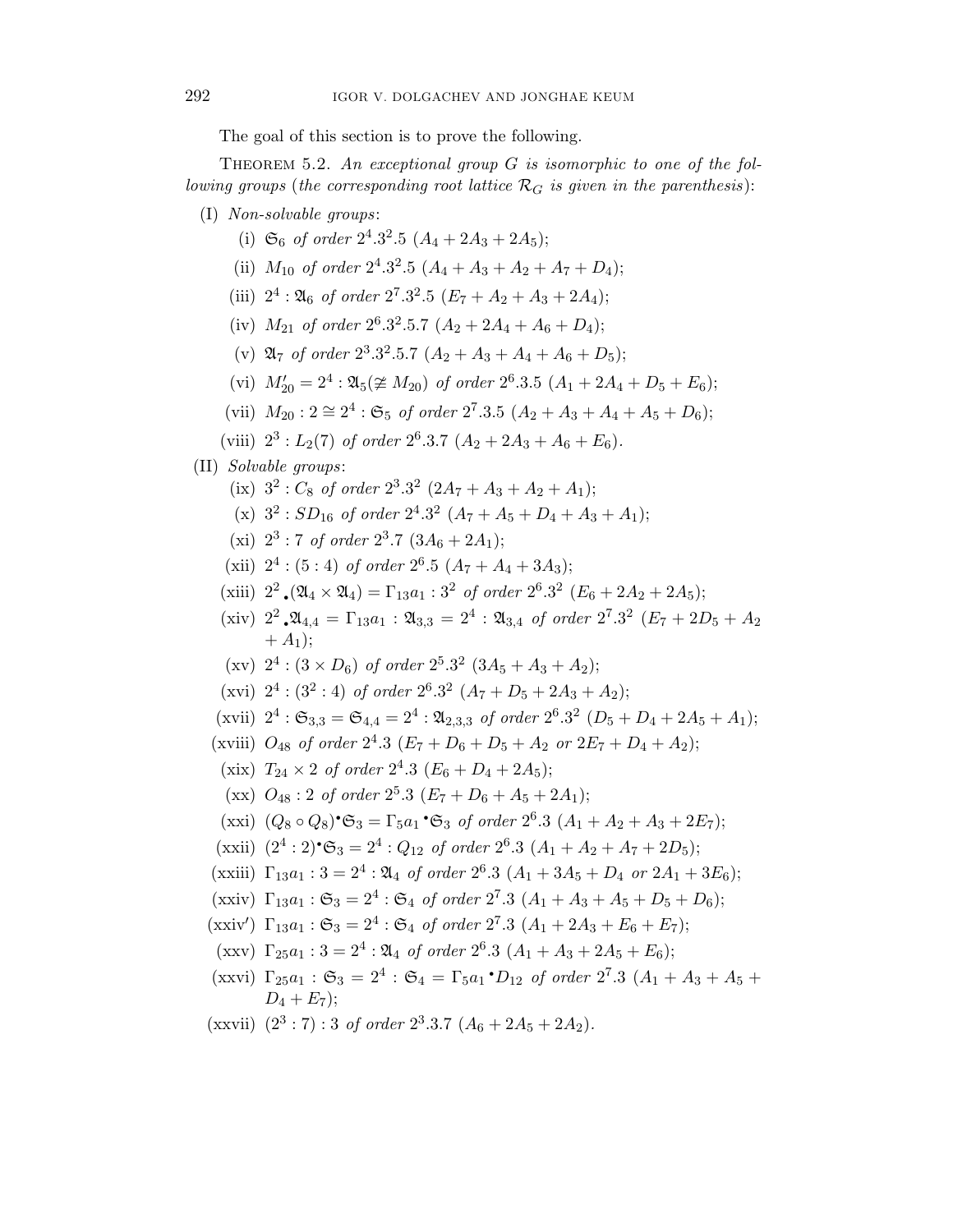Remark 5.3. (1) All these groups are subgroups of the Mathieu group  $M_{23}$  with number of orbits equal to 4 (see Proposition 5.14). Note that not all subgroups of  $M_{23}$  with 4 orbits belong to our list. For example, a group containing elements of order  $> 8$  must be wild by Theorem 3.3, hence is not contained in our list. Examples of such groups are  $L_2(11), 2 \times L_2(7), \mathfrak{A}_{3,5}$ . We thank D. Allcock and S. Kondō for confirming this. Also, as we will see in the proof of Lemma 5.10, Case 3, there is a degree-2 extension of  $M'_{20}$  isomorphic to  $2^4$ :  $S_5$  which cannot act symplectically. According to Allcock, this group can be realized as a subgroup of  $M_{23}$  preserving the partition  $(5, 2, 1, 16)$  with  $(5, 2, 1)$  forming an octad of the Steiner system. Our double extension  $M_{20}$ :  $2 \approx 2^4$ :  $S_5$  preserves the partition  $(1, 1, 2, 20)$ .

(2) Most exceptional groups seem to realize in infinitely many different characteristics. A full account on the realization problem will be given in another publication.

(3) Among the 27 groups, the following ten groups are maximal:  $(i)-(v)$ ,  $(vii)$ ,  $(viii)$ ,  $(x)$ ,  $(xiv)$ ,  $(xvii)$ .

We will prove the theorem by analyzing and extending Mukai's arguments from  $[Mu]$ . We can use the arguments only based on property (EG1) of G and do not use the assumption that  $\mu(G) \geq 5$ .

Recall that

$$
\mu(G) = \frac{1}{\#G} \sum_{g \in G} \varepsilon(\text{ord}(g)),
$$

where  $\varepsilon(n)$  is given in (4.1). Let g be an element of order n prime to p acting symplectically on a K3 surface. Using Theorem 3.3 and computation of  $\#X^g$ from [Ni1], one checks that

$$
(5.2) \qquad \qquad \varepsilon(n) = \#X^g.
$$

The possible values of  $\varepsilon(n)$  are given in Theorem 3.3.

Lemma 5.4.

$$
\sum_{Gx \in X/G} \frac{1}{\#G_x} = \frac{24}{\#G} + k - \mu(G),
$$

where k is the number of singularities on  $X/G$ .

Proof. Let

$$
S = \{(x, g) \in X \times G \setminus \{1\} : g(x) = x\}.
$$

By projecting to  $X$  we get

#S = #G X Gx∈Sing(X/G) 1 − 1 #G<sup>x</sup> .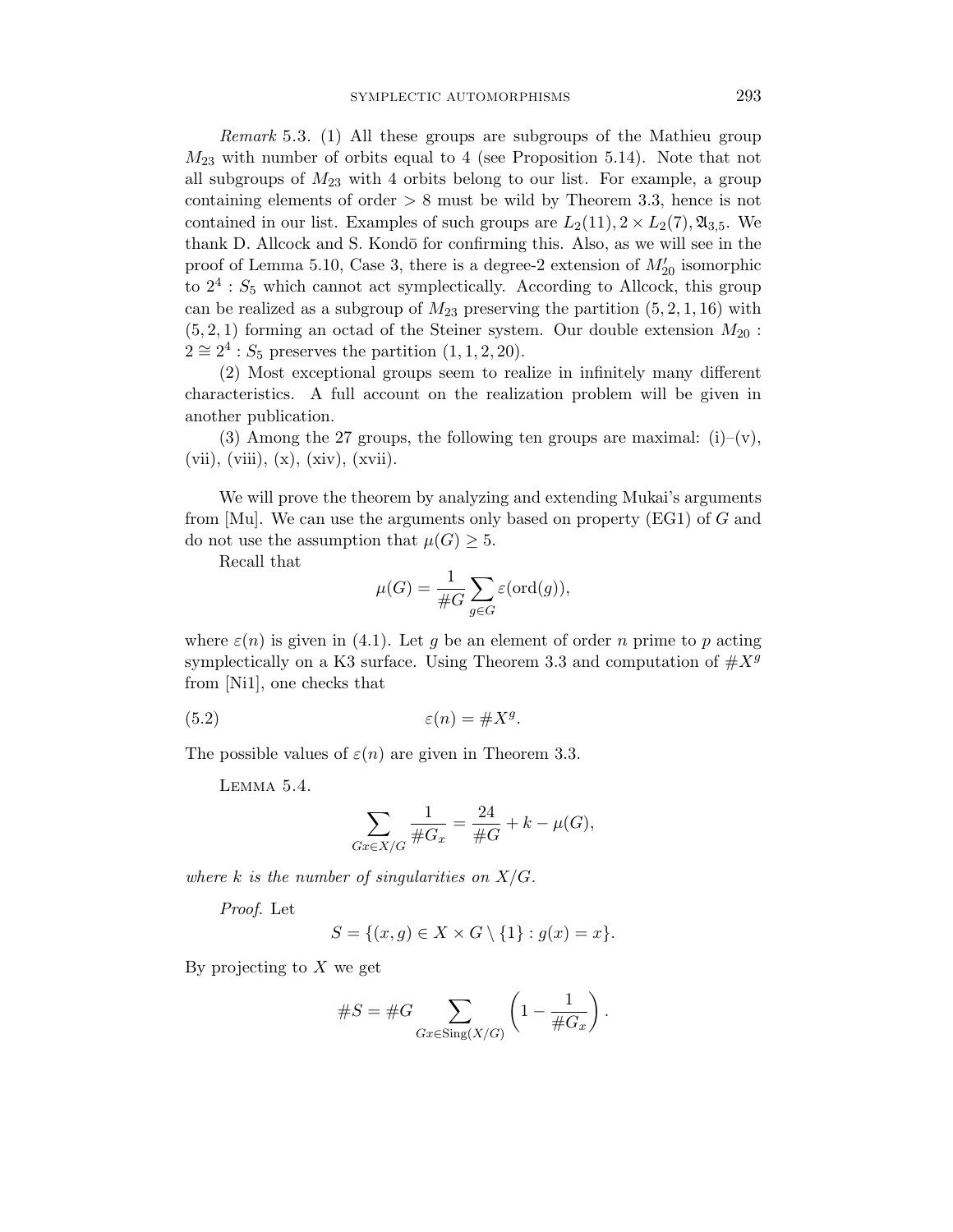By projecting to  $G$ , and using  $(5.2)$ , we get

#S = X g∈G\{1} #X<sup>g</sup> = X g∈G\{1} ε(ord(g)) = #Gµ(G) − 24.

This gives

$$
\sum_{Gx \in \text{Sing}(X/G)} \frac{1}{\#G_x} = \frac{24}{\#G} + k - \mu(G).
$$

Remark 5.5. We also have the following formula from [Xiao]:

$$
\sum_{Gx \in X/G} \frac{1}{\#G_x} = \frac{24}{\#G} + k + \text{rank } R_G - 24.
$$

Comparing this with the previous formula, we get

$$
\mu(G) = 24 - \text{rank } R_G.
$$

The classification of finite subgroups of  $SL(2, k)$  which admit a Mathieu representation is given in [Mu], Proposition (3.12). The groups  $Q_{4n}$ ,  $n \geq 5$ , and the binary icosahedral group  $I_{120}$  are not realized since they contain an element of order  $> 8$ . The following table gives the information about possible stabilizer groups  $G_x$ , their orders  $o_x$ , the number  $c_x$  of irreducible components in a minimal resolution, types of singular points and the structure of the discriminant group  $D_x$  of the corresponding root lattice.

|       |                   |                |                |                 |          |           |                        | $C_2   C_3   C_4   C_5   C_6   C_7   C_8   Q_8   Q_{12}   Q_{16}   T_{24}   Q_{48}$                                                                                       |                 |       |  |
|-------|-------------------|----------------|----------------|-----------------|----------|-----------|------------------------|---------------------------------------------------------------------------------------------------------------------------------------------------------------------------|-----------------|-------|--|
| $O_x$ | $-2$ <sup>+</sup> | 3 <sup>1</sup> |                | $4 \mid 5 \mid$ |          | 6   7   8 |                        | 8 12                                                                                                                                                                      | 16 <sup>1</sup> | 24    |  |
| $c_x$ |                   | 2 <sup>1</sup> | 3 <sup>1</sup> | $4\vert$        | $5 \mid$ |           | $6 \mid 7 \mid 4 \mid$ | 5 <sup>1</sup>                                                                                                                                                            | 6 <sup>1</sup>  | 6     |  |
| Type  |                   |                |                |                 |          |           |                        | $\parallel A_1 \parallel A_2 \parallel A_3 \parallel A_4 \parallel A_5 \parallel A_6 \parallel A_7 \parallel D_4 \parallel D_5 \parallel D_6 \parallel E_6 \parallel E_7$ |                 |       |  |
|       |                   |                |                |                 |          |           |                        | $C_2 \mid C_3 \mid C_4 \mid C_5 \mid C_6 \mid C_7 \mid C_8 \mid C_2^2 \mid C_4 \mid$                                                                                      | $C_2^2$         | $C_3$ |  |

## Table 1

Note that  $\mu(O_{48}) = 4$  so this case may occur only in the exceptional case. For an exceptional group  $G$ , using the above table and the formula from Lemma 5.4 it is easy to show that

(EG5) the number k of singularities on  $X/G$  is 4 or 5.

Let G be an exceptional group acting on  $X$ . It defines a set of  $k$  numbers  $o_1, \ldots, o_k$  and  $c_1, \ldots, c_k$  from Table 1. We have

- (i)  $c_1 + \ldots + c_k = 20;$
- (ii)  $\frac{1}{o_1} + \ldots + \frac{1}{o_n}$  $\frac{1}{\sigma_k} = k - 4 + \frac{24}{N}$ , where N is a positive integer (equal to  $#G$ );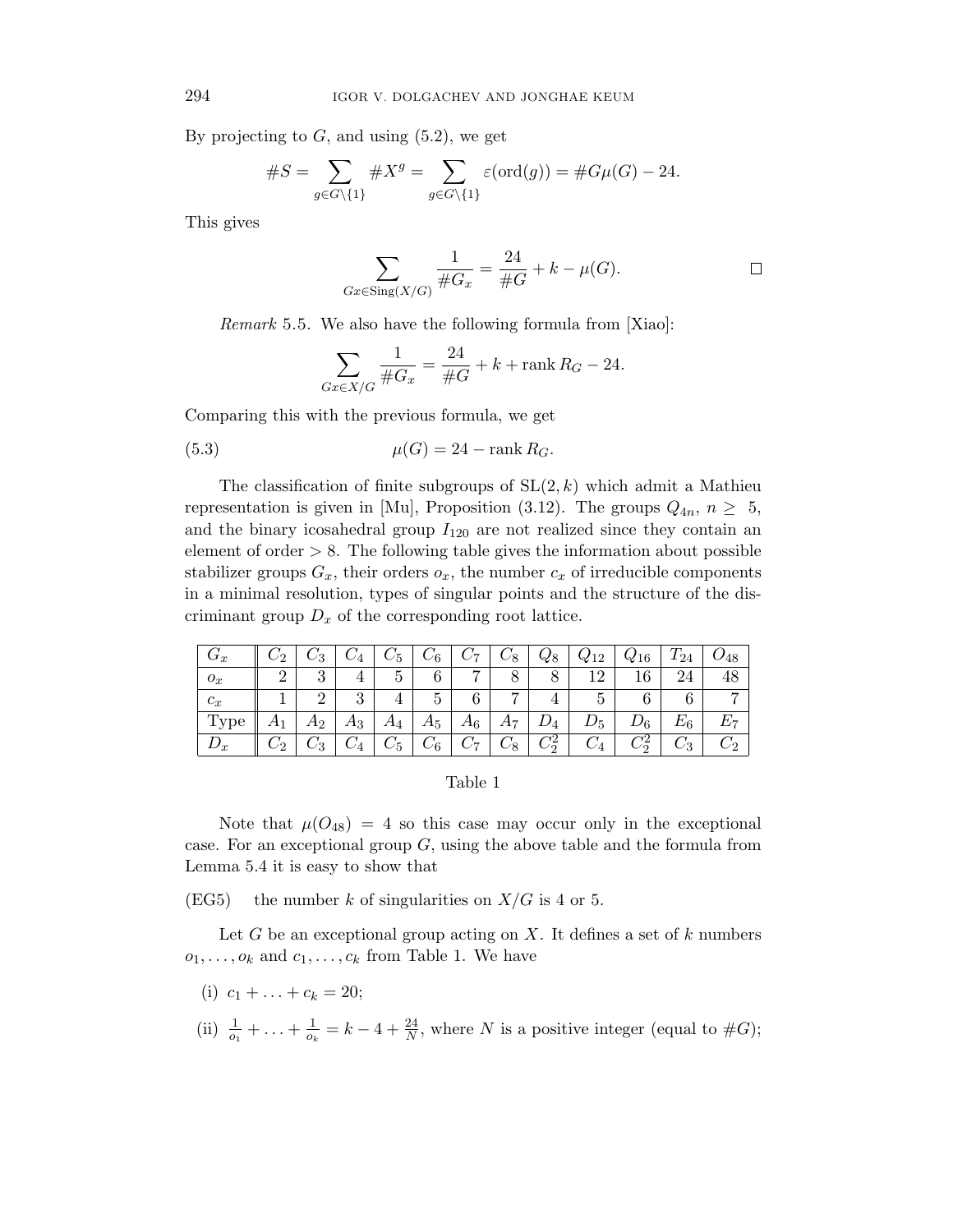- (iii)  $o_i|N$  for all  $i = 1, \ldots, k;$
- (iv)  $d_1 \ldots d_k$  is not a square, where  $d_i$  is the order of the discriminant group  $D_i$ ;
- (v)  $k = 4$  or 5.

We are grateful to Daniel Allcock who ran a computer program which enumerates all collections of numbers  $o_1, \ldots, o_k$  and the corresponding numbers  $c_i, d_i, N$  satisfying properties (i)–(v). This gives all possible orders N of possible exceptional groups  $G$  as well as all possible root lattices describing a minimal resolution of singularities of  $X/G$ . We refer to this as the List. It is reproduced in Table 2.

| Order                  | Root lattices                                                                 |
|------------------------|-------------------------------------------------------------------------------|
| $2^6.3^2.5.7$          | $A_2A_4A_4A_6D_4$                                                             |
| $2^3.3^2.5.7$          | $A_2A_3A_4A_6D_5$                                                             |
| $\overline{2}^{4}.5.7$ | $A_3A_3A_4A_4A_6$                                                             |
| $3^2.5.7$              | $\overline{A}_2A_4A_4A_4A_6$                                                  |
| $2^7.3^2.5$            | $A_2A_3A_4A_4E_7$                                                             |
| $\overline{2^5.3^2.5}$ | $A_3A_4A_4A_4A_5$                                                             |
| $2^4.3^2.5$            | $A_1A_3A_4E_6E_6$ , $A_1A_4A_5D_4E_6$ , $A_1A_4A_5D_5D_5$                     |
|                        | $A_2A_3A_4A_7D_4$ , $A_3A_3A_4A_5A_5$                                         |
| $2^3.3^2.5$            | $A_2A_4A_4A_5A_5$                                                             |
| $2^6.3.7$              | $A_2A_3A_3A_6E_6$ , $A_2A_3A_5A_6D_4$                                         |
| $\overline{2^3.3.7}$   | $A_1A_3A_5A_6D_5$ , $A_2A_2A_5A_5A_6$                                         |
| $2^7.3.5$              | $A_2A_3A_4A_5D_6$                                                             |
| $2^6.3.5$              | $A_1A_4A_4D_5E_6$                                                             |
| $\overline{2^3.3.5}$   | $A_1A_2A_4A_7E_6$ , $A_1A_4A_5A_5A_5$                                         |
| $2^7.3^2$              | $A_1A_2D_5D_5E_7$ , $A_1A_2D_5D_6E_6$                                         |
| $2^6.3^2$              | $A_1A_2D_4D_6E_7$ , $A_1A_2D_5D_6D_6$ , $A_1A_5A_5D_4D_5$ ,                   |
|                        | $A_2A_2A_2E_7E_7$ , $A_2A_2A_5A_5E_6$ , $A_2A_3A_3A_7D_5$                     |
| $2^5.3^2$              | $A_2A_2A_5A_7D_4$ , $A_2A_3A_5A_5A_5$ , $A_2A_2A_3A_7E_6$                     |
| $2^4.3^2$              | $A_1A_1D_5D_6E_7$ , $A_1A_1D_6D_6E_6$ , $A_1A_3A_5A_7D_4$ , $A_1A_3A_3A_7E_6$ |
| $2^3.3^2$              | $D_4D_5D_5E_6$ , $A_1A_2A_3A_7A_7$                                            |
| $2^3.7$                | $A_1A_1A_6A_6A_6$                                                             |
| $\overline{2^6.5}$     | $A_1A_3A_4D_6D_6$ , $A_1A_4A_7D_4D_4$ , $A_3A_3A_3A_4A_7$                     |
| $2^7.3$                | $A_1A_3A_3E_6E_7$ , $A_1A_3A_5D_4E_7$ , $A_1A_3A_5D_5D_6$                     |
| $2^6.3$                | $A_1A_1E_6E_6E_6$ , $A_1A_2A_3E_7E_7$ , $A_1A_2A_7D_5D_5$ ,                   |
|                        | $A_1A_3A_5A_5E_6$ , $A_1A_5A_5A_5D_4$                                         |
| $2^5.3$                | $A_1A_1A_5D_6E_7$ , $A_1A_1A_7D_5E_6$ , $A_2A_2A_2A_7A_7$                     |
| $2^4.3$                | $A_2D_4E_7E_7$ , $A_2D_5D_6E_7$ , $A_3A_5E_6E_6$ , $A_5A_5D_4E_6$             |

Table 2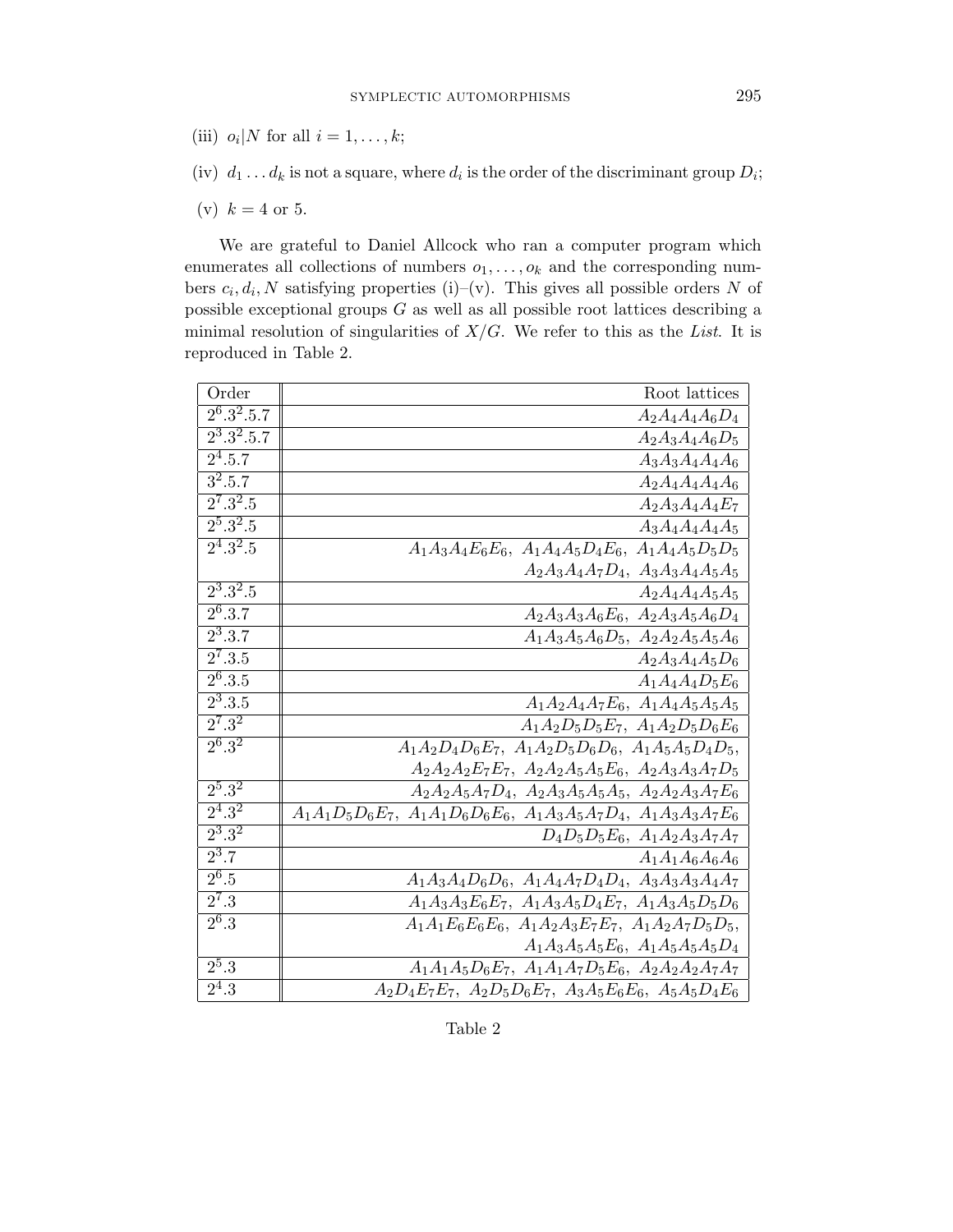LEMMA 5.6. Let  $l \neq p$  be a prime number. Assume that the minimal number of generators of the l-torsion part of the discriminant group of the lattice  $\mathcal{R}_G$  is greater than 2. Then the l-part of the abelianized group  $G/[G, G]$ is nontrivial.

*Proof.* Let M be the saturation of the lattice  $\mathcal{R}_G$  in Pic $(Y)$ . It follows from the proof of Proposition 4.5 that  $G/[G, G] \cong M/R_G$ . The lattice  $M \oplus M^{\perp}$ is a sublattice of the finite index of the lattice  $S_Y$  with discriminant group  $(\mathbb{Z}/p\mathbb{Z})^2$ . Tensoring with the localized ring  $\mathbb{Z}_{(l)}$  at the prime ideal  $(l) \subset \mathbb{Z}$ , we obtain

$$
M_l \oplus (M^{\perp})_l \subset (S_Y)_l.
$$

Since  $(S_Y)_l$  is unimodular over  $\mathbb{Z}_{(l)}$ , the discriminant groups of  $M_l$  and  $(M^{\perp})_l$ are isomorphic to each other. Since  $\text{rank}_{\mathbb{Z}_{(l)}} (M^{\perp})_l = 2$ , we obtain that the discriminant group of  $M_l$  is generated by  $\leq 2$  elements. If l does not divide  $\#G/[G,G]$ , then  $M_l \cong (\mathcal{R}_G)_l$ . The discriminant group of  $(\mathcal{R}_G)_l$  is the l-torsion part of the discriminant group of  $\mathcal{R}_G$ , and the assertion follows.  $\Box$ 

LEMMA 5.7. If G is of order divisible by 35, then  $G$  is isomorphic to the simple group  $M_{21} \cong L_3(4)$  of order  $2^6 \cdot 3^2 \cdot 5 \cdot 7$  or the alternating group  $\mathfrak{A}_7$  of order  $2^3.3^2.5.7$ .

## Proof.

Case 1:  $G = [G, G]$ . By Lemma 5.6, for any prime  $l \neq p$ , the l-part of the discriminant group of  $\mathcal{R}_G$  is generated by  $\leq 2$  elements.

The List shows that there are 4 possible orders  $N$  divisible by 35. We will eliminate the orders  $N = 2<sup>4</sup>$ .5.7 and  $3<sup>2</sup>$ .5.7. In the first case, considering a 7-Sylow subgroup, we see that no elements of order 5 or 2 can normalize it, because G does not contain elements of order 35 or 14. Furthermore, G does not contain  $D_{14}$ , which does not admit a Mathieu representation. By Sylow's theorem,  $\#\text{Syl}_7(G) = 2^4.5 \equiv 1 \mod 7$ , a contradiction. In the second case, no elements of order 7 or 3 can normalize a 5-Sylow subgroup, and hence  $\# \text{Syl}_5(G) = 3^2.7 \equiv 1 \mod 5$ , again a contradiction.

Assume  $\#G = 2^3 \cdot 3^2 \cdot 5 \cdot 7$ . This is the order of  $\mathfrak{A}_7$ . Let us show that G is simple. Assume  $G$  is not simple and let  $H$  be a normal subgroup such that  $G/H$  is simple (non-abelian because  $G = [G, G]$ ). It follows from [Mu, Prop. (3.3)] that  $\mu(G/H) > \mu(G) = 4$ . The group  $G/H$  acts symplectically on a minimal resolution of  $X/H$  and belongs to Mukai's list. It follows from Proposition (4.4) of loc. cit. that  $G/H \cong \mathfrak{A}_5, \mathfrak{A}_6$ , or  $L_2(7)$ . In the first case,  $#H = 42$ . There is no such group in Mukai's list as well as in our List. In the second case,  $#H = 7$ . It is known that  $\mathfrak{A}_6$  does not admit such a nontrivial extension (necessarily central). In the last case  $\#H = 15$  and again we use the fact that G does not contain an element of order 15. Thus G is simple. It is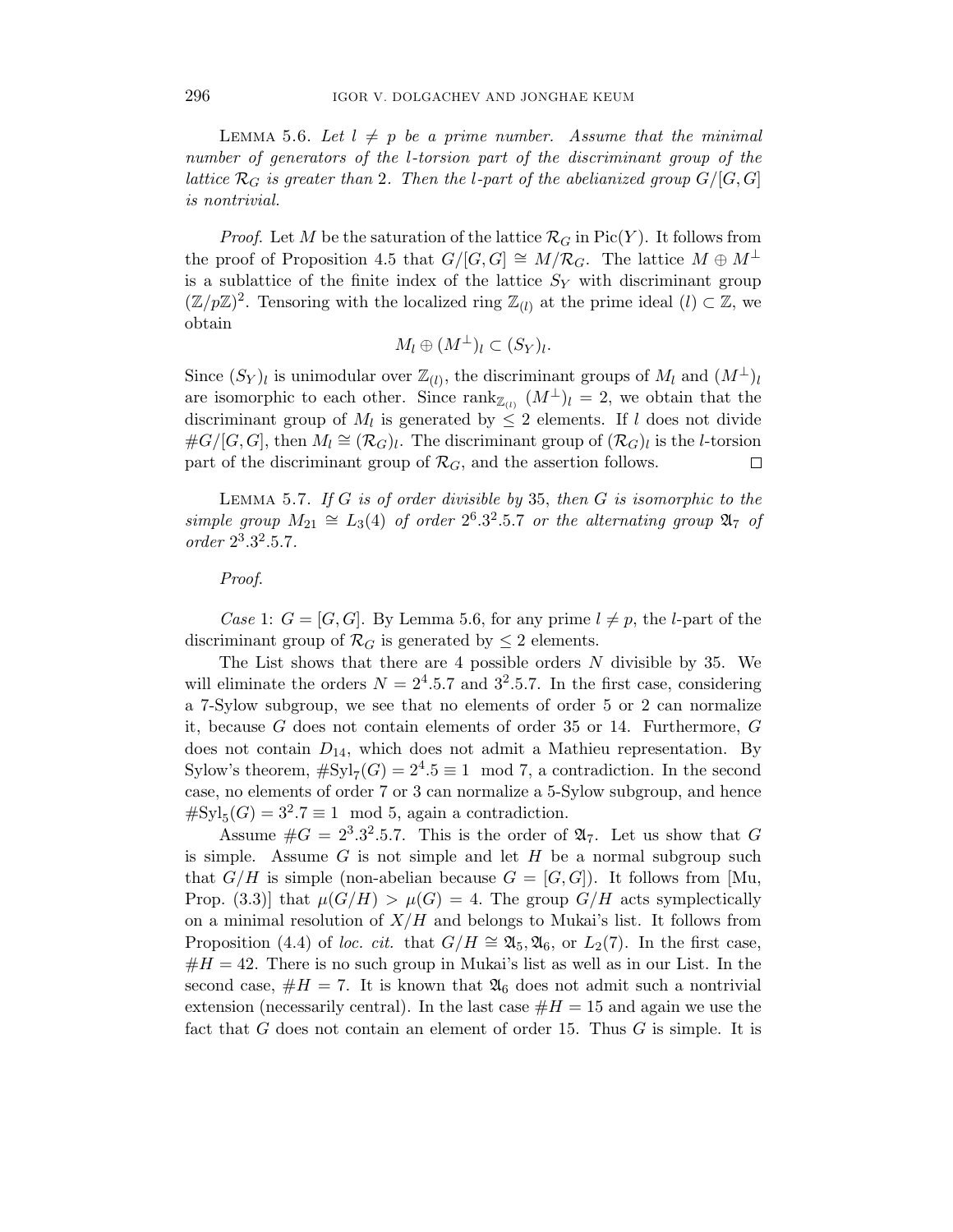known that there is only one simple group of order equal to the order of  $\mathfrak{A}_7$ . The List gives only one possible root lattice  $\mathcal{R}_G = A_2 + A_3 + A_4 + A_6 + D_5$ .

Assume  $\#G = 2^6 \cdot 3^2 \cdot 5 \cdot 7$ . This is the order of the Mathieu group  $M_{21}$ . As in the previous case we show that  $G$  is simple by analyzing the kernel  $H$  of a homomorphism onto a simple quotient of G. As before,  $G/H \cong \mathfrak{A}_5, \mathfrak{A}_6$ , or  $L_2(7)$ . In the first case,  $#H = 2^4.3.7$ . One checks that there are no such groups in Mukai's list (Theorem (5.5) and Proposition (4.4)) and in our List. In the second case,  $#H = 2<sup>3</sup>$ .7 and a group of this order with  $\mu(G) = 4$  is possible. We will show later that H must be isomorphic to  $C_2^3$  :  $C_7$ . The Sylow subgroup  $C_2^3$  of H is a characteristic subgroup; hence G acts on it via conjugation. This defines a nontrivial homomorphism  $f: G \to \text{Aut}(C_2^3) \cong L_2(7)$ . Let us treat this case which also covers the third case for a possible quotient of  $G$ . Since  $G = [G, G]$ , the image of f is not a solvable subgroup of  $L_2(7)$ . The known classification of subgroups of  $L_2(7)$  shows that it is equal to  $L_2(7)$ . Thus the kernel of  $f$  is a subgroup of order  $2^3.3.5$ . This order is in the List, but as we will see in the next lemma it cannot be realized as the order of an exceptional group. There is only one group with this order in Mukai's list, which is  $\mathfrak{S}_5$ . This group contains  $\mathfrak{A}_5$  as a unique subgroup of index 2. The group G acts on it by conjugation. Since the group  $Out(\mathfrak{A}_5)$  of outer automorphisms (modulo inner automorphisms) of  $\mathfrak{A}_5$  is abelian, we get a nontrivial homomorphism  $G \to \mathfrak{A}_5 = \text{Inn}(\mathfrak{A}_5)$ . As before we infer that it is surjective. But we have seen above that this is impossible. This proves that  $G$  is simple. It is known that there are two simple groups of order  $2^6 \cdot 3^2 \cdot 5 \cdot 7$ ; one is  $M_{21}$  and another is  $\mathfrak{A}_8$ . The latter group contains an element of order 15 and must be excluded. The List gives only one possibility  $\mathcal{R}_G = A_2 + 2A_4 + A_6 + D_4$ .

Case 2:  $G \neq [G, G]$ . Since 5 and 7 divide  $\#G$ ,  $X/G$  has singularities of type  $A_4$  and  $A_6$ . This follows from Table 1. Assume G has a normal subgroup H with an abelian quotient of order 5 (resp. 7). Then  $X/H \to X/G$  is a cyclic cover of degree 5 (resp. 7). The pre-image of a singularity of type  $A_6$  (resp.  $A_4$ ) consists of five singularities of type  $A_6$  (or seven singularities of type  $A_4$ ). This gives rank  $\mathcal{R}_H > 20$ , a contradiction. This implies that  $35 \# [G, G]$ . If  $\mu([G, G]) \geq 5$ , this contradicts [Mu, Prop. (4.2)]. So  $\mu([G, G]) \leq 4$ . On the other hand, by [Mu, Cor. (3.5)],  $\mu([G, G]) \geq \mu(G) = 4$ . Thus  $\mu([G, G]) = 4$ . Replacing G with  $[G, G]$  and repeating the argument, we see that G is obtained by taking extensions of a proper subgroup K with  $35\#K$ ,  $K = [K, K]$  and  $\mu(K) = 4$ . By the result of Case 1,  $K \cong M_{21}$  or  $\mathfrak{A}_7$ . The first case can be excluded, since  $M_{21}$  has order maximal in the List. The second case can also be excluded, since  $\mathfrak{A}_7$ , though its order is not maximal in the List, admits no extensions in the set of finite symplectic groups. This easily follows from the fact that  $X/\mathfrak{A}_7$  has only one singularity of type  $A_4$ , and  $5k$ ,  $k > 1$ , does not divide the order of a stabilizer subgroup. $\Box$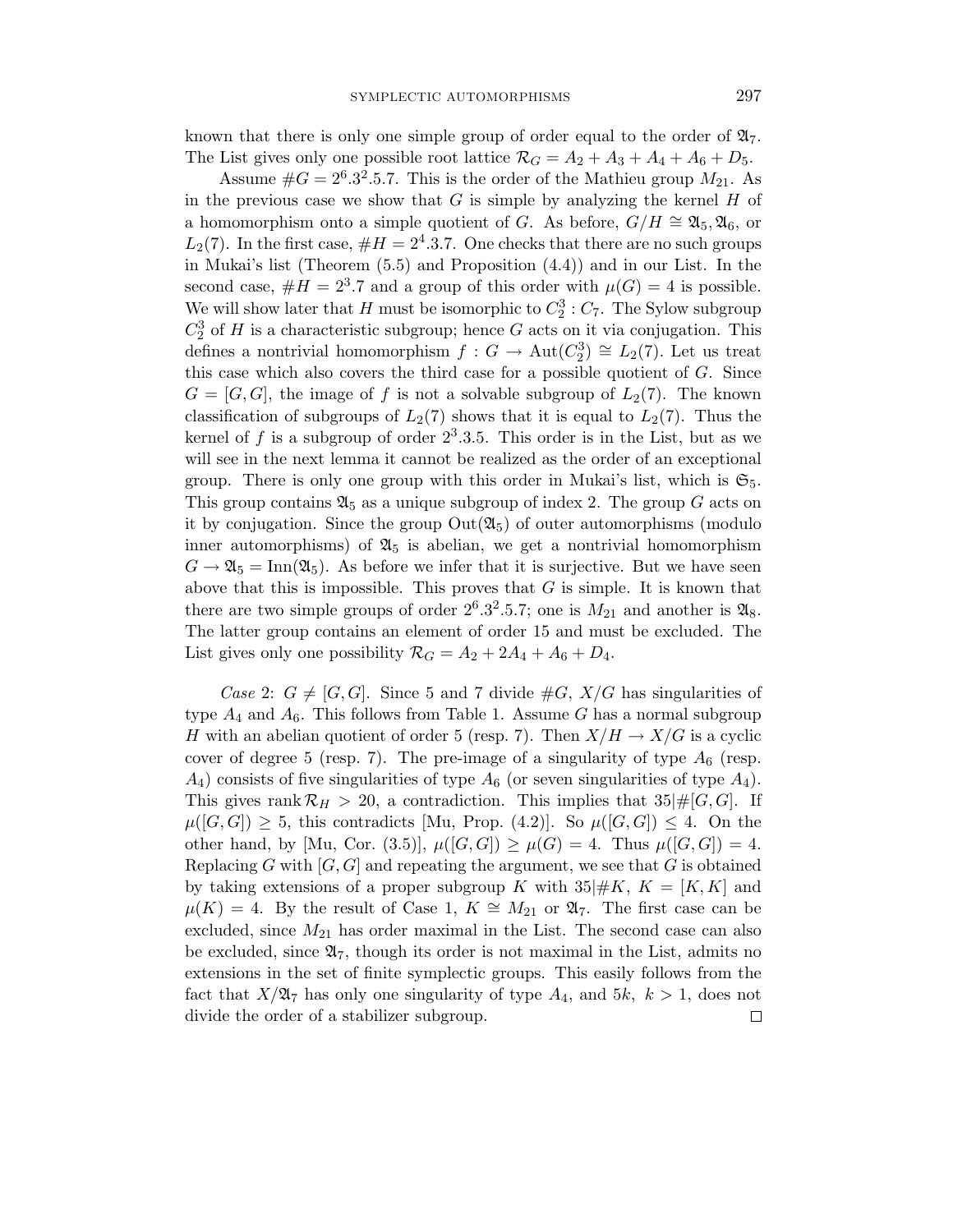It follows from the List that a 2-group is not exceptional and hence is in Mukai's list. We need the following description of symplectic groups of order 2<sup>6</sup> .

LEMMA 5.8 ([Mu], [Xiao]). There are five symplectic groups of order  $2^6$ :  $\Gamma_{13}a_1, \Gamma_{22}a_1, \Gamma_{25}a_1, \Gamma_{23}a_2, \text{ and } \Gamma_{26}a_2.$ 

- (i)  $\Gamma_{23}a_2$  and  $\Gamma_{26}a_2$  do not contain a subgroup  $\cong 2^4$ .
- (ii)  $\Gamma_{13}a_1 \cong 2^4 : 2^2 \cong 4^2 : 2^2 \cong 2^2$ .  $2^4$ .
- (iii)  $\Gamma_{22}a_1 \cong 2^4 : 4 \cong 2^3$ .  $(2 \times 4)$ .
- (iv)  $\Gamma_{25}a_1 \cong 2^4 : 2^2 \cong 2^3$ .  $2^3$ .
- (v)  $\Gamma_{22}a_1$  and  $\Gamma_{25}a_1$  have only one normal subgroup  $\cong 2^4$ .
- (vi)  $\Gamma_{13}a_1, \Gamma_{22}a_1$  and  $\Gamma_{25}a_1$  always split over every normal subgroup  $\cong 2^4$ .
- In (ii)–(iv), the last isomorphism is given by (commutator).(quotient).

*Proof.* We give a proof of the last assertion (vi), which is not given explicitly in [Mu] or [Xiao]. By (ii)–(iv), each of these three groups has a normal subgroup  $\approx 2^4$  over which it splits. By (v) the assertion follows for  $\Gamma_{22}a_1$  and  $\Gamma_{25}a_1$ .

Let  $G = \Gamma_{13}a_1$ , and let  $H_1$ ,  $H_2$  be two distinct normal subgroups  $\cong 2^4$ of G. If  $\#(H_1 \cap H_2) = 8$ , then the join  $H_1 H_2$  is of order  $2^5$ . There is only one symplectic group of this order containing a subgroup  $\cong 2^4$  [Mu]. It is  $\Gamma_4a_1$ , but this group does not contain two subgroups  $\cong 2^4$ . This proves that  $\#(H_1 \cap H_2) \leq 4$ . In this case  $H_i$  contains a subgroup  $K_i \cong 2^2$  with  $K_i \cap H_j$  $=\{1\}$   $(\{i, j\} = \{1, 2\})$ . Thus  $H_j < G$  splits for  $j = 1, 2$ .  $\Box$ 

COROLLARY 5.9. Let  $G$  be an exceptional group or in Mukai's list. Let H be a normal subgroup of G. Assume either  $H \cong 2^4$  or  $#H = 2^6$ . Then G splits over H.

*Proof.* Let P be a 2-Sylow subgroup of G. Then P contains H as a normal subgroup. By Gaschütz's theorem cited in [Mu, p. 204 in the proof of Prop. (4.8)], it suffices to show that  $H < P$  splits. We may assume  $P \neq H$ .

Assume  $H \cong 2^4$ . If  $\#P = 2^5$ , then  $P \cong \Gamma_4 a_1$  and  $H \lt P$  splits. If  $\#P = 2^6$ , then by Lemma 5.8,  $H < P$  splits. If  $\#P = 2^7$ , then  $P \cong F_{128}$ , a unique symplectic group of order 128. It follows from [Mu, Prop. (3.18)] that  $H < P$  splits.

Assume  $#H = 2<sup>6</sup>$ . Then  $P \cong F_{128}$ , which splits over every subgroup of index 2.  $\Box$ 

LEMMA 5.10. Let G be an exceptional group of order  $2^a \cdot 3^b \cdot 5$  or  $2^a \cdot 3 \cdot 7$ with  $a, b \geq 1$ . Then G is isomorphic to one of the following seven groups:

 $(2^3:7):3, \mathfrak{S}_6, M_{10}, 2^4: \mathfrak{A}_6, 2^4: \mathfrak{A}_5 \ncong M_{20}, M_{20}: 2 = 2^4: \mathfrak{S}_5, 2^3: L_2(7).$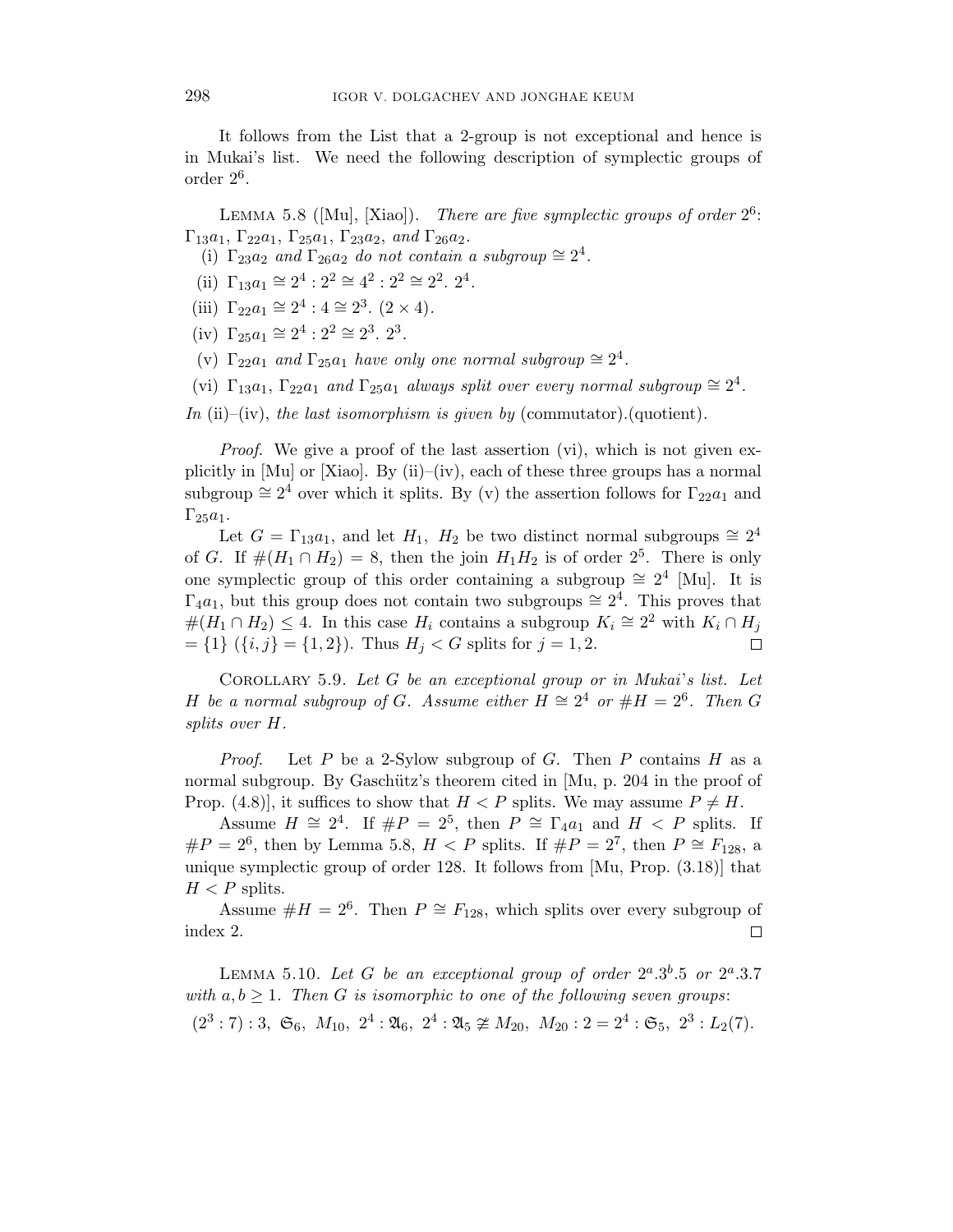*Proof.* Assume that G is solvable. A solvable group of order  $mn$ , where  $(m, n) = 1$  contains a subgroup of order m (see [Ha, Th. 9.3.1]). If  $#G =$  $2^a \cdot 3^b \cdot 5$ , G contains a subgroup of order  $3^b \cdot 5$ . Such an order cannot be found in Mukai's list or in our List. The case  $\#G = 2^6 \cdot 3.7$  can also be excluded, because there is no group of order  $2^6.7$  in both lists. Assume  $\#G = 2^3.3.7$ . If G is simple, then  $G \cong L_2(7)$  with  $\mu(L_2(7)) = 5$ , hence, not exceptional. Thus  $G$  is not simple. Let  $H$  be a nontrivial normal subgroup of  $G$ . By inspecting possible orders of H and  $G/H$ , and using that an order 7 element does not normalize an order 3 element, we infer that  $#H = 2^3$  or  $2^3.7$ . In the first case, the quotient  $G/H$  has a normal subgroup of order 7, hence we may assume the second case. A group of order  $2<sup>3</sup>$ .7 does not appear in Mukai's list, so must be exceptional. Later, we will see that such a group must be isomorphic to  $2^3$ : 7 and its lattice is  $3A_6 + 2A_1$ . This implies that  $G \cong (2^3 : 7)$ : 3 and  $\mathcal{R}_G = A_6 + 2A_5 + 2A_2$ . This order with the type of lattice can be found in the List.

Now we assume that  $G$  is not solvable. Therefore  $G$  contains a normal subgroup H and a normal subgroup T of H such that  $H/T$  is a non-commutative simple group.

Case 1:  $T = \{1\}$ ; i.e., G contains a simple nonabelian normal subgroup H. Assume  $5 \#G$ . The known classification of simple groups of order  $2^a \cdot 3^b \cdot 5$  (see [Br]) gives that H is isomorphic to  $\mathfrak{A}_5$  or  $\mathfrak{A}_6$ . Let  $G = G/H$ . Since the groups  $\mathfrak{A}_5, \mathfrak{A}_6$  are in Mukai's list and hence satisfy  $\mu(G) \geq 5$ , we may assume that G is a nontrivial group. It is known (see [Xiao]) that in both cases  $X/H$  has two singular points of type  $A_4$ . Since  $5k, k > 1$  does not divide the order of a stabilizer subgroup of G, we see that  $\bar{G}$  acts simply transitively on the set of two singularities, and hence is a cyclic group of order 2. If  $H \cong \mathfrak{A}_5$ , the group G is isomorphic to  $\mathfrak{S}_5$  or the direct product  $\mathfrak{A}_5 \times C_2$ . The first group is in Mukai's list and  $\mu(G) = 5$ . The second group contains a cyclic group of order 10 which cannot act symplectically on X.

Thus, we may assume that  $H \cong \mathfrak{A}_6$ . Again, G cannot be the direct product  $\mathfrak{A}_6 \times C_2$ . The ATLAS [CN] shows that  $G \cong \mathfrak{S}_6$  or  $G \cong M_{10}$ . The orders of these groups are in the List and there are five possible root lattices for groups of order 720. Three of them contain sublattices of type  $E_6$  or  $D_5$ . It is easy to see that the corresponding stabilizer subgroups isomorphic to  $T_{24}$  or  $Q_{12}$ are not subgroups neither of  $S_6$  nor  $M_{10}$ . This leaves only two possibilities for groups of this order:  $\mathcal{R}_G = 2A_3 + A_4 + 2A_5$  or  $\mathcal{R}_G = A_2 + A_3 + A_4 + A_7 + D_4$ . Since  $\mathfrak{S}_6$  has no elements of order 8 but  $M_{10}$  has, we see that the first case could be realized for  $\mathfrak{S}_6$  and the second for  $M_{10}$ .

Assume  $7 \neq G$ . The known classification of simple groups of order  $2^a.3.7$ [Br] gives that  $H \cong L_2(7)$ . This group is from Mukai's list and  $\mu(L_2(7)) = 5$ . Thus, the quotient  $\bar{G} = G/H$  is a group of order  $2^{a-3}$ . The orbit space  $X/H$ has one singular point of type  $A_6$  which must be fixed under the action of  $\bar{G}$  on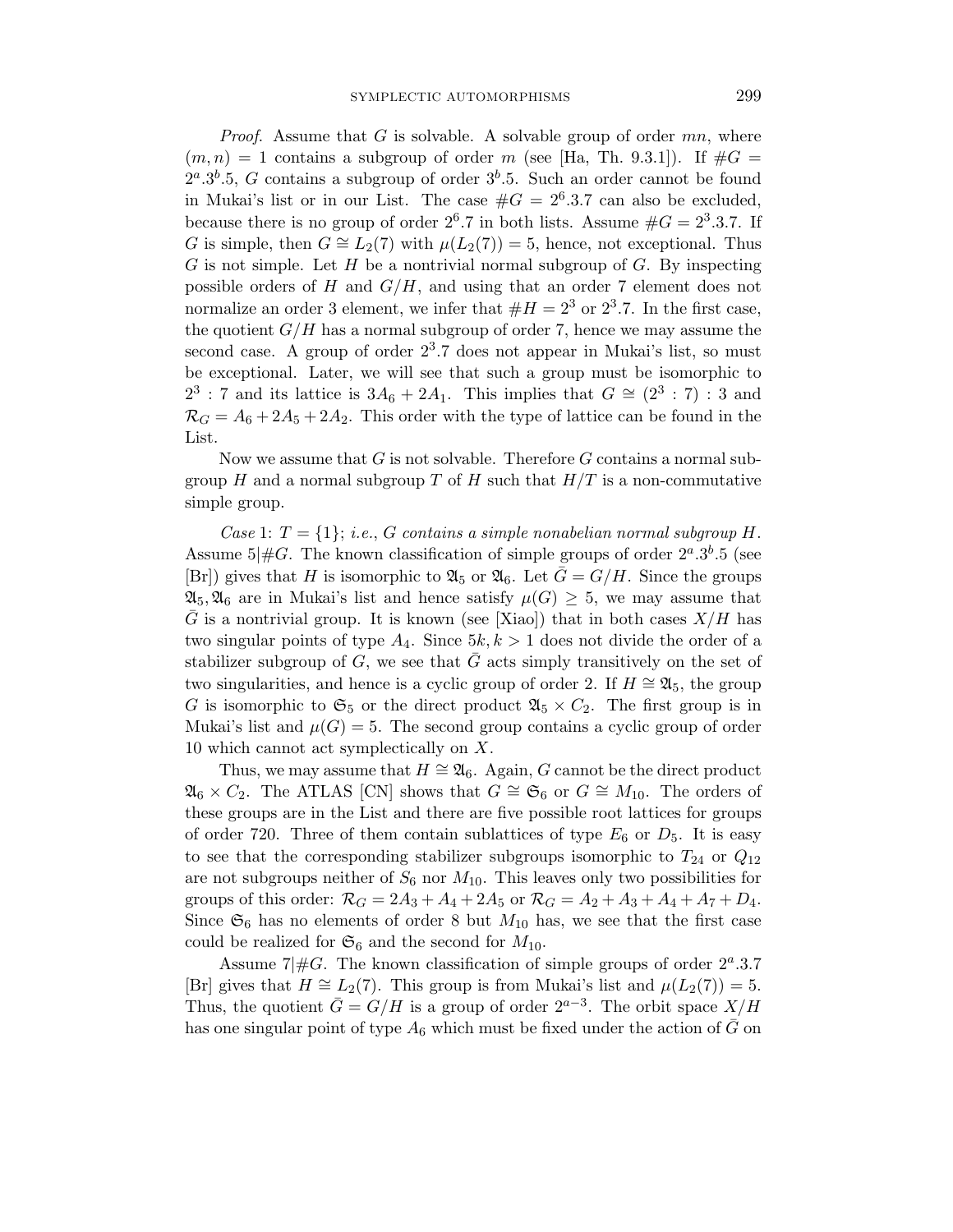$X/H$  giving a singularity  $Gx$  on  $X/G$  with stabilizer group  $G_x$  of order 7.# $\bar{G}$ . Table 1 shows that G must be trivial. Therefore,  $\mu(G) = 5$  and this case is not realized.

Case 2:  $T \neq \{1\}$  and  $H = G$ . Assume 5|#G. Again  $\bar{G} = G/T \cong \mathfrak{A}_5$ or  $\mathfrak{A}_6$ . Thus T is a normal subgroup of order  $2^{a-2} \cdot 3^{b-1}$  if  $\bar{G} \cong \mathfrak{A}_5$ , or  $2^{a-3}$  if  $\bar{G} \cong \mathfrak{A}_6$ . Assume  $b = 2$  and  $G/T = \mathfrak{A}_5$ . Since an element  $g_5$  of order 5 from G does not normalize a subgroup of order 3, we see that the number of Sylow 3-subgroups in  $T$  must be divisible by 5. This is a contradiction. Assume  $T$  is of order  $2^{a-2}$  and  $G/T = \mathfrak{A}_5$ . Since an element of order 5 does not commute with an element of order 2, it cannot act identically on the center of  $T$ . It is easy to check that an abelian group  $A$  of order  $2<sup>n</sup>$  admits an automorphism of order 5 only if  $n > 4$  or  $A = C_2^4$ . A group which contains a central subgroup of index 2 is abelian. Thus T is either a 2-elementary abelian group of order  $2^4$  (if  $a = 6$ ), or an abelian group of order  $2<sup>5</sup>$  (if  $a = 7$ ). It follows from Nikulin ([Mu, Prop.  $(3.20)$ ) that an abelian group of order  $2<sup>5</sup>$  does not admit the Mathieu representation. Therefore,  $T \cong C_2^4$ . The order  $2^6 \cdot 3 \cdot 5$  is in our List. There is only one possible root lattice in this case:  $\mathcal{R}_G = A_1 + 2A_4 + D_5 + E_6$ . This group is not isomorphic to  $M_{20}$ , since  $\mu(M_{20}) = 5$ . A possible scenario is that  $X/T$  has 15 singular points of type  $A_1$  and  $G/H \cong \mathfrak{A}_5$  has two orbits of 5 and 10 points on this set. One orbit gives a singularity of type  $E_6$ , another one of type  $D_5$ . By Corollary 5.9,  $T < G$  splits; i.e.,  $G \cong 2^4 : \mathfrak{A}_5$ . There are two nonisomorphic actions of  $\mathfrak{A}_5$  on  $\mathbb{F}_2^4$  (see §2.8 in [Mu]). One gives the group  $M_{20}$ from Mukai's list. Another one gives a group from (vii). We denote this group by  $M'_{20}$ . It is realized as a subgroup of  $M_{23}$ .

Assume  $G/T = \mathfrak{A}_6$ . A similar argument shows that  $T \cong C_2^4$ . A direct computation shows that  $\mu(\mathfrak{A}_6) = 5$ . For any nontrivial normal subgroup T of G we have  $\mu(G/T) > \mu(G)$  ([Mu, Prop. (3.3)]). Thus  $\mu(G) \leq 4$  and such group may appear. The order  $2^4 \cdot \# \mathfrak{A}_6$  appears in the List with  $\mathcal{R}_G = A_2 +$  $A_3 + 2A_4 + E_7$ . This case cannot be excluded. By Corollary 5.9,  $T < G$  splits and G is isomorphic to a semi-direct product  $2^4$ :  $\mathfrak{A}_6$ .

Assume  $7|\#G$ . We have  $\bar{G} \cong L_2(7)$  and T is of order  $2^{a-3}$ . It follows from the List that  $a = 6$  and  $\mathcal{R}_G = A_2 + A_3 + A_5 + A_6 + D_4$  or  $A_2 + 2A_3 + A_6 + E_6$ . Let us exclude the first possibility for  $\mathcal{R}_G$ . Since the 2-part of the discriminant group is generated by  $> 2$  elements, by Lemma 5.6, it suffices to show that  $G = [G, G]$ . Since  $L_2(7)$  is simple, the image of  $[G, G]$  in G is either trivial or the whole  $\bar{G}$ . In the first case  $[G, G] \subset T$  and the abelian group  $G/[G, G]$  maps surjectively to a noncommutative group  $L_2(7)$ . In the second case,  $\#L_2(7) \leq$  $\#[G,G] \leq 2^3 \# L_2(7)$ . The List shows that one of the inequalities is the equality. If it is the first one, G contains a normal subgroup isomorphic to  $L_2(7)$  and hence is isomorphic to the product  $T \times L_2(7)$  which contains elements of order larger than allowed. If it is the second one, then  $G = [G, G]$ . This proves that  $\mathcal{R}_G = A_2 + 2A_3 + A_6 + E_6$ . Next we prove that the extension  $G = 2^3.L_2(7)$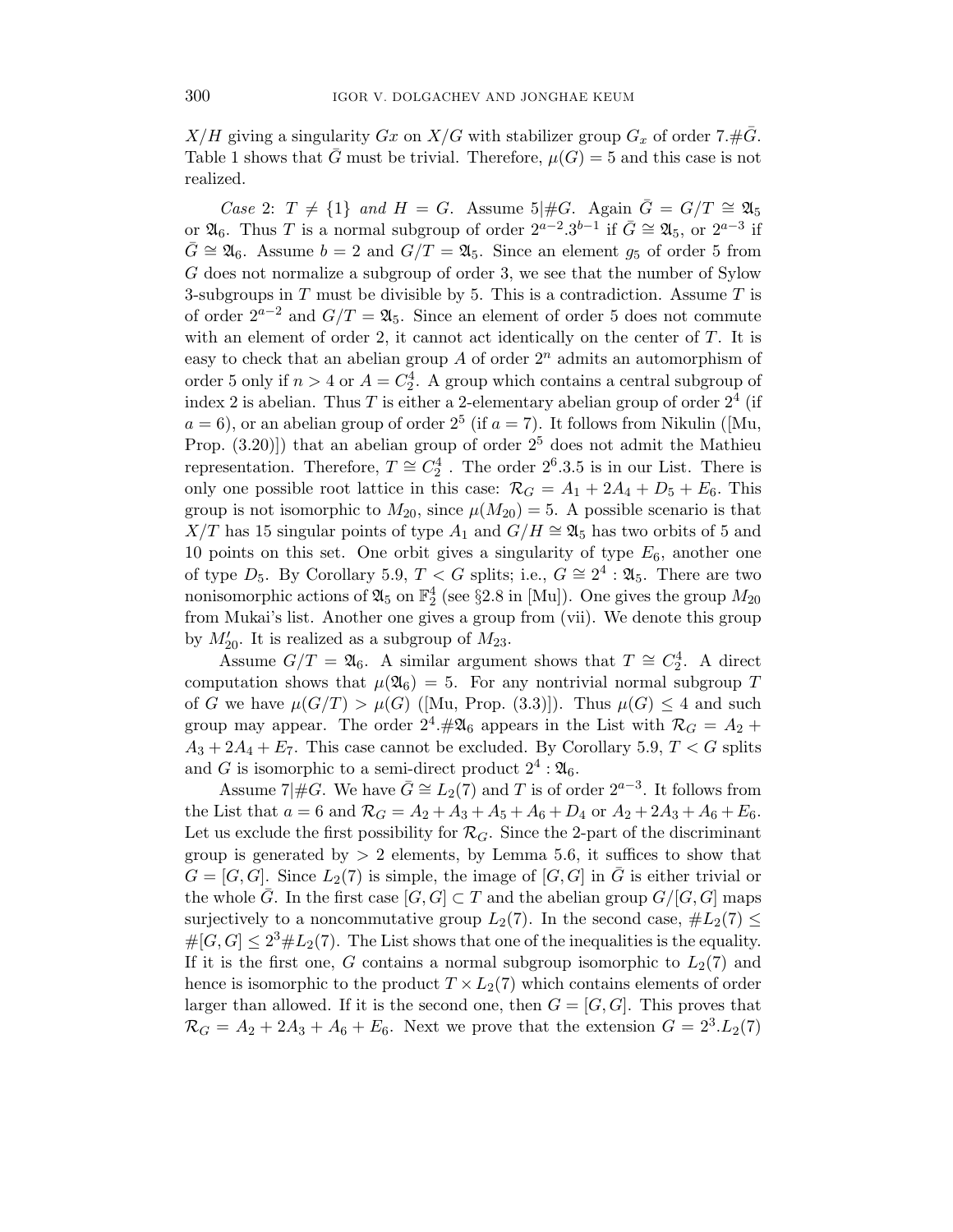splits. From the type of  $\mathcal{R}_G$  we see that G contains no elements of order 8. Let P be a 2-Sylow subgroup of G. Since the 2-Sylow subgroups of  $L_2(7)$ are isomorphic to the dihedral group  $D_8$ , we have the extension  $P = 2^3 \cdot D_8$ . By Gaschütz's theorem cited in  $[Mu, p. 204$  in the proof of Prop.  $(4.8)$ , it suffices to show that  $2^3 < P$  splits. Since P is isomorphic to one of the five groups from Lemma 5.8 and contains no elements of order 8, we see that P must be isomorphic to  $\Gamma_{25}a_1$ ,  $\Gamma_{23}a_2$ , or  $\Gamma_{13}a_1$ . The last group can further be excluded as it does not have a normal subgroup  $\approx 2^3$  with quotient  $\approx D_8$  [HS]. Consider a subgroup  $K \cong 2^3 \cdot \mathfrak{S}_4$  of G containing P. The Mukai's list contains three groups of the order  $#K$ ,  $T_{192}$ ,  $H_{192}$ , and  $\Gamma_{13}a_1 : 3$  [Xiao]. The first two are split extensions  $2^3$ :  $\mathfrak{S}_4$  ([Mu, Remark, p. 192]), and the last one cannot contain P, since  $P \not\cong \Gamma_{13}a_1$ . If K is exceptional, then as we will see later, K is isomorphic to (xi)  $(Q_8 \circ Q_8)^\bullet \mathfrak{S}_3$ , (xxii)  $(2^4:2)^\bullet \mathfrak{S}_3$ , (xxiii)  $\Gamma_{13}a_1:3$ , or (xxv)  $\Gamma_{25}a_1:3$ . The first two contain elements of order 8, as their  $\mathcal{R}_K$  show, and the third can also be excluded for the same reason as above. Thus  $P \cong \Gamma_{25}a_1$ . Since  $\Gamma_{25}a_1$  is a 2-Sylow subgroup of  $Hol(2^3) = 2^3 : L_2(7)$  [HS],  $2^3 < P$  splits.

Case 3:  $T \neq \{1\}$ ,  $G \neq H$ . It is shown in [Mu, Th. (4.9)] that a non-solvable group G with  $\mu(G) \geq 5$  is isomorphic to  $\mathfrak{A}_5, \mathfrak{A}_6, \mathfrak{S}_5, L_2(7)$  or  $M_{20} \cong 2^4 : \mathfrak{A}_5$ . If  $\mu(H) \geq 5$ , we must have  $H \cong M_{20}$  and  $T = C_2^4$ . Since  $X/M_{20}$  has two singularities of type  $A_4$ ,  $G/H$  must be a cyclic group of order 2, and hence  $G \cong$  $M_{20\bullet}$ 2. The order  $2\#M_{20}$  appears in the List with  $\mathcal{R}_G = A_2 + A_3 + A_4 + A_5 + D_6$ . From this lattice, it is easy to compute the order breakdown for  $G$ ; in particular, G has more elements of order 2 than  $M_{20}$ . Thus, the extension splits and  $G = M_{20}$ : 2 ≅ 2<sup>4</sup>:  $\mathfrak{S}_5$ .

Assume  $\mu(H) = 4$ . It follows from Case 2 that H is isomorphic to one of the two groups  $M'_{20}$ , or  $2^4$ :  $\mathfrak{A}_6$ . There are no orders in the List of orders strictly divisible by the order of the latter group. In the first case, as we saw in Case 2,  $X/M'_{20}$  has singularities of type  $A_1 + 2A_4 + D_5 + E_6$ . It has two singular points of type  $A_4$ , so  $G/M'_{20} \cong C_2$  and its action on  $X/M'_{20}$  fixes the unique singularity of type  $D_5$ . However a degree 2 extenson of  $Q_{12}$  cannot be a stabilizer subgroup. This proves that the group  $M'_{20}$  has no extension in the set of finite symplectic groups.  $\Box$ 

It remains to consider the cases where  $#G$  is divisible by at most two primes. These are all solvable groups.

It follows from the List that an exceptional group G cannot be of order  $q^a, q = 2, 3, 5, 7 \text{ or } 3^b 5, 3^b 7, b = 1, 2.$ 

LEMMA 5.11. Let  $G$  be an exceptional group. Assume  $G$  is solvable of order  $2^6 \cdot 5$ , or  $2^3 \cdot 7$ , or  $2^a \cdot 3^2$ ,  $(3 \le a \le 7)$ . Then G is one of the groups from  $(ix)$ – $(xvii)$  in Theorem 5.2.

*Proof.* First of all Proposition  $(5.1)$  from [Mu] gives that a nilpotent G is either abelian with no elements of order 4 or a 2-group. By the order condition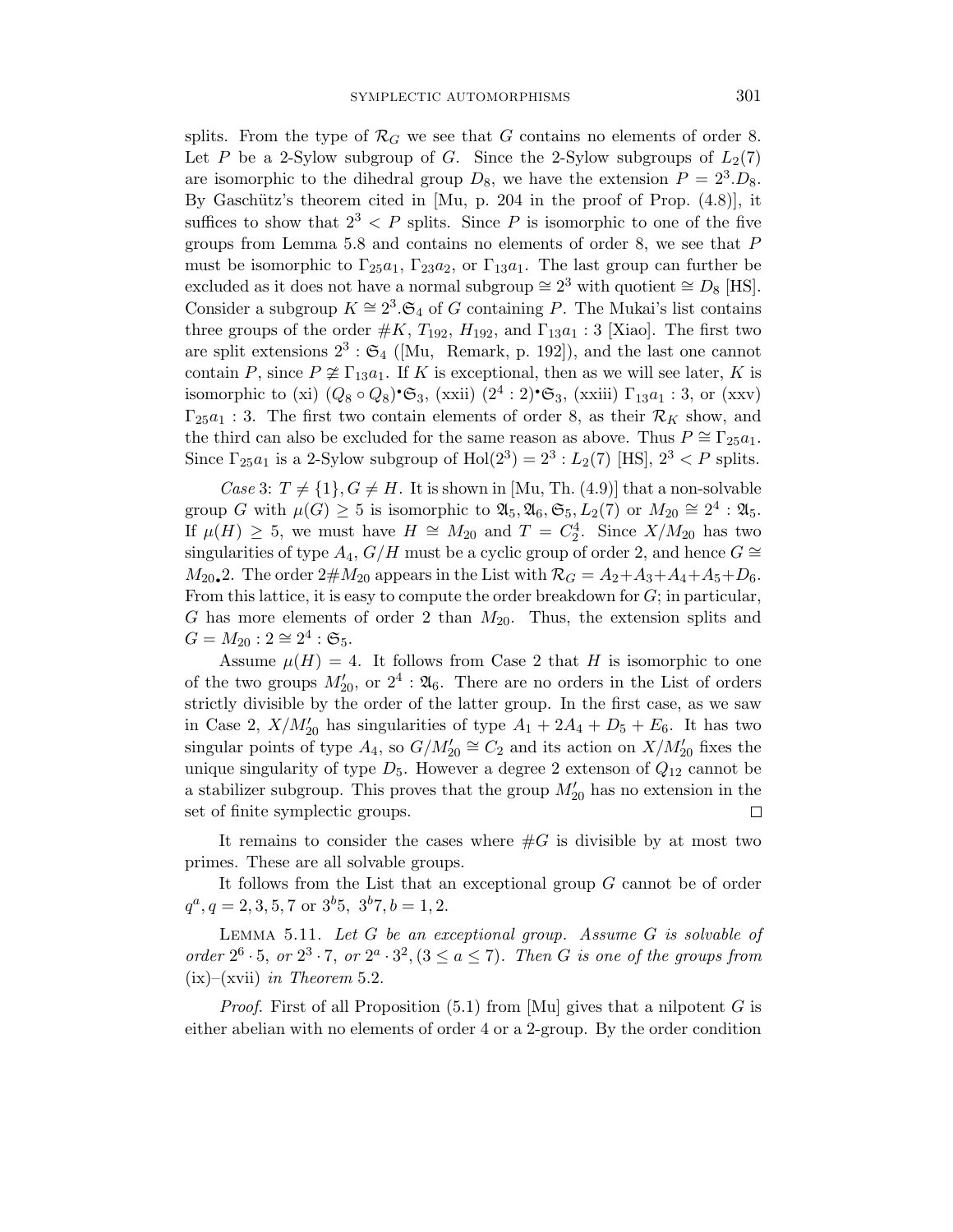$G$  is not a 2-group. Assume that  $G$  is abelian with no elements of order 4. Then  $G \cong C_2^a \times C_3^2, C_2^6 \times C_5$ , or  $C_2^3 \times C_7$ . The latter two cases have no Mathieu representations. In the first case,  $\mu(G) = 4$  implies that  $a = 2$ . But such an order is not in the List. Thus we may assume that  $G$  is not nilpotent and hence its Fitting subgroup  $F$  (maximal nilpotent normal subgroup) is a proper nontrivial subgroup. We use Mukai's classification by analyzing only the cases where the assumption  $\mu(G) \geq 5$  was used.

The first case is when  $F \cong C_3^2$ . The quotient  $G/F$  must be a 2-subgroup H of the group  $\text{Aut}(C_3^2) \cong \text{GL}_2(\mathbb{F}_3)$  of order 48. The List shows that  $\#H = 8$  or 16. Assume that  $#H = 8$ . There are two possible root lattices for exceptional groups of order 72:  $\mathcal{R}_G = A_1 + A_2 + A_3 + 2A_7$  or  $D_4 + 2D_5 + E_6$ . It is known that  $X/F$  has eight singular points of type  $A_2$ . To get a singular point of type  $E_6$ in  $X/G$  the group H must fix exactly one of the singular points on  $X/F$ . This is obviously impossible. Thus only the first case is realized. It corresponds to the case  $G/F \cong C_8$  which leads to a group with  $\mu(G) = 4$  (see [Mu, p. 206]). If  $\#H = 16$ , the group H is a 2-Sylow subgroup of  $GL_2(\mathbb{F}_3)$ , known to be isomorphic to the semi-dihedral group  $SD_{16}$ . The order of  $3^2$ :  $SD_{16}$  is 144 and it is in the List with  $\mathcal{R}_G = A_7 + D_4 + A_5 + A_3 + A_1$  or three other possibilities, all containing one copy of the root lattice  $E_6$  or  $E_7$ . These cases can be easily excluded. This gives the groups from (ix) and (x).

The second possible case is when  $G/F$  is of order divisible by 7 and G has a group K isomorphic to  $C_2^3$ :  $C_7$  as a subquotient group. The only possible order from the List of the form  $2^a.7$  is  $2^3.7$ . The corresponding root lattice is  $2A_1 + 3A_6$ . This leads to our group in (xi).

The third case is when  $\#G = 2^a.5$  and G admits a quotient  $\bar{G}$  containing a subgroup  $G_0$  with  $\mu(G_0) = 5$  isomorphic to  $C_2^4 : C_5$ . The inspection of the List gives that  $\#G = 2^6.5$ . If  $\bar{G} \neq G$ , then  $\mu(G) < \mu(G_0)$ . Assume this is the case. The kernel H of the projection  $G \to G$  is of order  $2^s$  with  $s \leq 2$ . Since it is a normal subgroup and an element of order 5 does not commute with an element of order 2, the order of  $Aut(H)$  must be divisible by 5. This implies that  $H = \{1\}$ . Thus the Fitting subgroup F of G is a normal subgroup isomorphic to  $C_2^4$ , and G must contain  $C_2^4$ :  $C_5$  as a proper subgroup. It is known that  $G/F$  is mapped injectively in  $Out(F)$ . The quotient  $G/F$  is of order  $2^2.5$ . Since it cannot contain an element of order 10, the quotient is isomorphic to  $C_5: C_4$ . There are three possible root lattices  $\mathcal{R}_G$  in the List. Two of them contain a sublattice of type  $D_4$  or  $D_6$ . It is easy to see that the corresponding stabilizer subgroups  $Q_8, Q_{16}$  are not subgroups of G. The remaining case  $3A_3 + A_4 + A_7$  cannot be excluded. By Corollary 5.9, the extension  $G = 2<sup>4</sup>$ . (5:4) splits, and gives case (xii).

The fourth case is when  $G/F$  is of order divisible by 9. In this case G is of order  $2^a \cdot 3^2$  by the order assumption. Mukai considers the Frattini subgroup  $\Phi$ of F (the intersection of maximal subgroups) and shows that  $F/\Phi \cong C_2^4$  and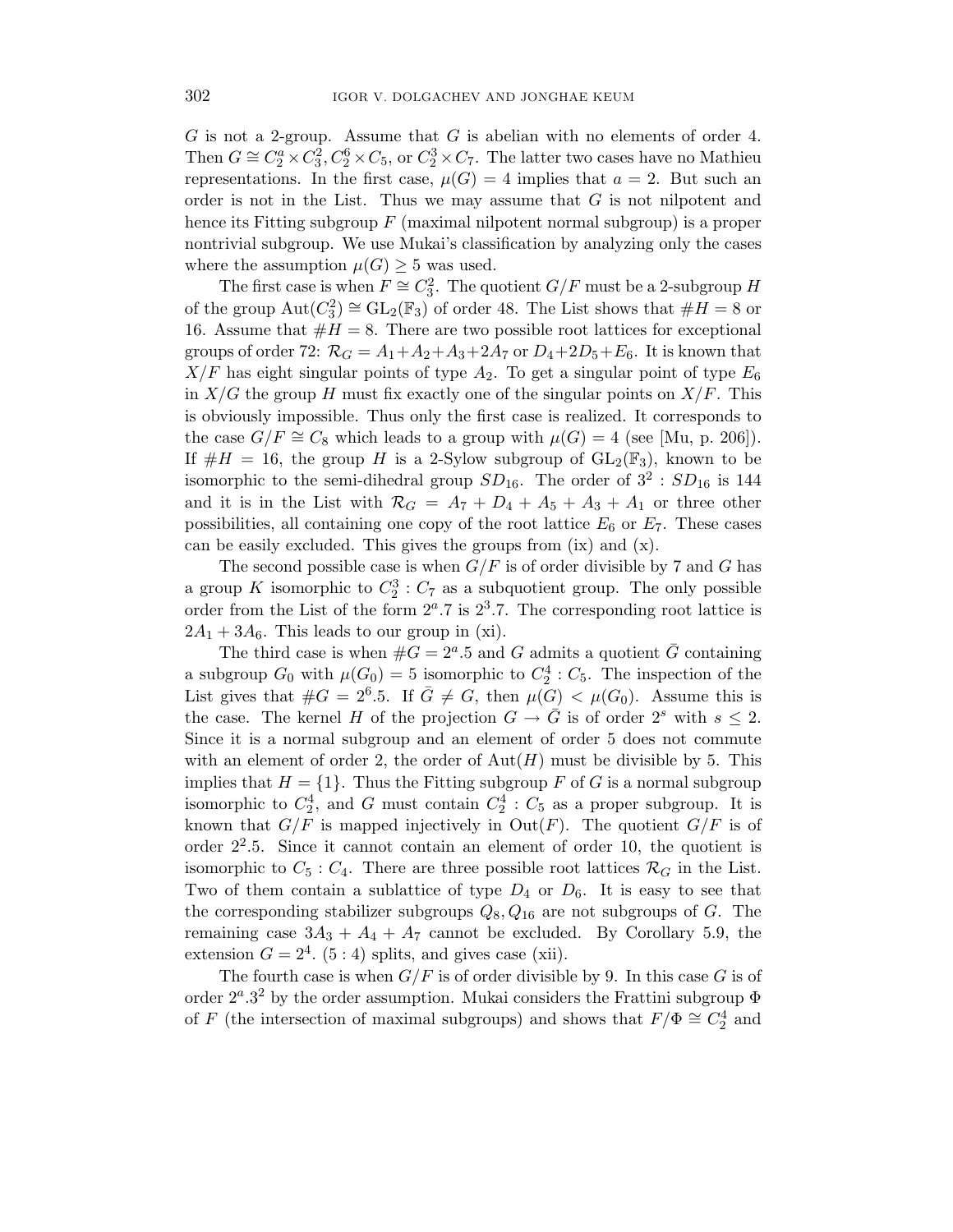$G/\Phi$  contains a subgroup  $G_0$  with  $G_0 \cong C_2^4$  :  $C_3^2 \cong \mathfrak{A}_4 \times \mathfrak{A}_4$  and  $\mu(G_0) = 5$ . As in the previous case, to get  $\mu(G) = 4$  we must have either  $\Phi \neq \{1\}$  or  $\Phi = \{1\}$ and  $G_0$  is a proper subgroup of  $G$ .

Assume  $\Phi \neq \{1\}$  and let  $\#\Phi = 2^s, s \leq 3$ . Assume  $s = 1$ . The quotient  $X/\Phi$  has eight singular points of type  $A_1$ . The group  $G_0$  acts on  $X/\Phi$  and permutes these points with at least one stabilizer subgroup of order divisible by 3<sup>2</sup> . The known structure of the stabilizers shows that this is impossible. No stabilizer  $G_x$  is of order divisible by 9. Assume  $s = 2$  thus  $\Phi \cong C_2^2$  or  $C_4$ . In the first case the quotient  $X/\Phi$  has 12 singular points of type  $A_1$  and the stabilizer subgroups of  $G_0$  of these points are groups of order  $2^2.3$  (one orbit), or  $2^3.3$ (two orbits of size 6 each). The first case gives one singularity of type  $E_6$ , and the second two singularities of type  $E_7$ . Both appear in the List. But, since  $G_0$  has singularities of type  $2A_5 + 4A_2 + A_1$  (no  $A_3$ ) on a minimal resolution Y of  $X/\Phi$  (see [Xiao]) we easily exclude the second case, obtaining that the singularities of  $Y/G_0$  are of types  $E_6 + 2A_2 + 2A_5$ . This case can be found in the List. This gives a possible case  $G \cong 2^2$ .  $(\mathfrak{A}_4 \times \mathfrak{A}_4) \cong \Gamma_{13}a_1 : 3^2$  from (xiii). If  $\Phi = C_4$ ,  $X/\Phi$  has singularities of type  $4A_3 + 2A_1$ . The stabilizer of  $G_0$  of a point of type  $A_1$  must be a group of order divisible by  $2^3 \cdot 3^2$ . No stabilizer  $G_x$ is of order divisible by 9. Thus this case does not occur. A degree 2 extension of the group from (xiii) may also appear. In this case  $G/\Phi$  is a degree 2 extension of  $G_0 = \mathfrak{A}_4 \times \mathfrak{A}_4$  and  $\mu(G/\Phi) > \mu(G) = 4$ , therefore  $G/\Phi$  appears on Mukai's list. There appears only one such group in [Xiao], and it is  $\mathfrak{A}_{4,4}$ . Thus  $G \cong 2^2$ .  $\mathfrak{A}_{4,4} \cong \Gamma_{13}a_1$ :  $\mathfrak{A}_{3,3}$ , and we obtain that  $\mathcal{R}_G = E_7 + 2D_5 + A_2 + A_1$ . It occurs in the List. This is the case (xiv).

Assume  $s = 3$ . Then F is a Sylow 2-subgroup of G of order  $2<sup>7</sup>$  with normal subgroup  $\Phi$  of order 8. Thus  $\Phi \cong Q_8, D_8, 2^3, 2 \times 4$  or  $C_8$ . Assume that  $\Phi \cong Q_8$ . The quotient  $X/\Phi$  has singular points of type  $2D_4 + 3A_3$  or  $4D_4 + A_1$ . In any case the group  $G_0$  of order  $2^4.3^2$  permutes points of type  $D_4$  with stabilizer of order divisible by 9. No stabilizers of this order could occur. Similar argument rules out the remaining possibilities  $\Phi \cong D_8, 2^3, 2 \times 4$  or  $C_8$ . This shows that the case  $\#G = 2^7 \cdot 3^2$  and  $\# \Phi = 8$  does not occur.

Assume  $\Phi = \{1\}$ . Thus G contains  $2^4 : 3^2$  as a proper subgroup and  $F = 2<sup>4</sup>$ . If  $a = 5$ , the quotient group  $G/F$  is of order 18. There are two possible groups of order 18 which can act symplectically on  $X$ : a group isomorphic to  $\mathfrak{A}_{3,3}$ , or  $C_3 \times D_6$ . The first case leads to a group  $G \cong \mathfrak{A}_{4,4}$  with  $\mu(G) = 5$ . The second case gives singularities of  $X/G$  of types  $3A_5 + A_3 + A_2$ . A case with a group of this order and the same  $\mathcal{R}_G$  can be found in the List. By Corollary 5.9, the extension  $F < G$  splits, and gives the case (xv). If  $a = 6$ , we have three possible groups  $G/F$  isomorphic to  $3^2:4, 3 \times \mathfrak{A}_4$ , or  $\mathfrak{S}_{3,3}$ . In the second case,  $G/F$  contains a normal subgroup of order 4, and its pullback is a nilpotent normal subgroup of  $G$  contaning  $F$ . This contradicts the maximality of the Fitting subgroup  $F$ . This excludes the second group. The first and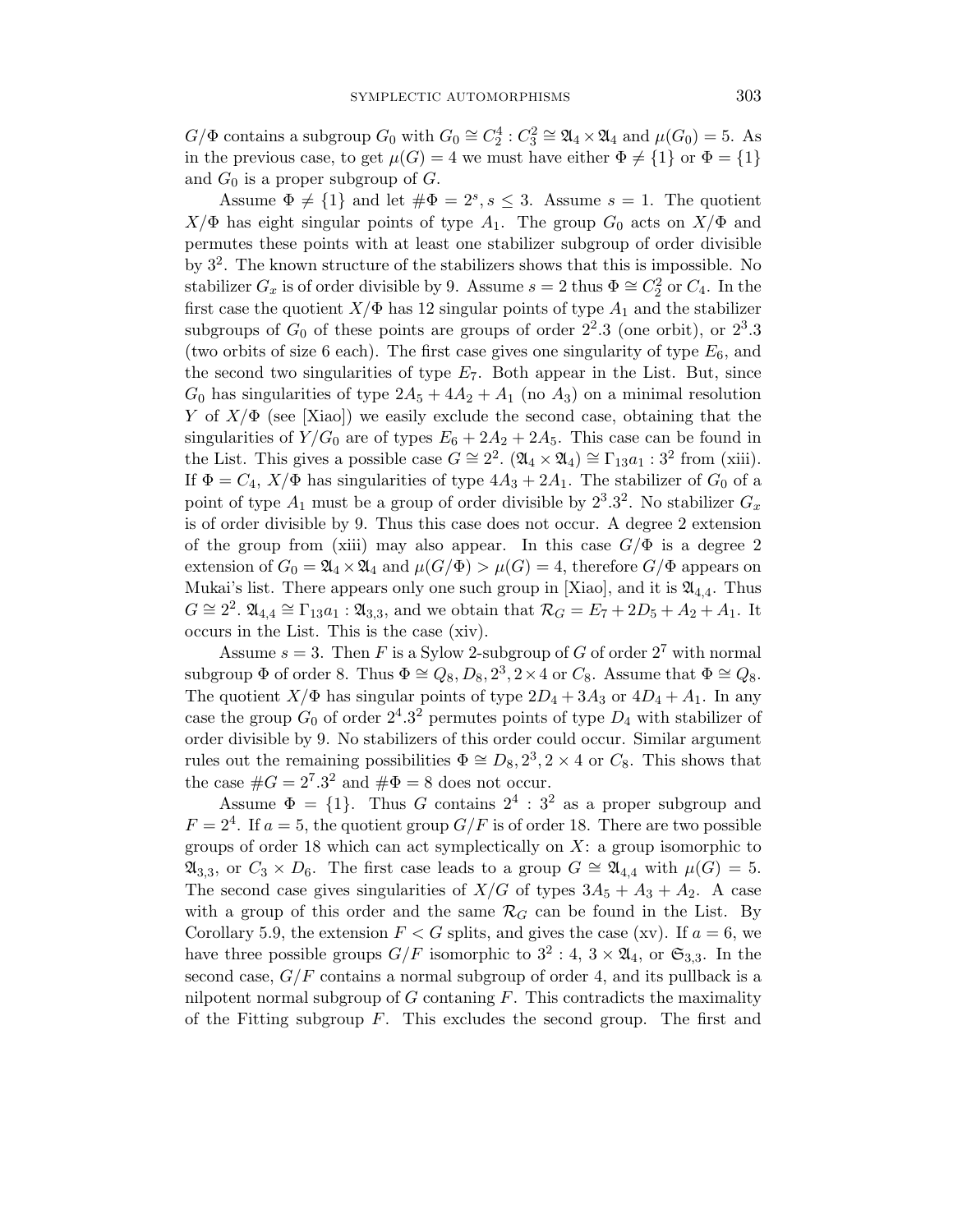the third groups have singularities of the quotient of types  $4A_3 + 2A_2 + 2A_1$ and  $2A_5 + A_2 + 6A_1$ , resp.. The groups act on the set of 15 singular points of  $X/F$ . It is easy to see that in these two cases  $X/G$  has singularities of types  $A_7 + D_5 + 2A_3 + A_2$ ,  $D_5 + D_4 + 2A_5 + A_1$ . Both cases can be found in the List. Both extensions split by Corollary 5.9, giving the groups from (xvi) and (xvii). If  $a = 7$ , we have three possible groups  $G/F$  isomorphic to one of the following groups  $\mathfrak{A}_{4,3}$ ,  $N_{72} \cong 3^2 \cdot D_8$ ,  $M_9 \cong 3^2 \cdot Q_8$  of order 72. The first case can be excluded by the maximality of  $F$ , as the group contains a normal subgroup of order 4. The order  $2^7 \cdot 3^2$  appears in the List with possible root lattices  $\mathcal{R}_G$  of types  $A_1 + A_2 + 2D_5 + E_7$  or  $A_1 + A_2 + D_5 + D_6 + E_6$ . It is easy to see that the stabilizer subgroups  $T_{24}$  and  $O_{48}$  of singularities of type  $E_6$  and  $E_7$  are not subgroups of  $2^4 \cdot N_{72}$  or  $2^4 \cdot M_9$ . Thus these two groups are also excluded.  $\Box$ 

LEMMA  $5.12$  Let  $G$  be an exceptional group. Assume  $G$  is solvable of order  $2^a \cdot 3$ ,  $(4 \le a \le 7)$ . Then G is one of the groups from (xviii)–(xxvi) in Theorem 5.2.

Proof. Again we follow the arguments from [Mu]. It follows from the List that a 2-group is not exceptional and hence is in Mukai's list. Hence his assumptions (7.1) are satisfied except the last one where we have to replace the condition  $\mu(G) \geq 5$  with the condition  $\mu(G) \geq 4$ .

First Mukai considers the case when the Fitting subgroup  $F$  of  $G$  is of order divisible by 3, or equivalently, G has a unique 3-Sylow subgroup  $T$ . Let S be a 2-Sylow subgroup and  $\phi : S \to \text{Aut}(T) = C_2$  be the natural homomorphism. The classification of abelian nilpotent symplectic groups shows that  $#Ker(\phi)$ is of order  $\leq 4$ , thus  $\#G \leq 24$ . There are no exceptional groups of order  $\leq 24$ .

Thus, we may assume that the Fitting subgroup  $F$  is a 2-group. In this case  $F$  is the intersection of all 2-Sylow subgroups of  $G$ . If  $F$  is equal to a unique 2-Sylow subgroup, then  $G/F \cong C_3$ . Otherwise G contains three 2-Sylow subgroups and  $G/F \cong \mathfrak{S}_3$ .

Using the classification of 2-groups, Mukai lists all possible groups  $F$ . In our case they can be only of order  $2^c$ ,  $c = 3, 4, 5, 6, 7$  ( $c = a$ , or  $a - 1$ ).

Case  $c = 3$ . In this case  $F \cong C_2^3$  or  $Q_8$  and  $G/F \cong \mathfrak{S}_3$ . There are four possible root lattices for exceptional groups of order 48. If  $F \cong C_2^3$ , the quotient  $X/F$  has 14 singular points of type  $A_1$  so the largest stabilizer for the action of  $G$  on  $X$  is of order 12. Since all possible root lattices contain a subdiagram  $E_6$  or  $E_7$  this case is not realized. The quotient  $X/Q_8$  has two singular points of type  $D_4$  and three singular points of type  $A_3$ , or other possibility is four points of type  $D_4$  and one of type  $A_1$ . It is easy to see that the first possibility leads to the root lattice of type  $A_2 + D_4 + 2E_7$  and the second one to  $A_2 + D_5 + D_6 + E_7$ . In both cases the group G must coincide with the stabilizer of a singular point of type  $E_7$  and hence is isomorphic to  $O_{48}$ . This is our case (xviii).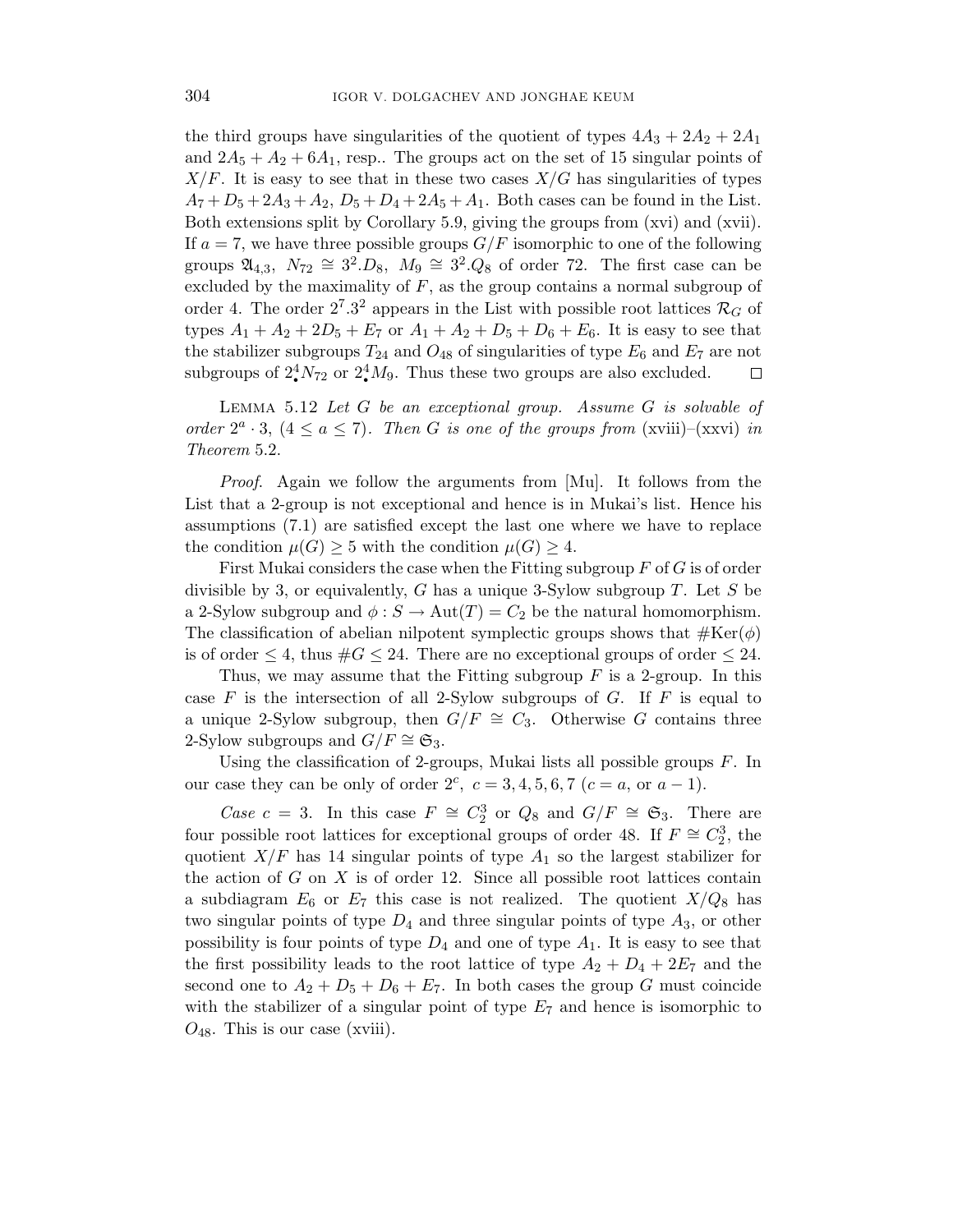Case  $c = 4$ . In this case  $F \cong C_2^4, C_4^2$ , or  $Q_8 \times C_2$ , or  $Q_8 \circ C_4$ . In the last case, Mukai shows that  $G \cong T_{24} \circ C_4$ , or  $(T_{24} \circ C_4)$ , 2, and excludes them because  $T_{24} \circ C_4$  contains an element of order 12.

Assume  $F \cong Q_8 \times C_2$ . This case is also excluded by Mukai because of the assumption  $\mu(G) \geq 5$ . It cannot be excluded in our case and leads to two groups  $G = T_{24} \times C_2$ , if  $G/F \cong C_3$ , and  $G = (T_{24} \times C_2)$ . if  $G/F \cong \mathfrak{S}_3$ . Let us determine the root lattice of  $G = T_{24} \times C_2$ . The singular points of  $X/T_{24}$  are of type  $E_6+D_4+A_5+2A_2$ , or  $2E_6+A_3+2A_2$ . In the first case, the group  $C_2$  fixes the unique singularity of type  $E_6$ . Since  $T_{24} \times C_2 \neq O_{48}$ , we get a contradiction. In the second case  $X/G$  has singularities of type  $E_6 + D_4 + 2A_5$ . A group of order 48 with this root lattice is in the List and gives case (xix). It is easy to see that  $G = (T_{24} \times C_2)$ . 2 has root lattice  $2A_1 + A_5 + D_6 + E_7$ . Computing order breakdown, we see that G has more elements of order 2 than  $T_{24} \times C_2$ or  $O_{48}$ . Therefore the extension splits and  $G = (T_{24} \times C_2) : 2 \cong O_{48} : 2$ . This is also in the List and gives case (xx).

Assume  $F \cong C_2^4$  or  $C_4^2$ . If F is a 2-Sylow subgroup, then  $\#G = 48$ . The quotient  $G/F$  has either 15 singular points of type  $A_1$  or six singular points of type  $A_3$ . Thus the largest possible order of a stabilizer subgroup of  $G$  is 12. The List shows that the root lattice  $\mathcal{R}_G$  always contains a copy of  $E_6$  or  $E_7$ . This shows that this case does not occur. So,  $F$  is not a 2-Sylow subgroup and  $G/F \cong \mathfrak{S}_3$ . There are three possible root lattices for groups of order 96 in our List. They are of types  $2A_1 + A_5 + D_6 + E_7$ ,  $2A_1 + A_7 + D_5 + E_6$ ,  $3A_2 + 2A_7$ . If  $F \cong C_2^4$ ,  $X/F$  has 15 singular points of type  $A_1$  and hence the largest possible stabilizer subgroup of  $G$  is of order 12 and no stabilizers of order 8. This shows that this case is not realized. If  $F \cong C_4^2$ ,  $X/F$  has six singular points of type  $A_3$  and hence the largest possible order of a stabilizer subgroup of  $G$  is 24. Since  $T_{24} \not\cong 4.6_3$ , the root lattice of G cannot contain  $E_6$ . This rules out the first two root lattices, and the remaining root lattice is  $2A_7 + 3A_2$ . The 3-part of its discriminant group is isomorphic to  $3^3$ . But  $G \cong 4^2 \mathfrak{S}_3$  does not admit a non-trivial homomorphism to  $C_3$ . This contradicts Lemma 5.6. Thus, this case must be excluded.

Case  $c = 5$ . In this case F is isomorphic to  $Q_8 \circ Q_8$  or  $2^4 : 2 = \Gamma_4 a_1$ . Assume  $F = Q_8 \circ Q_8$ . In this case  $X/F$  has nine singular points of type A<sub>1</sub> and 2 singular points of type  $D_4$ . If  $G/F \cong C_3$ , the group  $C_3$  fixes the points of type  $D_4$  and define two points of type  $E_6$  on the quotient  $X/G$ . No root lattices with such sublattices are realized for groups of order 96. Thus  $G/F \cong \mathfrak{S}_3$ . There are five possible root lattices for groups of order 192. If  $\mathfrak{S}_3$  leaves points of type  $D_4$  invariant, then  $X/G$  has two singular points of type  $E_7$ . If it permutes these point, we have one singular point of type  $E_6$ . By inspection of the diagrams, we see only one lattice  $2E_7 + A_3 + A_2 + A_1$  fits. From the lattice, it is easy to see that G has exactly 19 elements of order 2.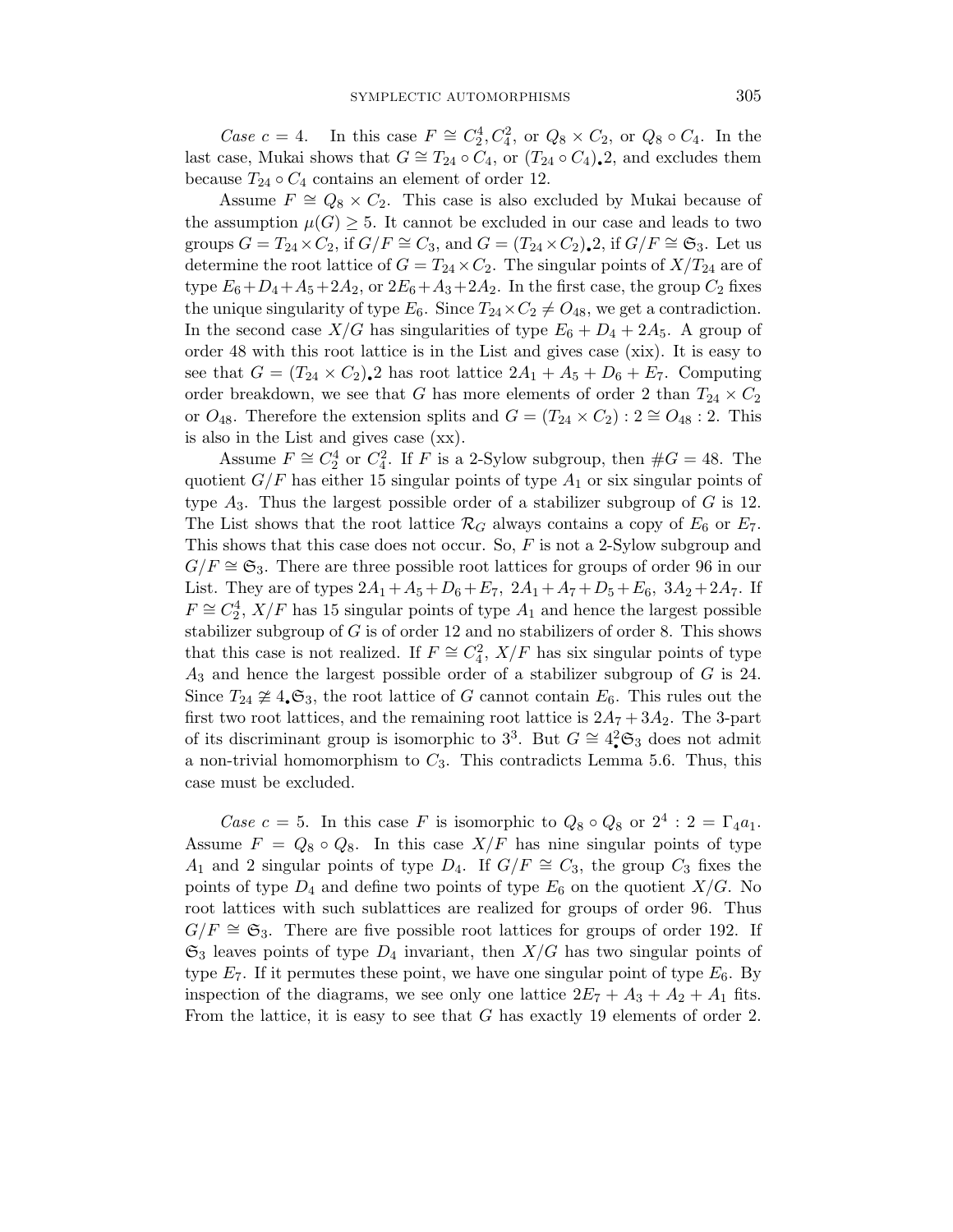Since the subgroup  $Q_8 \circ Q_8$  has the same number of elements of order 2, the extension does not split. This is the group from (xxi).

Assume that  $F \cong 2^4 : 2$ . Then  $X/F$  has three singular points of type  $A_3$ and eight singular points of type  $A_1$ . Using the list of possible root lattices for exceptional groups of order 96, we see that  $G/F \cong \mathfrak{S}_3$ . Since  $T_{24} \not\cong 4_{\bullet} \mathfrak{S}_3$ , the group  $\mathfrak{S}_3$  does not leave a point of type  $A_3$  invariant, and hence permutes three singular points of type  $A_3$ , giving a singular point on  $X/G$  of type  $D_4$  or  $A_7$ . Moreover, this argument shows that  $X/G$  does not have a singular point of type  $E_7$  or  $E_6$ . By inspecting the five possible root lattices for groups of order 192, we see only two lattices  $A_1+A_2+A_7+2D_5$  and  $A_1+3A_5+D_4$  survive. But the latter can also be eliminated by considering the orbit decomposition of  $\mathfrak{S}_3$ on the eight singular points of type  $A_1$ . This gives  $\mathcal{R}_G = A_1 + A_2 + A_7 + 2D_5$ . By a similar computation of the number of elements of order 2, we see that the extension does not split. This is case (xxii).

Case c = 6. In this case F is a 2-group of type  $\Gamma_{13}a_1$  or  $\Gamma_{25}a_1$  from Proposition (6.12) of [Mu]. Assume  $F \cong \Gamma_{13}a_1$ . The quotient  $X/F$  has three singular points of type  $D_4$  and six singular points of type  $A_1$ . If  $G/F \cong C_3$ , this leads to the two possible root lattices  $A_1 + D_4 + 3A_5$  and  $2A_1 + 3E_6$ . This is case (xxiii). If  $G/F \cong \mathfrak{S}_3$ , then we have a group of order 2<sup>7</sup>.3. The corresponding root lattices in our List are of the following types:  $A_1 + A_3 +$  $A_5 + D_5 + D_6$ ,  $A_1 + A_3 + A_5 + D_4 + E_7$ ,  $A_1 + 2A_3 + E_6 + E_7$ . The first and the third correspond to the two root lattices of the index 2 subgroup. By Corollary 5.9, the extension  $G = F$ .  $\mathfrak{S}_3$  splits, and gives case (xxiv) and (xxiv').

Assume  $F \cong \Gamma_{25}a_1$ . Then  $X/F$  has one singular point of type  $D_4$ , three singular points of type  $A_3$  and five singular points of type  $A_1$ . If  $G/F \cong$  $C_3$ ,  $\mathcal{R}_G$  must contains only one copy of  $E_6$ . There is only one such lattice  $A_1+A_3+2A_5+E_6$  for groups of order 192. This gives case (xxv). If  $G/F \cong \mathfrak{S}_3$ , the root lattice  $A_1 + A_3 + A_5 + D_4 + E_7$  may occur. Again, by Corollary 5.9, the extension splits, and gives case (xxvi).

Case c = 7. In this case  $G/F \cong C_3$  and Mukai leads this to contradiction. It is still true in our situation. The group  $F \cong F_{128}$  of order 2<sup>7</sup> has singularities on  $X/F_{128}$  of types  $D_6 + D_4 + 2A_3 + 3A_1$ . Since F is normal, the group  $C_3$ acts on  $X/F_{128}$ . It must fix the singular points of type  $A_3$  and gives on  $X/G$ singular points of type  $D_5$ . But  $Q_{12} \not\cong C_4.C_3$ .  $\Box$ 

Remark 5.13. Here we explain the difference between the groups  $2^4$ :  $\mathfrak{S}_4$ . Mukai's list contains a unique group of order  $384 = 2^7.3$  which he denotes by  $F<sub>384</sub>$ . Our list contains three groups of this order non-isomorphic to  $F<sub>384</sub>$ . The difference between these groups and  $F_{384}$  is very subtle. The group  $F_{384}$  is isomorphic to  $2^4$ :  $\mathfrak{S}_4$  and the pre-image of the normal subgroup  $2^2$  of  $\mathfrak{S}_4$  is isomorphic to  $\Gamma_{13}a_1$  (see [Mu, p. 212]). Thus  $F_{384} \cong \Gamma_{13}a_1 : \mathfrak{S}_3$  is an extension of the same type as our groups  $(xxiv)$  and  $(xxiv')$ . The difference is of course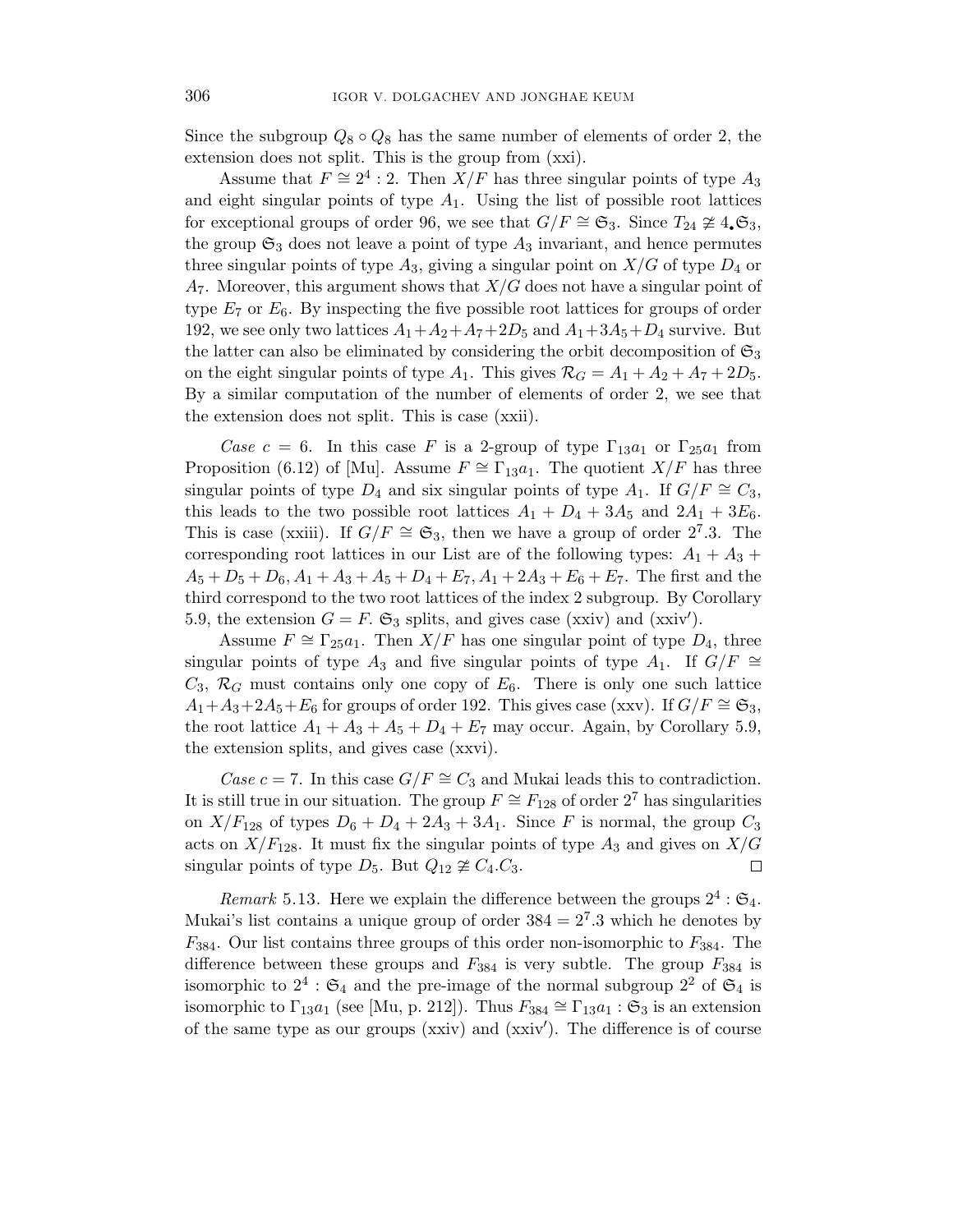|           | action of $\mathfrak{S}_4$ on $2^4 \setminus \{0\}$ | action of $\mathfrak{S}_4$ on $\Xi$ | composition series |
|-----------|-----------------------------------------------------|-------------------------------------|--------------------|
| $F_{384}$ | $3 + 12$                                            | $1+1+2+4$                           | (2, 2)             |
| (xxiiv)   | $3+4+8$                                             | $1 + 3 + 4$                         | (2,1,1)            |
| (xxiv')   | $1 + 2 + 12$                                        | $1 + 3 + 4$                         | (1, 1, 2)          |
| (xxvi)    | $1+6+8$                                             | $1+1+6$                             |                    |

## Table 3

in the action of  $\mathfrak{S}_4$  on  $2^4 \setminus 0$ , whose orbit decomposition can be read off from the corresponding root lattice  $\mathcal{R}_G$  and is given in the first column of Table 3.

Recall that in the action of  $M_{24}$  on a set  $\Omega$  of 24 elements, the complement of an octad  $\Xi$  is identified with the affine space  $\mathbb{F}_2^4$ , and each element  $g \in \mathfrak{A}_8$  embeds in  $M_{24}$  by acting on  $\Xi$  as an even permutation and acting on the complement  $\Omega \setminus \Xi$  as a linear map  $i(g)$ , where  $i : \mathfrak{A}_8 \to L_4(2) = GL_4(\mathbb{F}_2)$  is the exceptional isomorphism of simple groups. For  $F_{384}$  Mukai shows that the image of  $\mathfrak{S}_4$  in  $\mathfrak{A}_8$  is a subgroup with orbit decomposition  $1+1+2+4$  (Mu, p. 218 and Cor. (3.17)]), dependent on the assumption  $\mu(G) \geq 5$ . In our case,  $\mu(G) = 4$  and hence the number of orbits must be equal to 3. It is easy to see that  $1+3+4$  and  $1+1+6$  are the only possible such decompositions for a subgroup of  $\mathfrak{A}_8$  isomorphic to  $\mathfrak{S}_4$ . On the other hand, it is known that  $\mathfrak{S}_4$  has only one non-trivial irreducible linear representation over a field of characteristic 2. It is isomorphic to the representation  $\mathfrak{S}_4 \to \mathfrak{S}_3 \cong L_2(2)$ . This easily implies that any faithful linear representation of  $\mathfrak{S}_4 \to L_4(2)$  is either decomposable as a sum of the trivial representation and an indecomposable 3-dimensional representation, or is an indecomposable representation with composition series with factors of dimensions  $(1, 1, 2), (2, 1, 1), (1, 2, 1), (2, 2).$ 

In the reducible case, the representation is the direct sum of one-dimensional representation and an indecomposable 3-dimensional representation with composition series of type  $(1, 2)$ , or  $(2, 1)$ . In the first case  $\mathfrak{S}_4$  has three fixed points in  $2^4 \setminus \{0\}$ . Assume that the corresponding extension  $G = 2^4 : \mathfrak{S}_4$ realizes. Then in the quotient  $X/2<sup>4</sup>$  we have 15 ordinary double points permuted by  $\mathfrak{S}_4$  according to its action on  $2^4 \setminus \{0\}$ . Three of them are fixed. This implies that  $X/G$  has three singular points of type  $E_7$ ; this is too many. In the second case  $\mathfrak{S}_4$  has orbit decomposition of type  $1+3+3+4+4$ . Again it is easy to see that this leads to a contradiction. This argument can be also used to determine the second column of Table 3 using the known information about the root lattice  $\mathcal{R}_G$  (from [Xiao] for a non-exceptional group or otherwise from the List.)

Thus we may assume that the representation of  $\mathfrak{S}_4$  in  $\mathbb{F}_2^4$  is indecomposable. One can show that, up to isomorphism, the representation is determined by its composition series, hence we have four different cases. They correspond to the cases in Table 3, where the last column indicates the type of the composition series.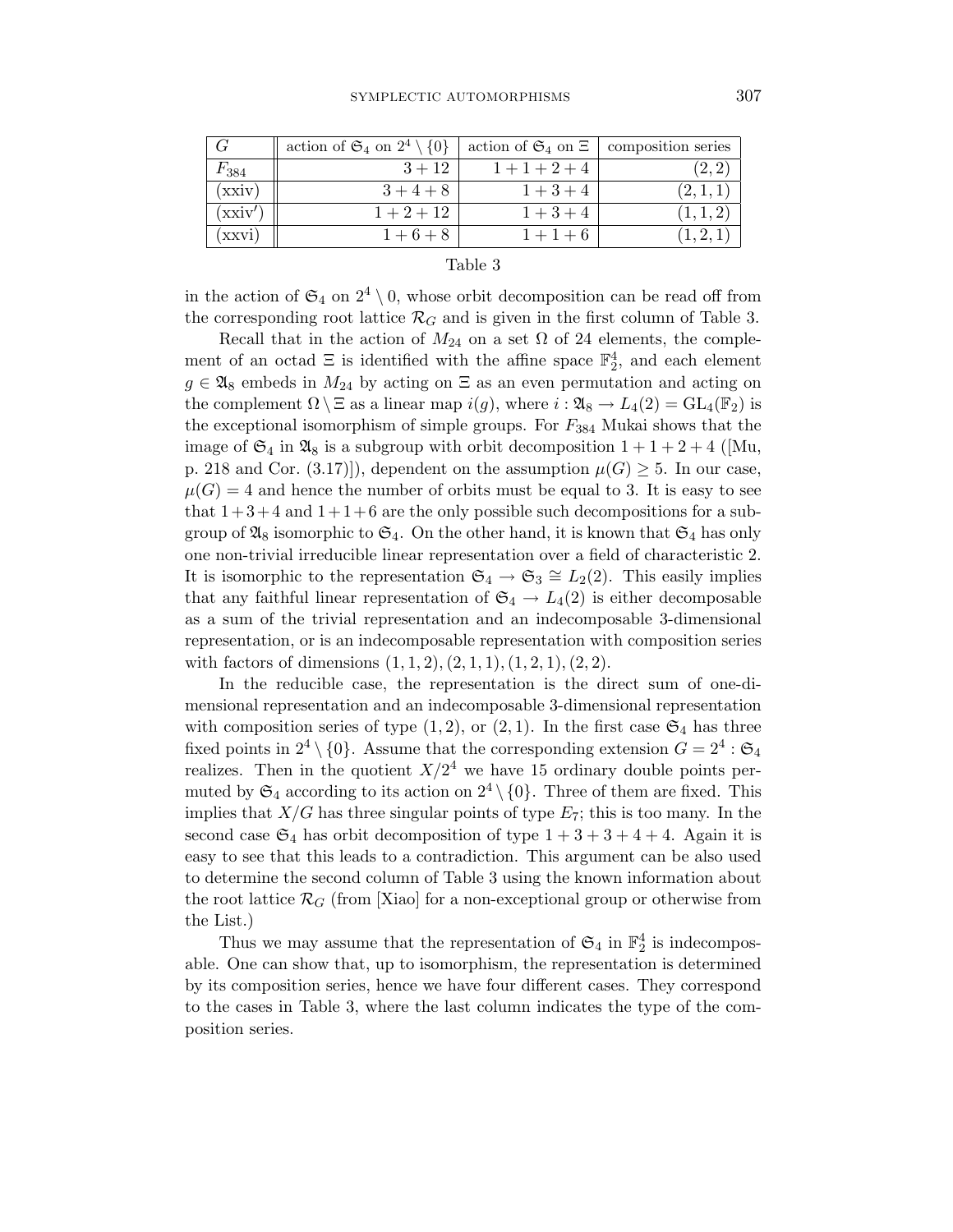Note that the linear representations  $\mathfrak{S}_4 \to L_4(2)$  from (xxiv) and (xxiv') differ by an outer automorphism of  $L_4(2)$  defined by a correlation. The images of  $\mathfrak{S}_4$  under the representations defined by  $F_{384}$  and (xxvi) are conjugate to subgroups of  $\mathfrak{S}_6$  embedded in  $\mathfrak{A}_8 \cong L_4(2)$  as the subgroup  $\mathfrak{A}_{2,4}$ . They differ by an outer automorphism of  $\mathfrak{S}_6$ .

The distinction between  $M_{20}$  and  $M'_{20}$  also can be given similarly; the image of  $\mathfrak{A}_5$  in  $\mathfrak{A}_8$  has orbit decomposition  $1+1+1+5$  and  $1+1+6$ , respectively.

PROPOSITION 5.14. All exceptional groups are contained in  $M_{23}$ .

Proof. We will indicate the chain of maximal subgroups starting from a maximal subgroup of  $M_{23}$  and ending at the subgroup containing the given group. If no comments are given, the verification is straightforward using the list of maximal subgroups of  $M_{23}$  which can be obtained from ATLAS. A useful fact is that in all extensions of type  $2^4: K$ , the group K acts faithfully in  $2<sup>4</sup>$  ([Mu, Prop. (3.16)]) and hence defines an injective homomorphism  $K \rightarrow$  $L_4(2) \cong \mathfrak{A}_8.$ 

The subgroup  $G(\Xi)$  of  $M_{24}$  which preserves an octad  $\Xi$  is isomorphic to the affine group  $\text{AGL}_4(2) = 2^4 : \mathfrak{A}_8$ . Here  $2^4$  acts identically on the octad, and the quotient  $\mathfrak{A}_8$  acts on the octad by even permutations. A section S of the semidirect product is a stabilizer subgroup of a point outside the octad. Taking this point as the origin, we have an isomorpohism  $i : \mathfrak{A}_8 \to S \cong L_4(2)$  which we used in Remark 5.13. We will write any element from  $G(\Xi)$  as  $(g_1, g_2)$ , where g<sub>1</sub> is a permutation of  $\Xi$  and  $g_2$  is a permutation of  $\Omega \setminus \Xi$ . The group  $\text{AGL}_4(2)$ is generated by elements  $(g, i(g)), g \in \mathfrak{A}_8$ , and translations  $(1, t_a), a \in 2^4$ . The image of  $\mathfrak{A}_8$  consists of elements  $(g, i(g))$ , where  $i(g) \in L_4(2)$ . In particular, all elements of  $\mathfrak{A}_8$  fix the origin in  $\Omega \setminus \Xi$ , and hence  $\mathfrak{A}_8$  is isomorphic to a subgroup of  $M_{23}$ . Recall that the latter is defined as the stabilizer of an element of  $\Omega$ .

- (i)  $M_{23} \supset \mathfrak{A}_8$ . We use that  $\mathfrak{S}_6$  embeds in  $\mathfrak{A}_8$  as the subgroup  $\mathfrak{A}_{2,6}$ .
- (ii), (iii), (v), (vii)  $M_{23} \supset M_{22}$ .
- (iv)  $M_{23}$  ⊃  $M_{21}$ •2.

(vi)  $\subset$  (iii). We use the embedding of  $\mathfrak{A}_5$  in  $\mathfrak{A}_6$  as the composition of the natural inclusion  $\mathfrak{A}_5 \subset \mathfrak{A}_6$  and the outer automorphism of  $\mathfrak{S}_6$ .

(viii)  $M_{23} \supset M_{22}$ . There is only one split extension  $2^3$ :  $L_2(7)$ .  $(ix) \subset (x).$ (x)  $M_{23} \supset M_{21}$ •2  $\supset (3^2 : Q_8)$ •2.  $(xi) \subset (xxvii)$ .

(xii)  $\subset$  (vii). The group 5 : 4 is the normalizer of a 5-Sylow subgroup of  $\mathfrak{S}_5$ . The group  $\mathfrak{S}_5$  embeds in  $\mathfrak{A}_8 = L_4(2)$  as a subgroup  $\mathfrak{A}_{1,2,5}$  and its conjugacy class is unique. The conjugacy class of the subgroup 5 : 4 is also unique, and hence its action on  $2<sup>4</sup>$  is defined uniquely up to isomorphism.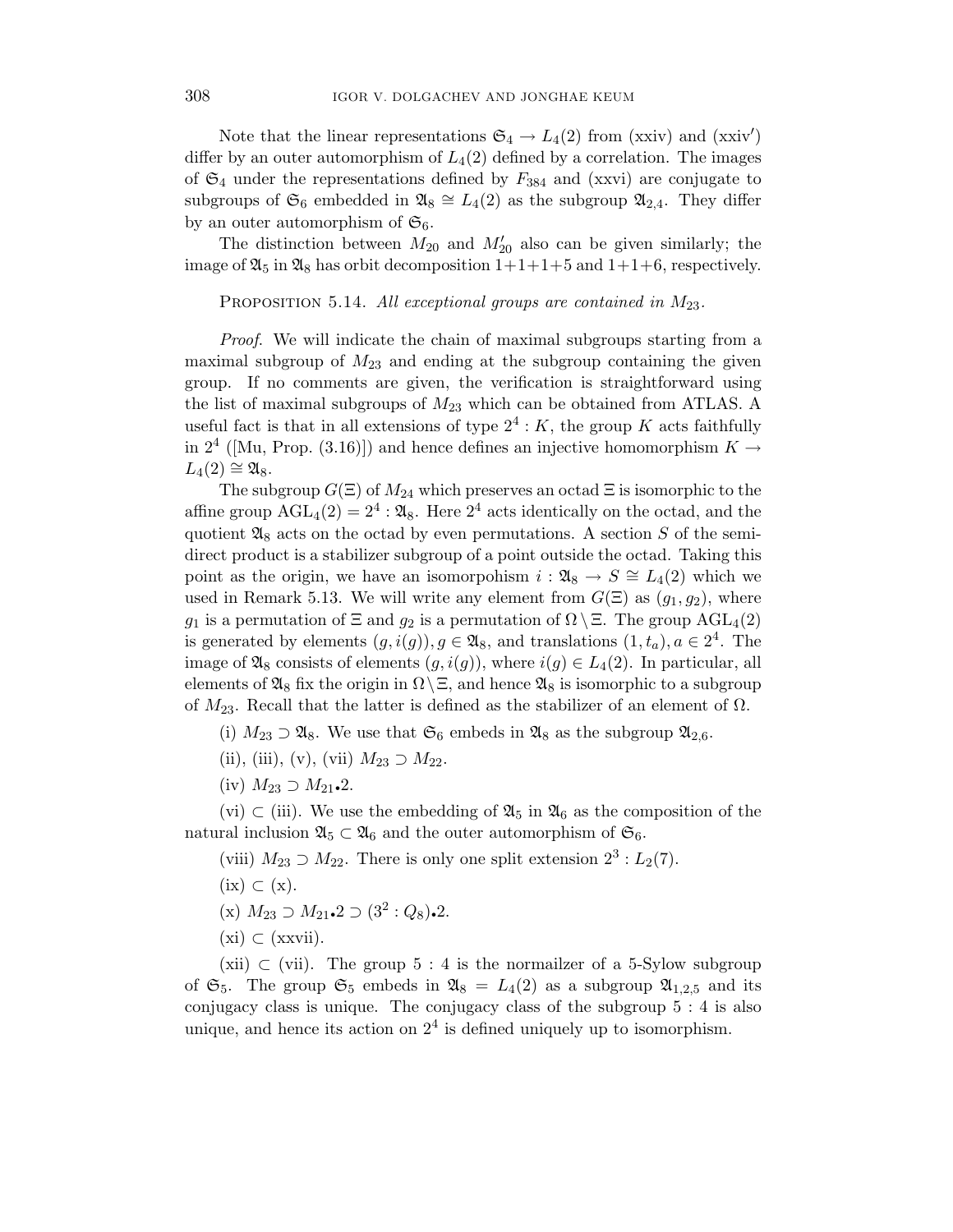$(xiii) \subset (xiv).$ (xiv)  $M_{23} \supset 2^4 : \mathfrak{A}_7 \supset 2^4 : \mathfrak{A}_{3,4} = \Gamma_{13} a_1 : \mathfrak{A}_{3,3}.$  $(xv) \subset (xvii)$ . (xvii)  $M_{23} \supset \mathfrak{A}_8 \supset 2^4 : \mathfrak{A}_{2,3,3} \cong 2^4 : \mathfrak{S}_{3,3}.$ 

 $(xvi) \subset (iii)$ , we use that  $3^2 : 4$  is the normalizer of a 3-Sylow subgroup of  $\mathfrak{A}_6$  and it is a unique (up to conjugation) maximal subgroup of  $\mathfrak{A}_6$ .

(xviii)  $\subset$  (xxvi). First we use that  $O_{48}$  is a central extension of  $\mathfrak{S}_4$ . The group (xxvi) is an extension  $2^4$ :  $\mathfrak{S}_4$  and  $\mathfrak{S}_4$  fixes a unique point  $a \in 2^4 \setminus 0$  (see Table 3). We embed  $\mathfrak{S}_4$  as a subgroup of  $L_4(2)$  generated by the matrices  $x, y$ satisfying  $x^4 = y^2 = (xy)^3 = 1$ :

|                                                                                                  |  |  |  |  | $(1 \ 1 \ 0 \ 0)$                             |  |
|--------------------------------------------------------------------------------------------------|--|--|--|--|-----------------------------------------------|--|
|                                                                                                  |  |  |  |  | $\begin{bmatrix} 0 & 1 & 0 & 0 \end{bmatrix}$ |  |
| $\begin{pmatrix} 1 & 1 & 0 & 0 \\ 0 & 1 & 1 & 0 \\ 0 & 0 & 1 & 1 \\ 0 & 0 & 0 & 1 \end{pmatrix}$ |  |  |  |  | $\begin{bmatrix} 0 & 1 & 1 & 1 \end{bmatrix}$ |  |
|                                                                                                  |  |  |  |  | $(0 \t 0 \t 0 \t 1)$                          |  |

Let  $a = (0, 0, 0, 1), b = (1, 1, 1, 1), c = (0, 1, 0, 1).$  Then we immediately check that  $t_bi(x) = i(x)t_c$ ,  $(t_bi(x))^4 = (t_ci(y))^2 = t_a$ . The subgroup generated by the elements  $(x, t_b i(x))$  and  $(y, t_c i(y))$  is isomorphic to  $O_{48}$ .

(xviii), (xix) ⊂ (xx). In particular, it gives another embedding of  $O_{48}$  in  $M_{23}$ .

 $(xx) \subset (xxiv')$ . The group  $(xxiv')$  is an extension  $2^4 : \mathfrak{S}_4$  and  $\mathfrak{S}_4$  fixes a unique point  $a \in 2^4 \setminus 0$  and leaves invariant a 2-dimensional subspace  $\lt$  $a, a' >\subset 2^4$  (see Table 3). In this case, we realize  $\mathfrak{S}_4$  as a subgroup of  $L_4(2)$ generated by the matrices

|  |  |                                                                |  |  |                                               | $(1 \ 1 \ 0 \ 0)$                             |  |
|--|--|----------------------------------------------------------------|--|--|-----------------------------------------------|-----------------------------------------------|--|
|  |  | $\begin{pmatrix} 1 & 1 & 0 & 0 \\ 0 & 1 & 1 & 0 \end{pmatrix}$ |  |  |                                               | $\begin{bmatrix} 0 & 1 & 0 & 0 \end{bmatrix}$ |  |
|  |  | $\begin{pmatrix} 0 & 0 & 1 & 1 \\ 0 & 0 & 0 \end{pmatrix}$     |  |  | $\begin{bmatrix} 0 & 0 & 1 & 0 \end{bmatrix}$ |                                               |  |
|  |  |                                                                |  |  |                                               | $(0 \t0 \t1 \t1)$                             |  |

Let  $a = (1, 0, 0, 0), a' = (0, 1, 0, 0), b = (1, 1, 1, 1), c = (0, 1, 0, 1).$  It is checked that  $t_bi(x) = i(x)t_c$ ,  $(t_bi(x))^4 = (t_ci(y))^2 = t_a$ , and the subgroup generated by the elements  $(x, t_b i(x))$ ,  $(y, t_c i(y))$ ,  $(1, t_{a'})$  is isomorphic to  $O_{48}$ : 2.

(xxi) ⊂ (xxvi). Note  $Q_8 \circ Q_8 = \Gamma_5 a_1$ ; thus the group (xxi) has a 2-Sylow subgroup  $\cong \Gamma_{26}a_2 = \Gamma_5a_1$  <sup>•</sup>2. If the group (xxi) admits a degree 2 extension in our list of exceptional groups or in the Mukai's list, it must be the group (xxvi). This follows from the types of singularities. On the other hand, the group (xxvi) contains a non-split extension of the from  $(Q_8 \circ Q_8)$ <sup>.</sup>  $\mathfrak{S}_3$ . To show this, denote the groups (xxi) and (xxvi) by  $G$  and  $K$ , respectively. The normal subgroup  $\Gamma_{25}a_1$  of K contains only one subgroup  $\cong \Gamma_5a_1$ . Denote this subgroup by H. Then H is normal in K, and its quotient  $K/H$  is of order 12 and contains a subgroup  $\cong$   $\mathfrak{S}_3$ ; hence  $K/H \cong D_{12}$ . Since all symplectic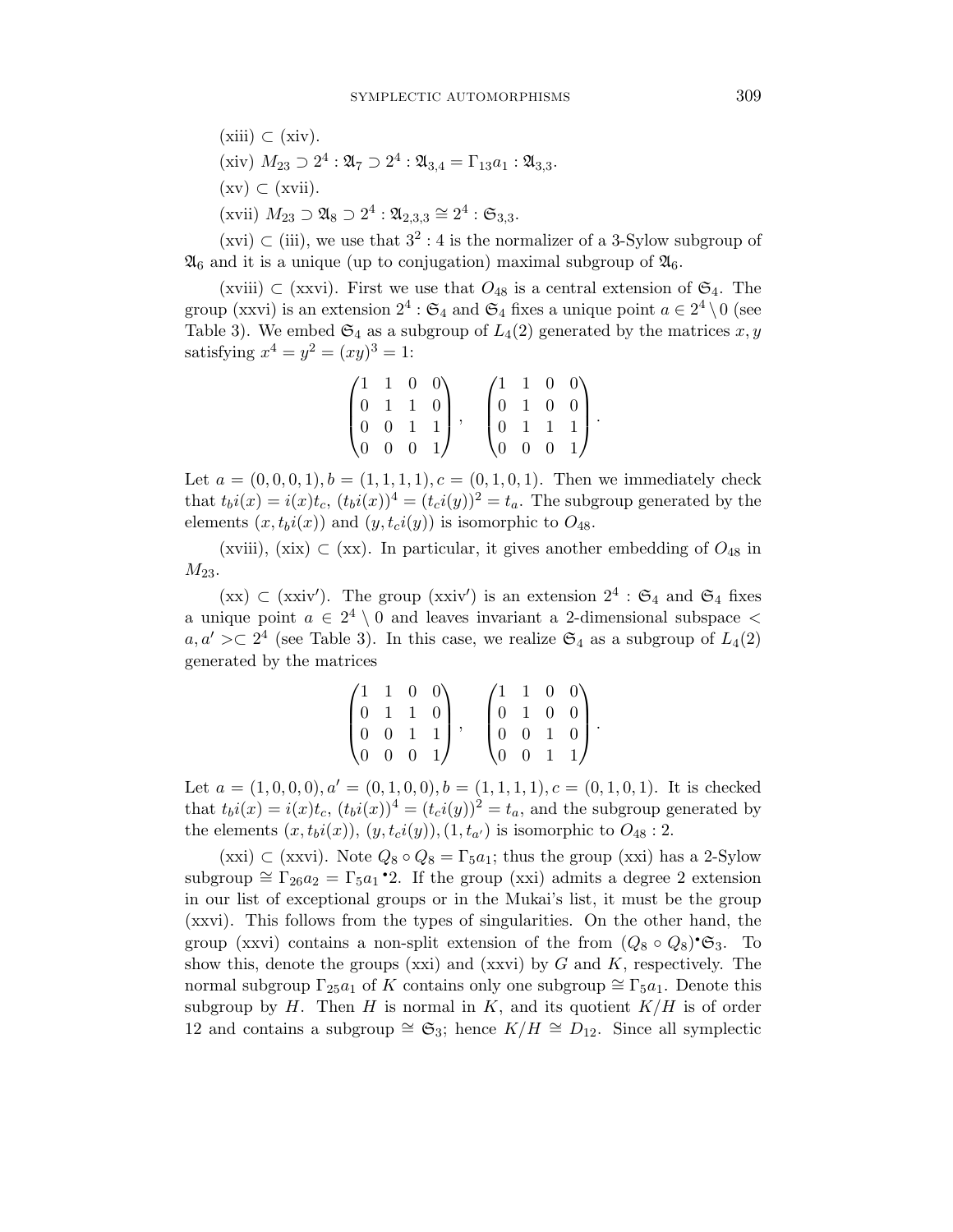groups of order  $2^6$  are contained in the unique symplectic group of order  $2^7$ which is isomorphic to a 2-Sylow subgroup of  $K$ , there is a chain of subgroups  $H \subset \Gamma_{26}a_2 \subset K$ . This implies that there is an order 2 subgroup A of  $K/H$ such that  $\phi^{-1}(A)$  is a non-split extension  $\Gamma_{26}a_2 = H^{\bullet}2$ , where  $\phi: K \to K/H$  is the projection. Since  $K/H \cong D_{12}$ , one can always find a subgroup  $B \subset K/H$ such that  $A \subset B \cong \mathfrak{S}_3$ . Now  $\phi^{-1}(B)$  gives a non-split extension  $(Q_8 \circ Q_8) \cdot \mathfrak{S}_3$ .

 $(xxii) \subset (xiv)$ . Since  $G = \Gamma_4 a_1 \cdot \mathfrak{S}_3$ , it has a 2-Sylow subgroup  $\cong \Gamma_{22} a_1 =$  $\Gamma_4 a_1 \cdot 2 = 2^4 : 4$ . The normal subgroup  $\Gamma_4 a_1$  of G contains only one subgroup  $\cong 2^4$ . Denote this subgroup by H. Then H is normal in G, and its quotient  $G/H$  is of order 12 and contains a cyclic subgroup of order 4; hence  $G/H \cong Q_{12}$ . Thus  $G \cong 2^4$ :  $Q_{12}$ , a split extension by Corollary 5.9. The group  $\mathfrak{A}_{3,4}$  contains  $\langle (12)(4567), (123) \rangle \cong Q_{12}.$ 

- $(xxiii) \subset (xxiv)$  or  $(xxiv')$ .
- $(xxiv)$ ,  $(xxiv') \subset (xiv)$ . Here and in the next inclusion use Table 3.
- $(xxy) \subset (xxvi) \subset (iii)$ .

(xxvii) ⊂ (viii). We use that  $L_3(2) \cong L_2(7)$  contains 7 : 3 as the normalizer of a 7-Sylow subgroup.  $\Box$ 

Example 5.15. The group  $O_{48} \cong 2_{\bullet} \mathfrak{S}_4$  is contained in a maximal subgroup of  $U_3(5) = \text{PSU}_3(\mathbb{F}_{25})$  isomorphic to  $2\cdot \mathfrak{S}_5$ . Thus it acts on a K3 surface from the example in the next section in the case  $p = 5$ , and its order is prime to p. Unfortunately, we do not know how to realize explicitly other exceptional groups. It is known that the group  $\mathfrak{A}_5$  admits a symplectic action on the Kummer surface of the product of two supersingular curves in characteristic  $p \equiv 2, 3 \mod 5$  [Ibu]. Together with the group  $2^4$  defined by the translations, we have a symplectic group isomorphic to an extension  $2^4 : \mathfrak{A}_5$ . Unfortunately, this group is  $M_{20}$  not  $M'_{20}$  as we naively hoped.

# 6. Examples of finite groups of symplectic automorphisms in positive characteristic p

Non-exceptional tame groups of symplectic automorphisms. A glance at Mukai's list of examples of K3 surfaces with maximal finite symplectic group of automorphisms shows that all of them can be realized over a field of positive characteristic  $p > 7$ . A complete Mukai's list consists of 80 groups (81 topological types) [Xiao]. All of them realize over a field of positive characteristic  $p$ , as long as the order is not divisible by  $p$ .

Wild groups of symplectic automorphisms. Here we give a list of examples of K3 surfaces over a field of characteristic  $p = 2, 3, 5, 11$  with symplectic finite automorphism groups of order divisible by p not from the Mukai list.

$$
(p=2) \quad X = V(x^4 + y^4 + z^4 + w^4 + x^2y^2 + x^2z^2 + y^2z^2 + xyz(x+y+z)) \subset \mathbb{P}^3
$$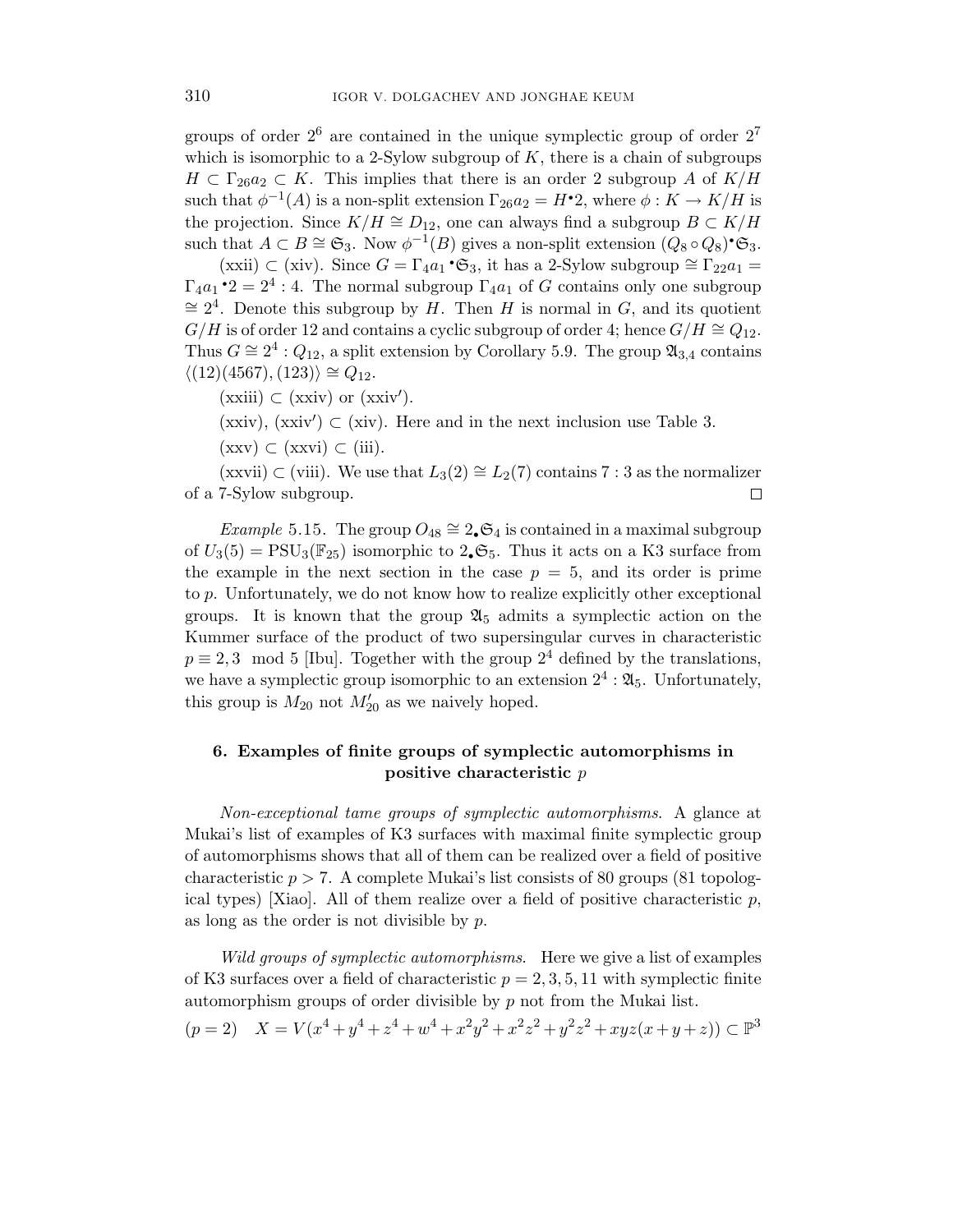It is a supersingular K3 surface with Artin invariant  $\sigma = 1$  with symplectic action of the group PSL(3,  $\mathbb{F}_4$ )•2  $\cong M_{21}$ •2, whose order is (20, 160).2 =  $(2<sup>6</sup>.3<sup>2</sup>.5.7).2$  (see [DKo]). Although the order of this group divides the order of  $M_{23}$ , it is not a subgroup of  $M_{23}$ .

$$
(p = 3)
$$
  $X = V(x^4 + y^4 + z^4 + w^4) \subset \mathbb{P}^3$ .

Fermat quartic surface is supersingular with Artin invariant  $\sigma = 1$  in characteristic  $p = 3 \text{ mod } 4$ . The general unitary group GU(4,  $\mathbb{F}_9$ ) acts on the Hermitian form  $x^4 + y^4 + z^4 + w^4$  over  $\mathbb{F}_9$ , and so  $PSU(4, \mathbb{F}_9) = U_4(3)$  acts on X, which is simple of order  $3,265,920 = 2^7.3^6.5.7$ . This example was known to several people (A. Beauville, S. Mukai, T. Shioda, J. Tate). The order of this group does not divide the order of  $M_{23}$ .

$$
(p = 5) \quad X = V(x^6 + y^6 + z^6 - w^2) \subset \mathbb{P}(1, 1, 1, 3).
$$

It is supersingular with Artin invariant  $\sigma = 1$ . The general unitary group  $GU(3, \mathbb{F}_{5^2})$  acts on the Hermitian form  $x^6 + y^6 + z^6$  over  $\mathbb{F}_{5^2}$ , so  $PSU(3, \mathbb{F}_{5^2}) =$  $U_3(5)$ , a simple group, acts symplectically on X. The order of this group is equal to  $126,000 = 2^4.3^2.5^3.7$  and does not divide the order of  $M_{23}$ .

$$
(p = 7) \quad X = V(x^3 + (y^8 + z^8)x - w^2) \subset \mathbb{P}(4, 1, 1, 6).
$$

It is supersingular with Artin invariant  $\sigma = 1$ . The general unitary group  $GU(2, \mathbb{F}_{7^2})$  acts on the Hermitian form  $y^8 + z^8$  over  $\mathbb{F}_{7^2}$ , and so  $PSU(2, \mathbb{F}_{7^2}) \cong$  $L_2(7)$ , a simple group of order 168, acts symplectically on X. Although this group can be found in Mukai's list, the group action on the surface in his example degenerates in characteristic 7. This surface is birationally isomorphic to the affine surface  $y^2 = x^3 + (t^7 - t)x$  ([DK1, Exs. 5.8]). This surface is also isomorphic to the Fermat quartic surface in characteristic  $p = 7$ , and hence admits a symplectic action of the group  $F_{384}$  of order 384.

$$
(p = 11) \quad X = V(x^3 + y^{12} + z^{12} - w^2) \subset \mathbb{P}(4, 1, 1, 6).
$$

It is supersingular with Artin invariant  $\sigma = 1$ . The general unitary group  $GU(2, \mathbb{F}_{11^2})$  acts on the Hermitian form  $y^{12}+z^{12}$  over  $\mathbb{F}_{11^2}$ , and so  $PSU(2, \mathbb{F}_{11^2}) \cong$  $L_2(11)$ , a simple group of order 660, acts symplectically on X. This is a subgroup of  $M_{23}$  but has four orbits, so it is not realized in characteristic 0. This surface is birationally isomorphic to the affine surface  $y^2 = x^3 + t^{11} - t$  ([DK1, Exs. 5.8]). This surface is also isomorphic to the Fermat quartic surface in characteristic  $p = 11$ , and hence admits a symplectic action of the group  $F_{384}$ of order 384 (see Remark 5.13).

The last three examples were obtained through a discussion with S. Kondō. One can show using an algorithm from [Shio2] and its generalization [Go] that all the previous examples are supersingular K3 surfaces with the Artin invariant equal to 1.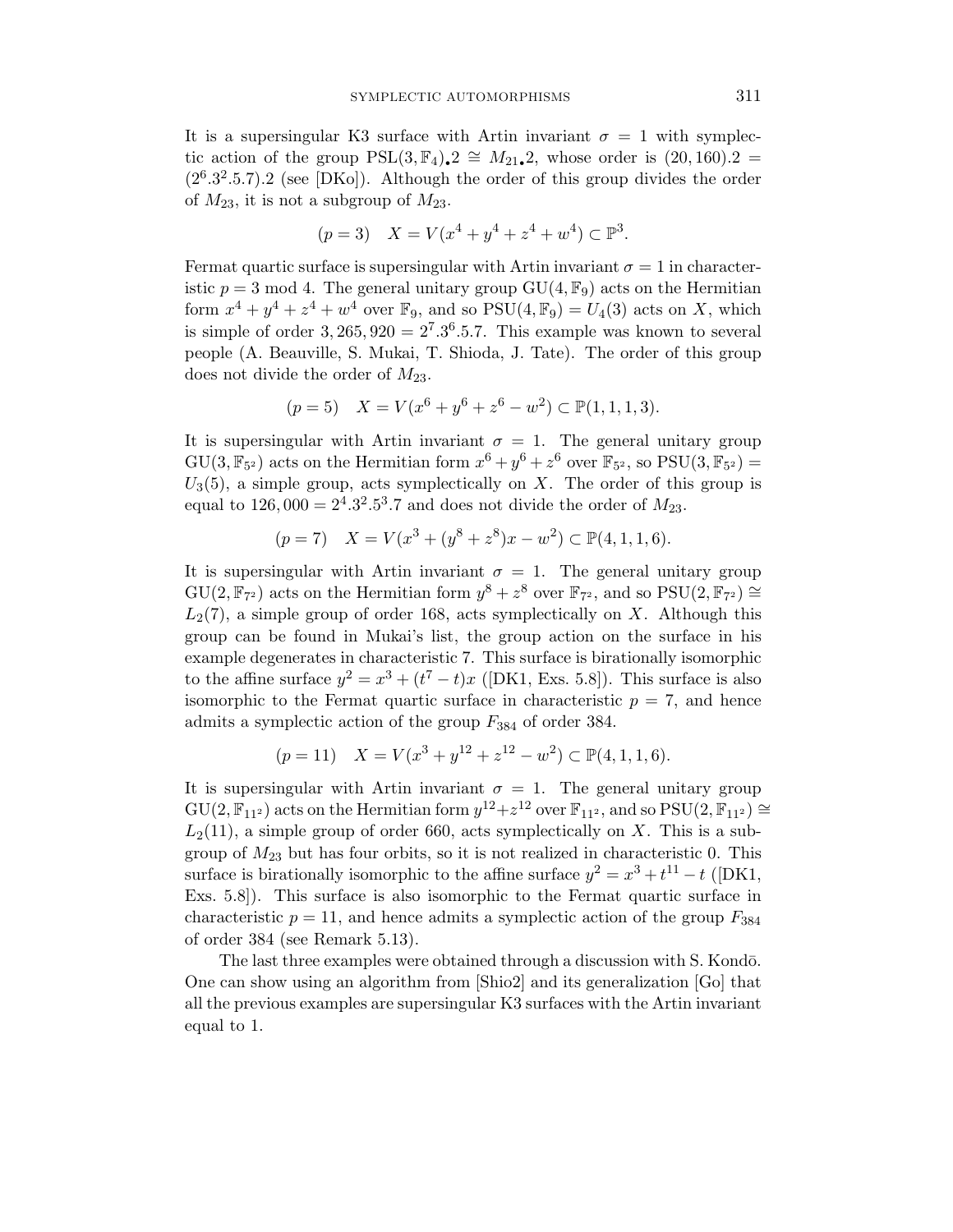University of Michigan, Ann Arbor, MI E-mail address: idolga@umich.edu

Korea Institute for Advanced Study, Seoul Korea E-mail address: jhkeum@kias.re.kr

#### **REFERENCES**

- [Ar1] M. Artin, Supersingular K3 surfaces, Ann. Ec. Norm. Sup. 7 (1974), 543–567.
- $[Ar2] \quad \_\_\_\_\!\$  Coverings of the rational double points in characteristic p, in Complex Analysis and Algebraic Geometry, 11–22, Cambridge Univ. Press, 1977.
- [Br] R. BRAUER, Simple groups of order  $5.2^a.3^b$ , Collected Works 2, 421–470, MIT Press, Cambridge, MA, 1980.
- [CE] A. Cartan and S. Eilenberg, Homological Algebra, Princeton Univ. Press, Princeton, NJ, 1956.
- [CN] J. CONWAY, R. CURTIS, S. NORTON, R. PARKER, and R. WILSON, Atlas of Finite Groups, Oxford Univ. Press, New York, 1985.
- [CD] F. Cossec and I. Dolgachev, *Enriques Surfaces I*, Birkhäuser, 1989.
- [CS] J. Conway and N. Sloane, Sphere Packings, Lattices and Groups, Springer-Verlag, 1988.
- [De] P. Deligne, Rele`vement des surfaces K3 en characteristique nulle, in Surfaces Alg´ebriques, Lecture Notes in Math. 868, 58–79, Springer-Verlag, New York, 1981.
- [DeMF] F. DEMEYER and T. FORD, On the Brauer group of surfaces, J. Algebra 86 (1984), 259–271.
- [DK1] I. DOLGACHEV and J. KEUM, Wild p-cyclic actions on K3 surfaces, J. Alg. Geom. 10 (2001), 101–131.
- [DK2] ———, K3 surfaces with a symplectic automorphism of order 11, J. European Math. Soc., to appear.
- [DKo] I. DOLGACHEV and S. KONDO, A supersingular K3 surface in characteristic 2 and the Leech lattice, Internat. Math. Res. Notes 2003 (2003), 1–23.
- [Fo] J. Fogarty, On the depth of local invariants of cyclic groups, Proc. A.M.S. 83 (1981), 448–452.
- [Go] Y. Goto, The Artin invariant of supersingular weighted Delsarte surfaces, J. Math. Kyoto Univ. 36 (1996), 359–363.
- [Gr] A. GROTHENDIECK, Cohomologie locale des faisceaux cohérents et théorèmes de Lefschetz locaux et globaux (SGA 2), Séminaire de Géométrie Algébrique du Bois-Marie, 1962, Adv. Stud. in Pure Math. 2, North-Holland Publishing Co., Amsterdam, 1968.
- [Ha] M. HALL, The Theory of Groups, MacMillan Co., New York, 1959.
- [HS] M. HALL and J. K. SENIOR, The Groups of Order  $2^n$   $(n \leq 6)$ , MacMillan Co., New York, 1964.
- [Ibu] T. Ibukiyama, On automorphism groups of positive definite binary quaternion Hermitian lattices and new mass formula, Adv. Stud. Pure Math. 15 (1989), 301–349.
- [Il] L. Illusie, Report on crystalline cohomology, in Algebraic Geometry, Arcata 1974, Proc. Symp. Pure Math. 29, 459–478, Amer. Math. Soc., Providence, RI.
- [KS] K. Kato and T. Saito, Ramification theory for varieties over a perfect field, Ann. of Math. 168 (2008), 33–96.